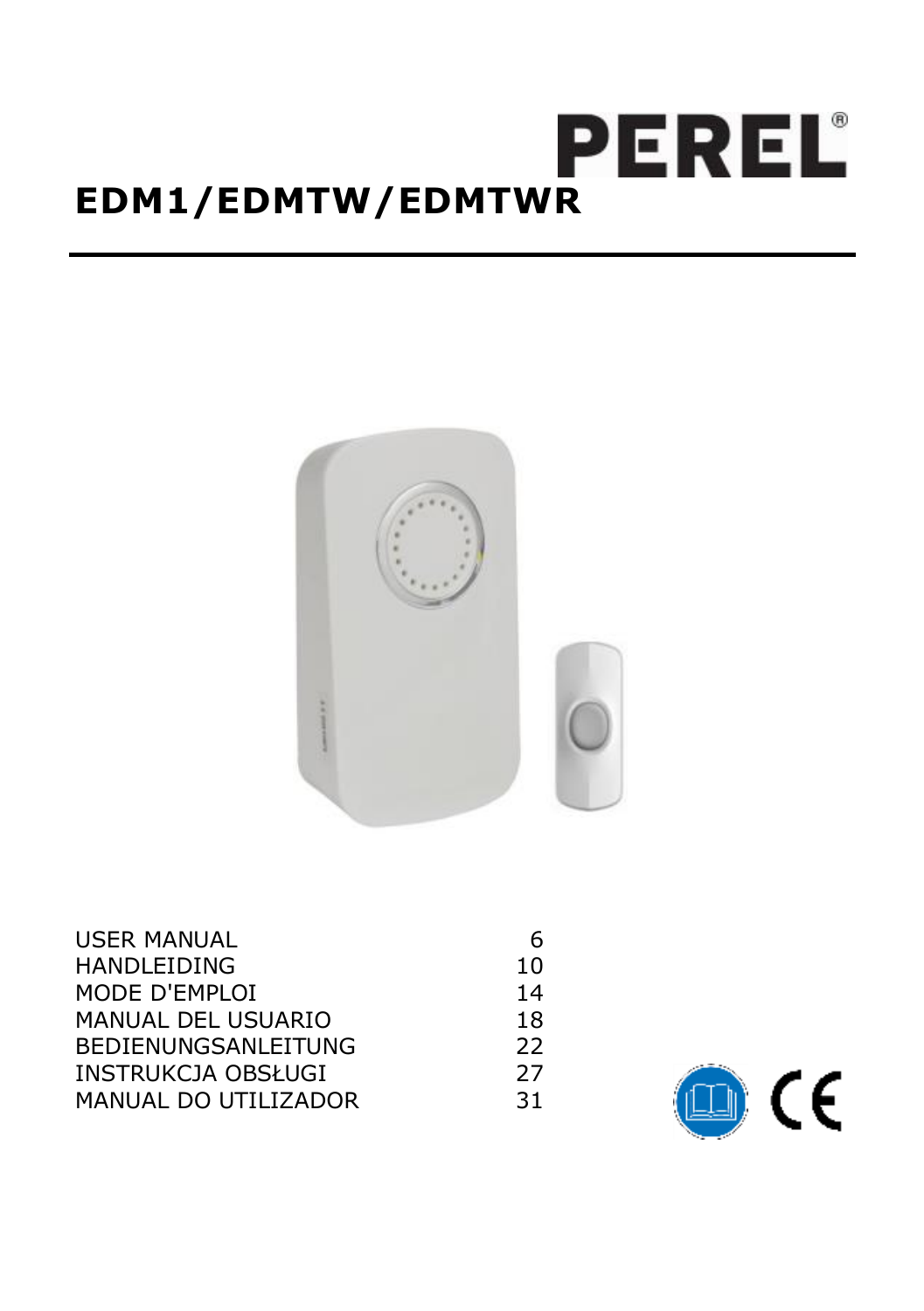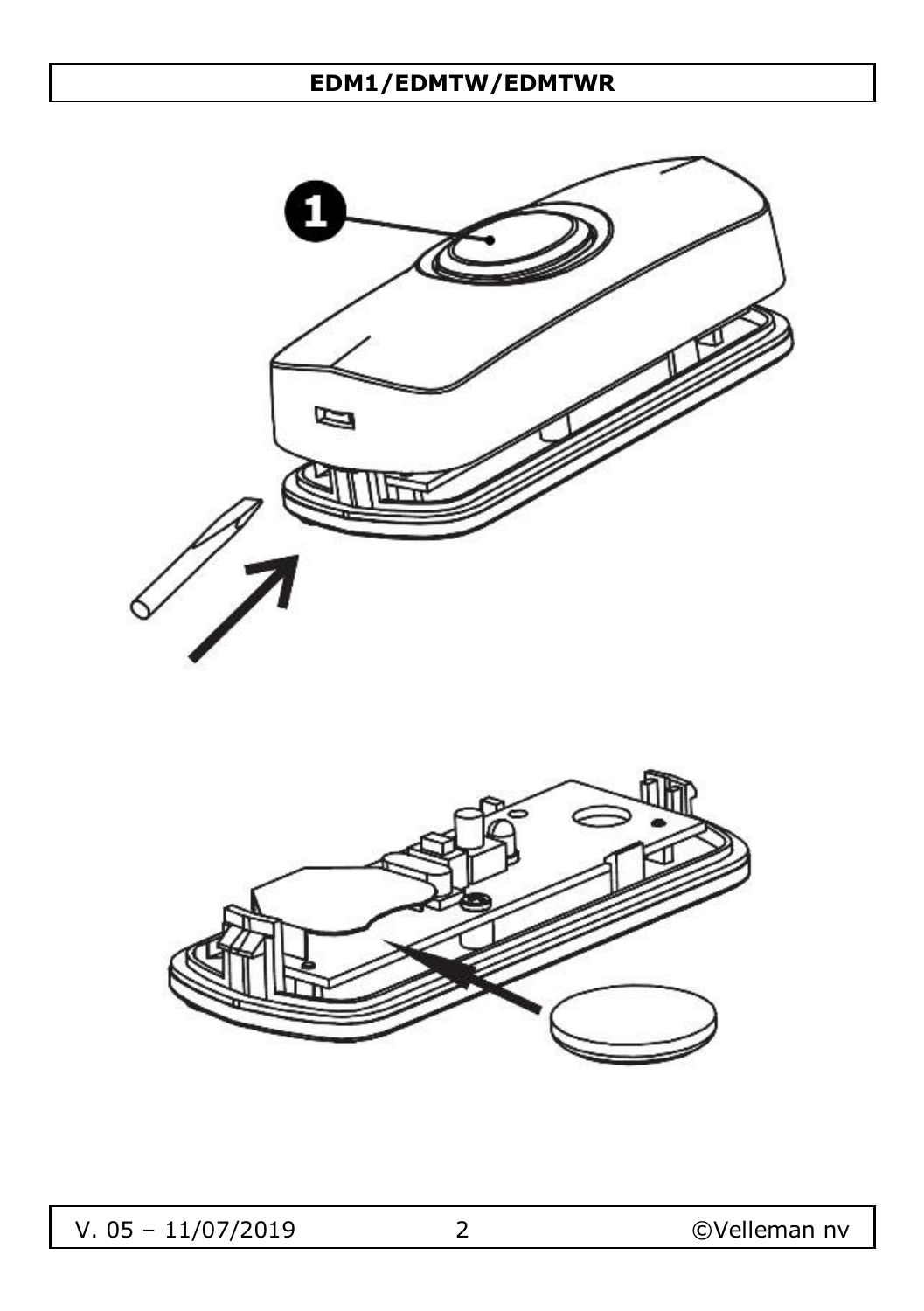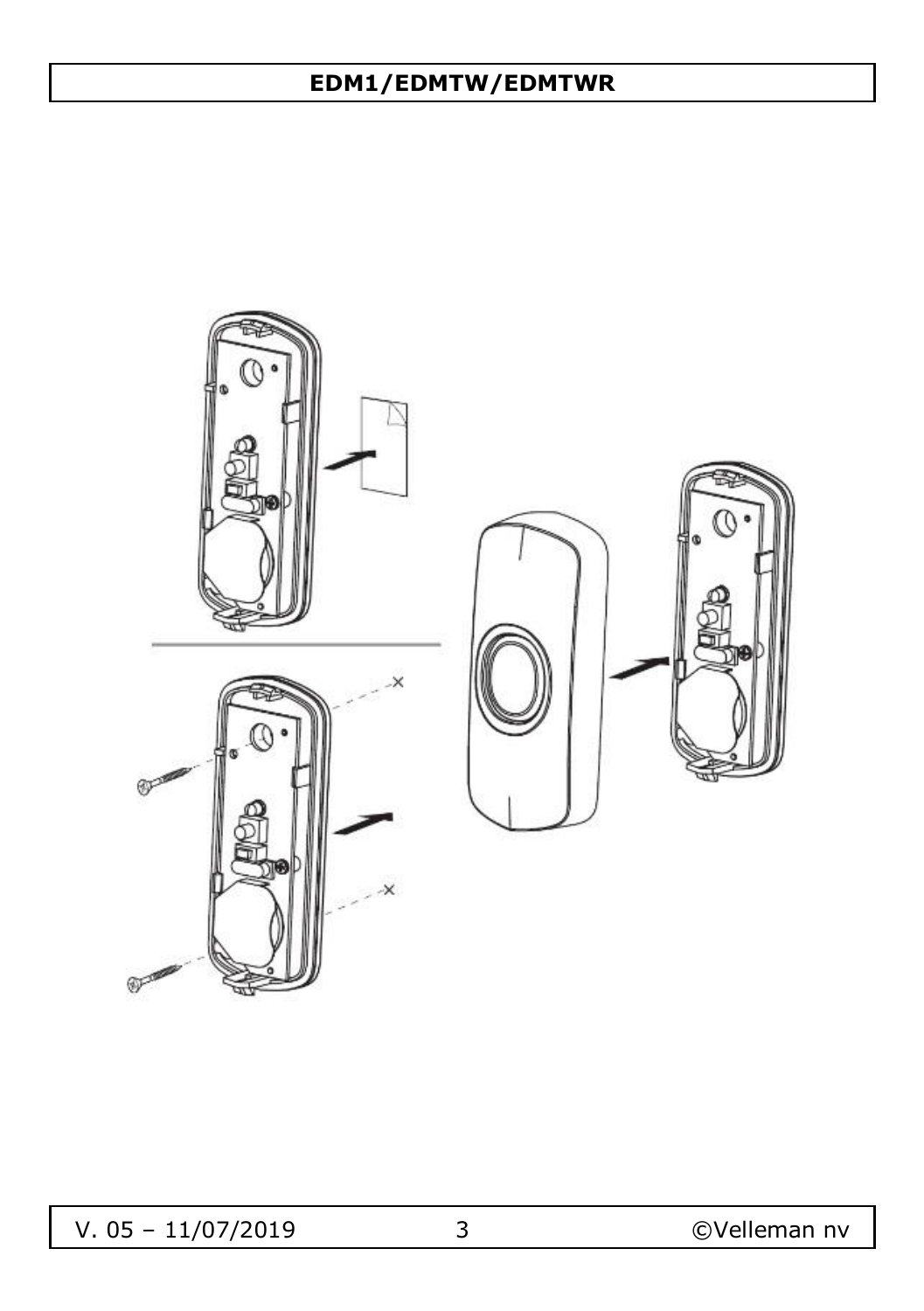

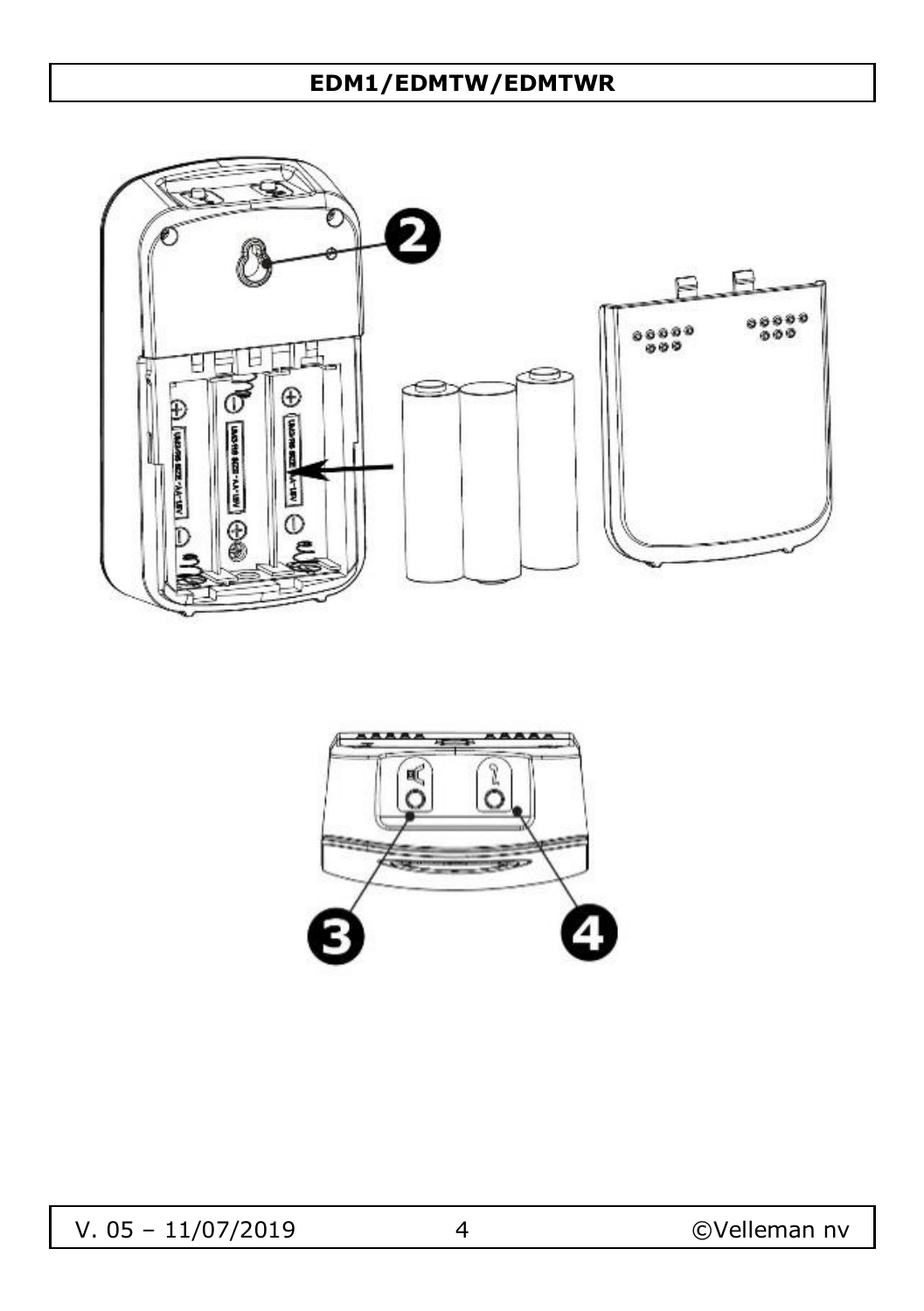### RED Declaration of Conformity

Hereby, Velleman NV declares that the radio equipment type [EDM1] + [EDMTW] + [EDMTWR] is in compliance with Directive 2014/53/EU. The full text of the EU declaration of conformity is available at the following internet address: www.velleman.eu.

### RED Verklaring van overeenstemming

Hierbij verklaar ik, Velleman NV, dat het type radioapparatuur [EDM1] + [EDMTW] + [EDMTWR] conform is met Richtlijn 2014/53/EU. De volledige tekst van de EU-conformiteitsverklaring kan worden geraadpleegd op het volgende internetadres: www.velleman.eu.

### Déclaration de conformité RED

Le soussigné, Velleman SA, déclare que l'équipement radioélectrique du type [EDM1] + [EDMTW] + [EDMTWR] est conforme à la directive 2014/53/EU. Le texte complet de la déclaration UE de conformité est disponible à l'adresse internet suivante: www.velleman.eu.

### Declaración de conformidad RED

Por la presente, Velleman NV declara que el tipo de equipo radioeléctrico [EDM1] + [EDMTW] + [EDMTWR] es conforme con la Directiva 2014/53/EU. El texto completo de la declaración UE de conformidad está disponible en la dirección Internet siguiente: www.velleman.eu.

### RED Konformitätserklärung

Hiermit erklärt Velleman NV, dass der Funkanlagentyp [EDM1] + [EDMTW] + [EDMTWR] der Richtlinie 2014/53/EU entspricht.

Der vollständige Text der EU-Konformitätserklärung ist unter der folgenden Internetadresse verfügbar: www.velleman.eu.

### RED Deklaracja zgodności

Velleman NV niniejszym oświadcza, że typ urządzenia radiowego [EDM1] + [EDMTW] + [EDMTWR] jest zgodny z dyrektywą 2014/53/EU. Pełny tekst deklaracji zgodności UE jest dostępny pod następującym adresem internetowym: www.velleman.eu.

### Declaração de conformidade RED

O(a) abaixo assinado(a) Velleman NV declara que o presente tipo de equipamento de rádio [EDM1] + [EDMTW] + [EDMTWR] está em conformidade com a Diretiva 2014/53/EU.

O texto integral da declaração de conformidade está disponível no seguinte endereço de Internet: www.velleman.eu.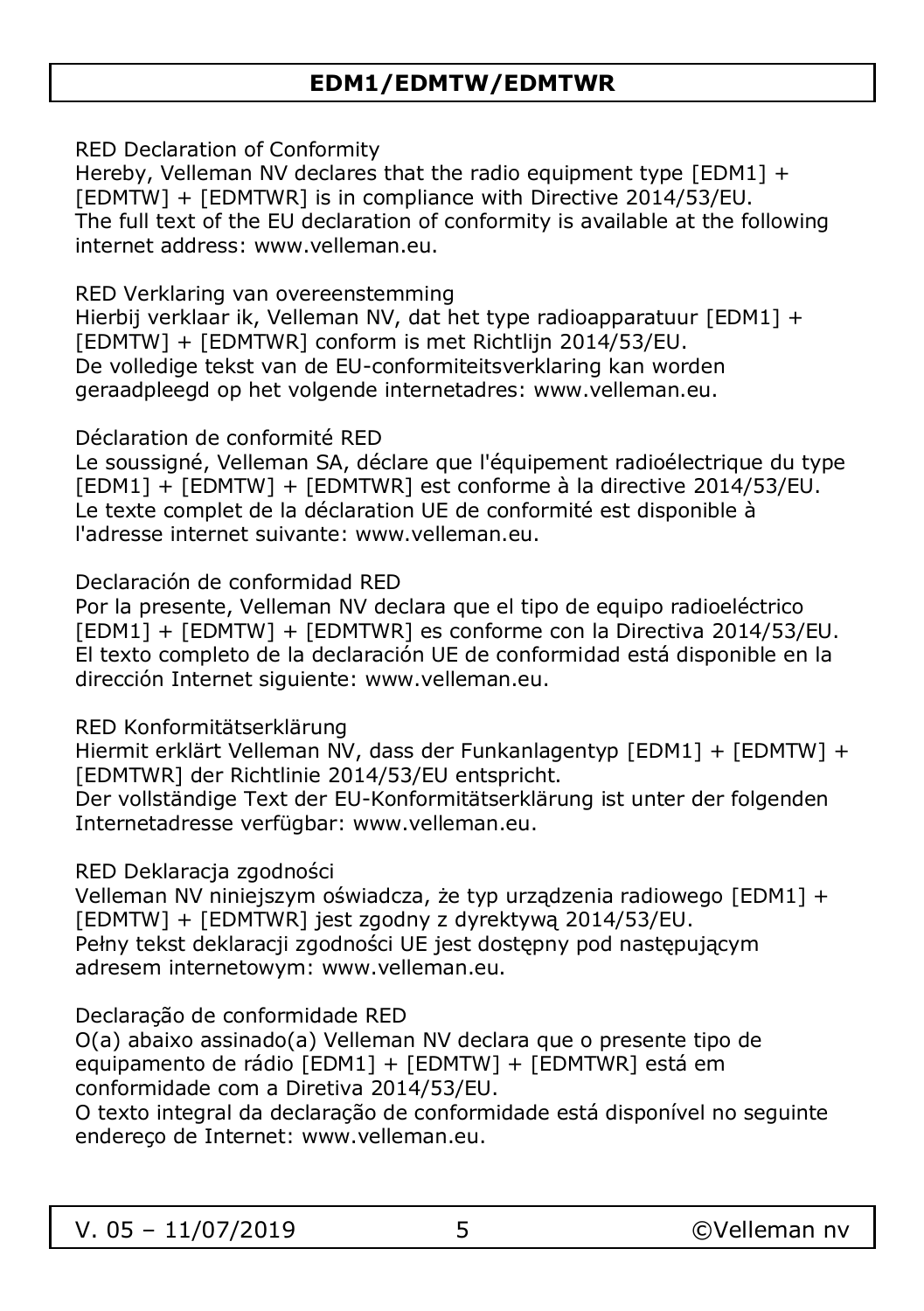# **USER MANUAL**

### <span id="page-5-0"></span>**1. Introduction**

### **To all residents of the European Union Important environmental information about this product**



This symbol on the device or the package indicates that disposal of the device after its lifecycle could harm the environment. Do not dispose of the unit (or batteries) as unsorted municipal waste; it should be taken to a specialized company for recycling. This device should be

returned to your distributor or to a local recycling service. Respect the local environmental rules.

**If in doubt, contact your local waste disposal authorities.** Thank you for choosing Perel! Please read the manual thoroughly before bringing this device into service. If the device was damaged in transit, do not install or use it and contact your dealer.

# **2. Safety Instructions**



Keep this device away from children and unauthorized users.

Where the mains plug is used as the disconnect device, the disconnect device shall remain readily operable.



Use the receiver indoors only. Keep away from rain, moisture, splashing and dripping liquids.

# **3. General Guidelines**

Refer to the **Velleman® Service and Quality Warranty** on the last pages of this manual.



Keep this device away from dust and extreme temperatures.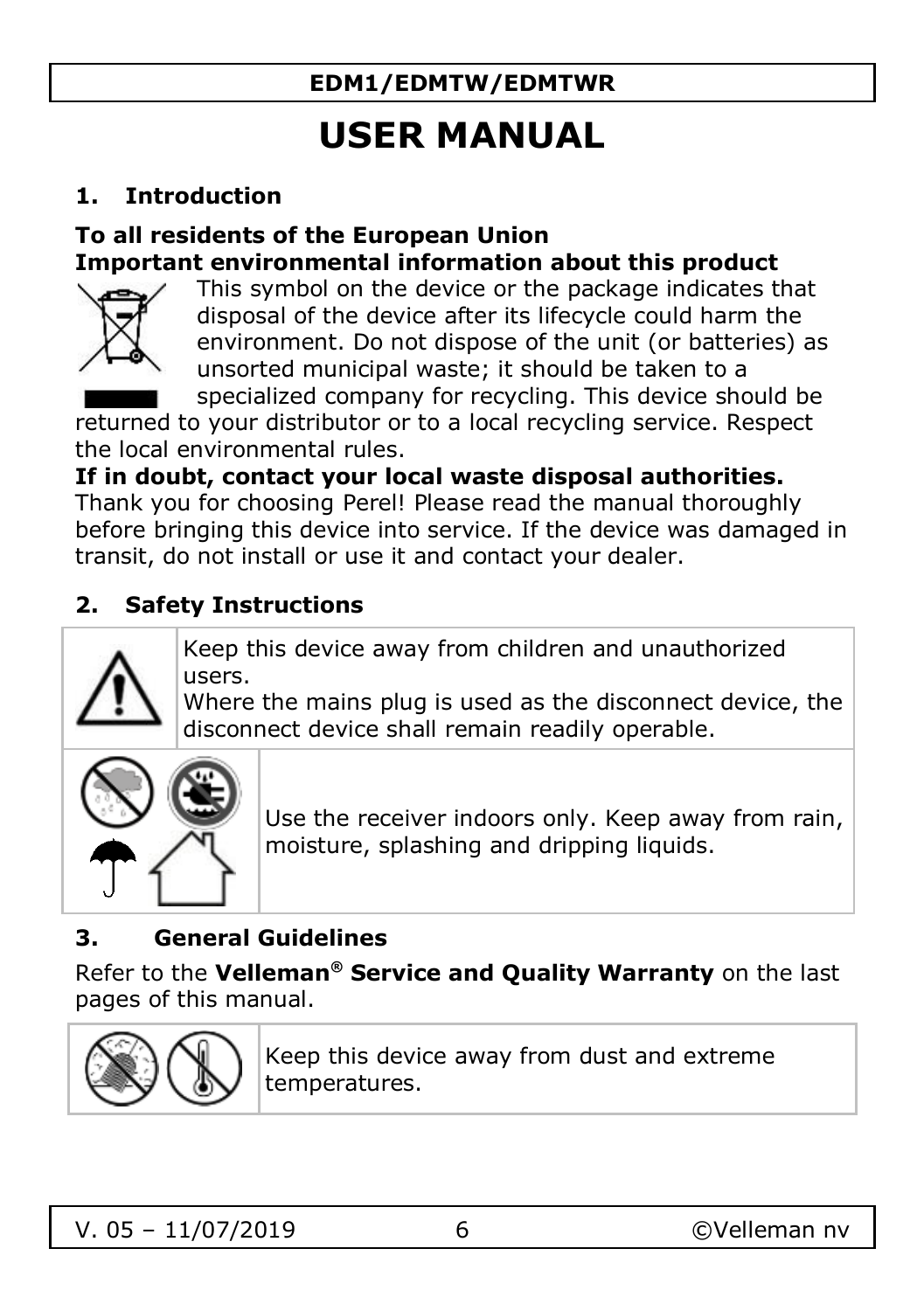

Protect this device from shocks and abuse. Avoid brute force when operating the device.

- Familiarise yourself with the functions of the device before actually using it.
- All modifications of the device are forbidden for safety reasons. Damage caused by user modifications to the device is not covered by the warranty.
- Only use the device for its intended purpose. Using the device in an unauthorised way will void the warranty.
- Damage caused by disregard of certain guidelines in this manual is not covered by the warranty and the dealer will not accept responsibility for any ensuing defects or problems.
- Due to constant product improvements, the actual product appearance might differ from the shown images.
- Product images are for illustrative purposes only.
- Do not switch the device on immediately after it has been exposed to changes in temperature. Protect the device against damage by leaving it switched off until it has reached room temperature.
- Keep this manual for future reference.

### **4. Battery**

Refer to the illustrations on page 2 of this manual.

### **Transmitter**

- **1.** Open the transmitter to reveal the battery compartment. Use a flat-head screwdriver.
- **2.** Install the CR2032 battery according to the correct polarity.
- **3.** Close the battery compartment. Proceed with the installation.

### **Receiver**

- **1.** Open the receiver to reveal the battery compartment.
- **2.** Install 3 x 1.5 V AA batteries according to the correct polarity.
- **3.** Close the battery compartment. Proceed with the installation.

**Remark:** Remove the batteries if the transmitter and receiver will not be used for a longer period.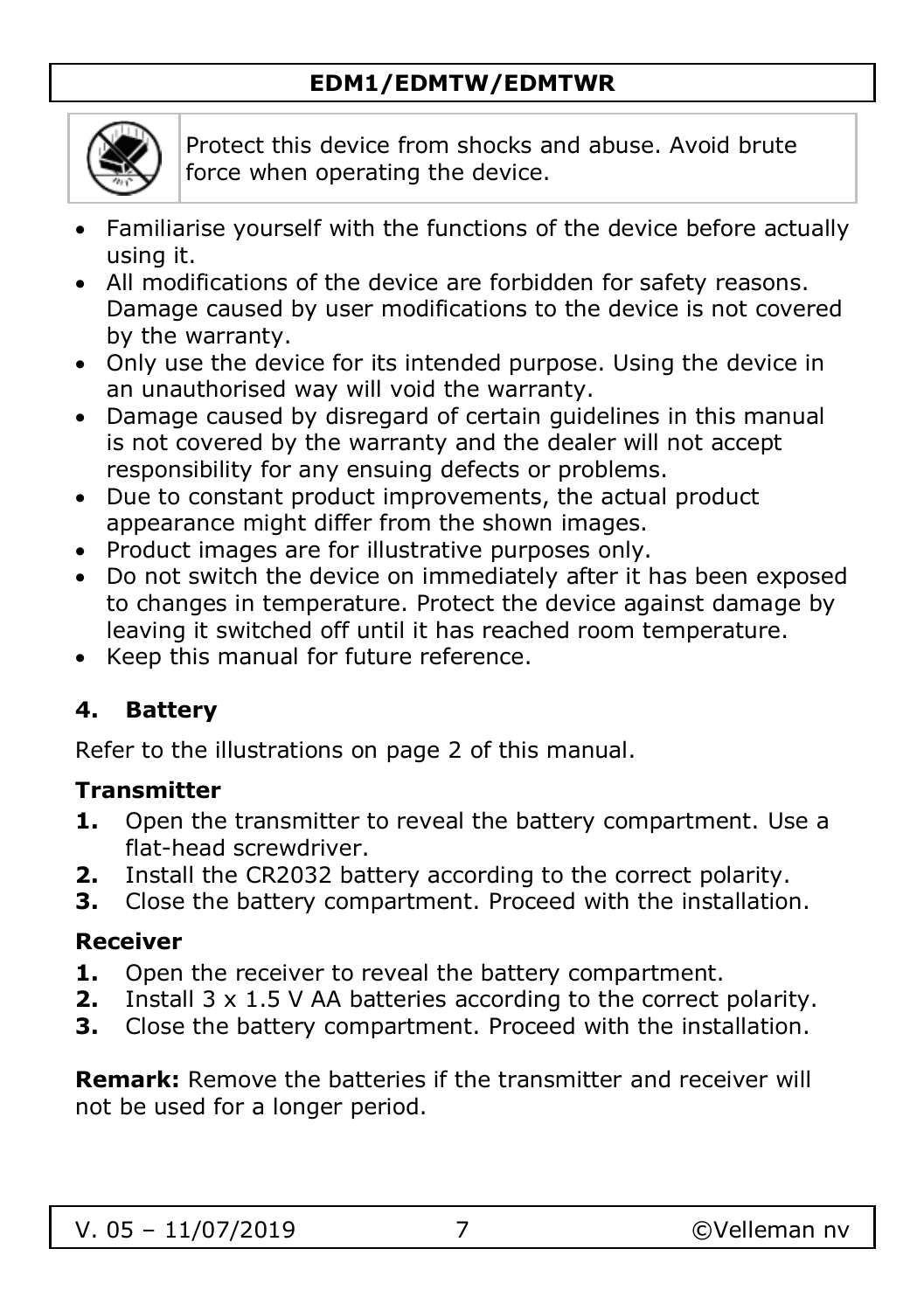### **CAUTION:**



Danger of explosion if battery is incorrectly replaced. Replace only with the same or equivalent type. Batteries (battery pack or batteries installed) shall not be exposed to excessive heat such as sunshine, fire or the like. Do not puncture batteries or throw them in fire as they may explode. Do not attempt to recharge non-rechargeable batteries (alkaline). Dispose of batteries in accordance with local regulations. Keep batteries away from children.

### **5. Installation**



Test the operating range between the receiver and the transmitter. The operating range is 150 m in the open air, but may be less due to walls and other obstructions such as PVC or metal frames.

Refer to the illustrations on page 2 of this manual.

### **Transmitter**

- **1.** Carefully open the housing of the transmitter and use the back plate as a template. Mark the drilling holes at the required height.
- **2.** Drill the holes using a drill and the appropriate drill bit (not included).
- **3.** Insert a nylon plug (included) into each hole.<br>**4.** Fix the back plate with the included screws.
- **4.** Fix the back plate with the included screws. Click the front plate onto the back plate.
- **5.** Simply plug the receiver into the mains.

### **Receiver**

- **1.** Choose the installation spot for the receiver.
- **2.** The receiver can be fixed to a wall using a hook or nail [2].

**Remark:** You can also fix the transmitter using double-sided tape.

### **6. Operation**

Refer to the illustrations on page 2 of this manual.

**1.** Make sure both the receiver and transmitter are powered.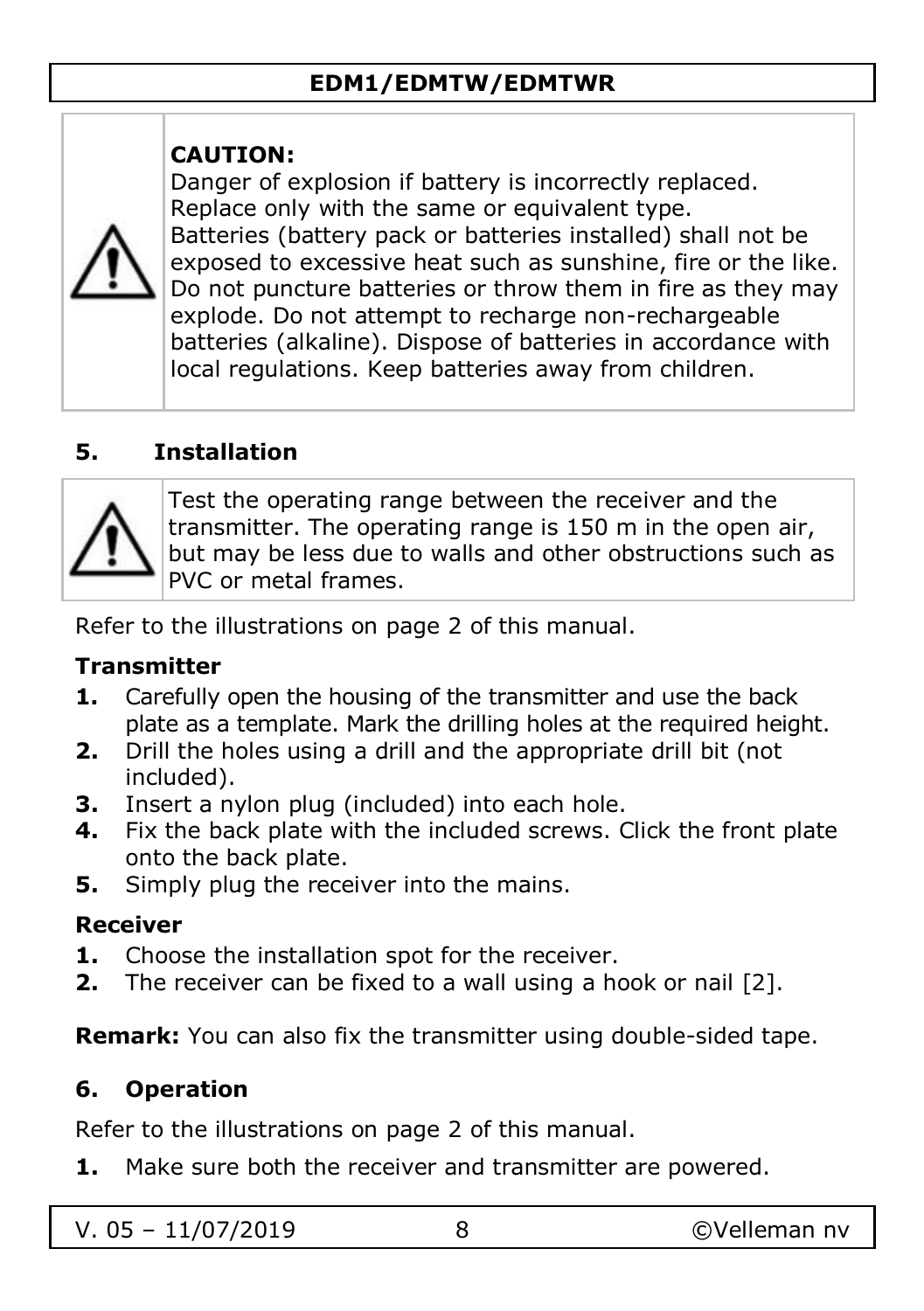- **2.** The receiver will ring when the button on the transmitter [1] is pressed.
- **3.** Select the melody with the melody selector [4] and adjust the volume with volume control button [3].

# **7. Pairing**

- **1.** On the receiver, hold the button pressed for 5 seconds until you hear a "ding-dong" sound.
- **2.** Now, press the transmitter button. The transmitter emits a "ding" sound to confirm successful pairing. The receiver emits a "ding-dong" sound when it exits the pairing mode.

### **8. Technical Specifications**

| operating range 150 m in open area |  |
|------------------------------------|--|
|                                    |  |
|                                    |  |
|                                    |  |
|                                    |  |
| power supply                       |  |
|                                    |  |
|                                    |  |

**Use this device with original accessories only. Velleman nv cannot be held responsible in the event of damage or injury resulting from (incorrect) use of this device. For more info concerning this product and the latest version of this manual, please visit our website www.perel.eu. The information in this manual is subject to change without prior notice.**

### **© COPYRIGHT NOTICE**

**The copyright to this manual is owned by Velleman nv. All worldwide rights reserved.** No part of this manual may be copied, reproduced, translated or reduced to any electronic medium or otherwise without the prior written consent of the copyright holder.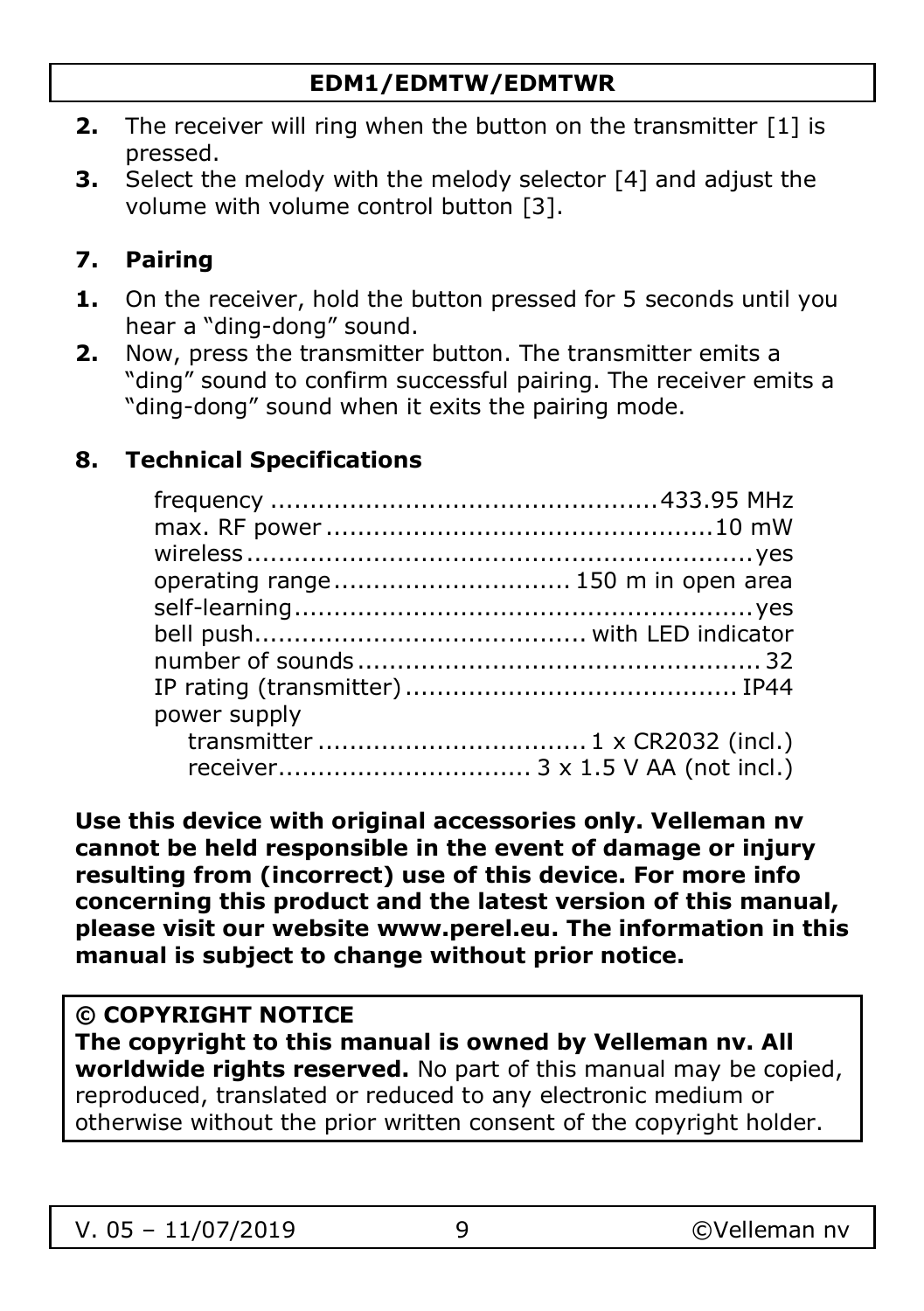# **HANDLEIDING**

## <span id="page-9-0"></span>**1. Inleiding**

### **Aan alle ingezetenen van de Europese Unie Belangrijke milieu-informatie betreffende dit product**



Dit symbool op het toestel of de verpakking geeft aan dat, als het na zijn levenscyclus wordt weggeworpen, dit toestel schade kan toebrengen aan het milieu. Gooi dit toestel (en eventuele batterijen) niet bij het gewone huishoudelijke afval; het moet bij een gespecialiseerd

bedrijf terechtkomen voor recyclage. U moet dit toestel naar uw verdeler of naar een lokaal recyclagepunt brengen. Respecteer de plaatselijke milieuwetgeving.

### **Hebt u vragen, contacteer dan de plaatselijke autoriteiten betreffende de verwijdering.**

Bedankt voor uw aankoop! Lees deze handleiding grondig door voor u het toestel in gebruik neemt. Werd het toestel beschadigd tijdens het transport, installeer het dan niet en raadpleeg uw dealer.

## **2. Veiligheidsvoorschriften**



Houd dit toestel buiten het bereik van kinderen en onbevoegden.

Als u de stekker gebruikt om het apparaat uit te schakelen, zorg er dan voor dat deze bereikbaar blijft.



De ontvanger is alleen geschikt voor gebruik binnenshuis. Bescherm tegen regen, vochtigheid en opspattende vloeistoffen.

# **3. Algemene richtlijnen**

Raadpleeg de **Velleman® service- en kwaliteitsgarantie**  achteraan deze handleiding.



Bescherm het toestel tegen stof en extreme temperaturen.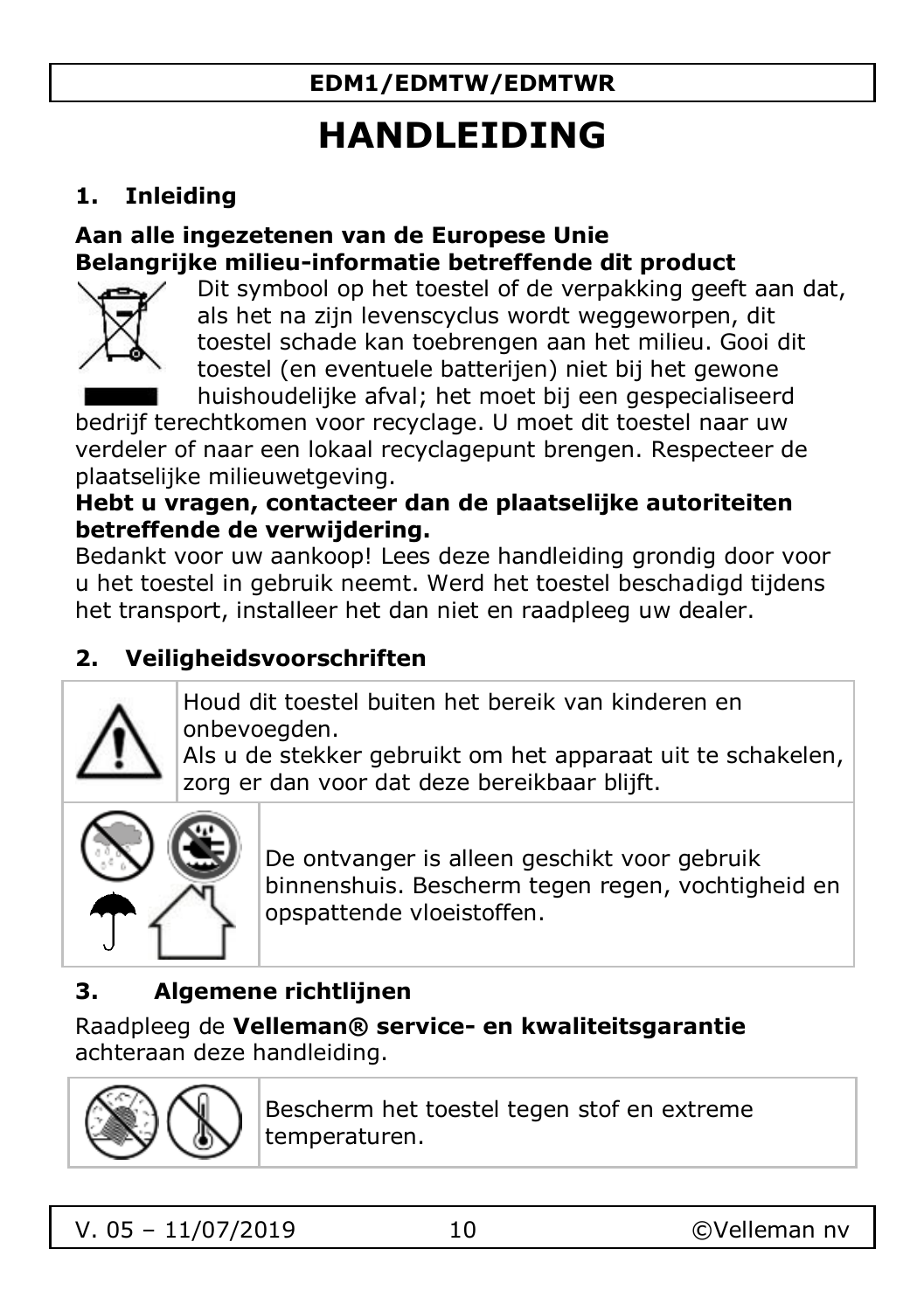

Bescherm tegen schokken. Vermijd brute kracht tijdens de bediening van het toestel.

- Leer eerst de functies van het toestel kennen voor u het gaat gebruiken.
- Om veiligheidsredenen mag u geen wijzigingen aanbrengen aan het toestel. Schade door wijzigingen die de gebruiker heeft aangebracht aan het toestel valt niet onder de garantie.
- Gebruik het toestel enkel waarvoor het gemaakt is. De garantie vervalt automatisch bij ongeoorloofd gebruik.
- De garantie geldt niet voor schade door het negeren van bepaalde richtlijnen in deze handleiding en uw dealer zal de verantwoordelijkheid afwijzen voor defecten of problemen die hier rechtstreeks verband mee houden.
- We streven voortdurend naar verbetering van onze producten. Daarom kan dit product uiterlijk verschillen van de afbeeldingen.
- De afbeeldingen van het product zijn enkel ter illustratie.
- Schakel het toestel niet onmiddellijk in nadat het werd blootgesteld aan temperatuurschommelingen. Om beschadiging te vermijden, moet u wachten tot het toestel de kamertemperatuur heeft bereikt.
- Bewaar deze handleiding voor verdere raadpleging.

### **4. Batterij**

Raadpleeg de afbeeldingen op pagina 2 van deze handleiding.

### **Zender**

- **1.** Open de zender om het batterijvak te openen. Gebruik een platte schroevendraaier.
- **2.** Plaats de CR2032-batterij volgens de aangegeven polariteit.
- **3.** Sluit het batterijvak. Ga verder met de montage.

### **Ontvanger**

- **1.** Open de ontvanger.
- **2.** Plaats 3 x 1.5 V AA-batterijen volgens de aangegeven polariteit.
- **3.** Sluit het batterijvak. Ga verder met de montage.

**Opmerking:** Verwijder de batterijen als u de zender en ontvanger gedurende een lange tijd niet gebruikt.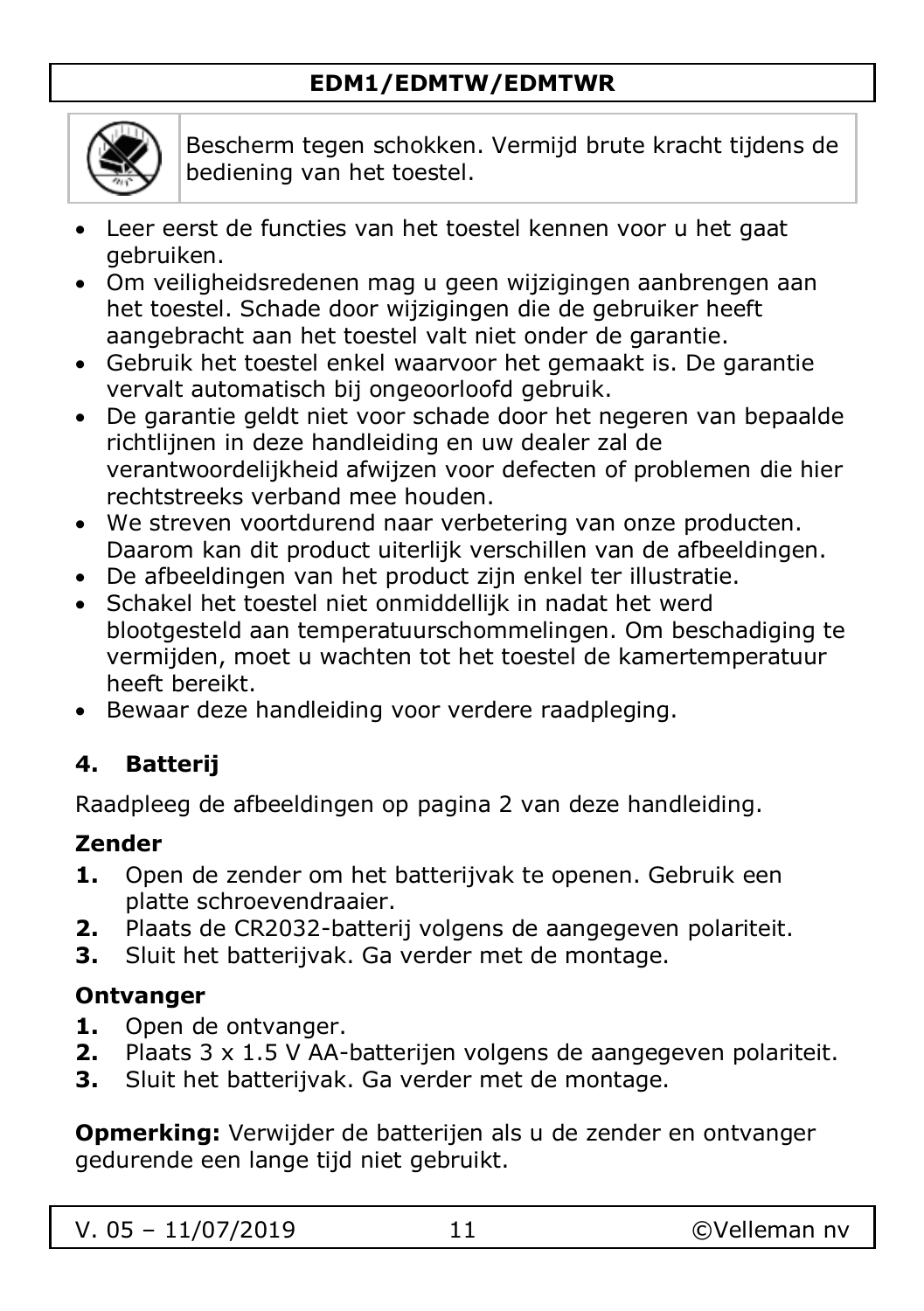### **OPGELET:**

Explosiegevaar wanneer de batterij niet correct vervangen wordt. Vervang uitsluitend door een batterij van hetzelfde of gelijkwaardige type.



Stel batterijen (accupack of geplaatste batterijen) niet bloot aan extreme temperaturen (zonlicht, vuur, enz.).

U mag batterijen nooit doorboren of in het vuur gooien (explosiegevaar). Herlaad geen alkalinebatterijen. Gooi batterijen weg volgens de plaatselijke milieuwetgeving. Houd batterijen buiten het bereik van kinderen.

### **5. Montage**



Test het bereik tussen de ontvanger en de zender. Het bereik in openlucht bedraagt 150 m. Muren en andere obstakels (beton, PVC, metaal) kunnen het bereik verkleinen.

Raadpleeg de afbeeldingen op pagina 2 van deze handleiding.

### **Zender**

- **1.** Open voorzichtig de behuizing van de zender en gebruik de achterplaat als sjabloon. Markeer de boorgaten op de gewenste hoogte.
- **2.** Boor de gaten met een boormachine en de geschikte boor (niet meegeleverd).
- **3.** Plaats een nylon plug (meegeleverd) in elk gat.
- **4.** Bevestig de achterplaat met de meegeleverde schroeven. Klik de frontplaat vast op de achterplaat.
- **5.** Sluit de ontvanger aan op het lichtnet.

### **Ontvanger**

- **1.** Kies een geschikte montageplaats voor de ontvanger.
- **2.** De ontvanger kan aan de muur bevestigd worden met een haak of spijker [2]

**Opmerking:** U kunt de zender ook bevestigen met dubbelzijdige tape.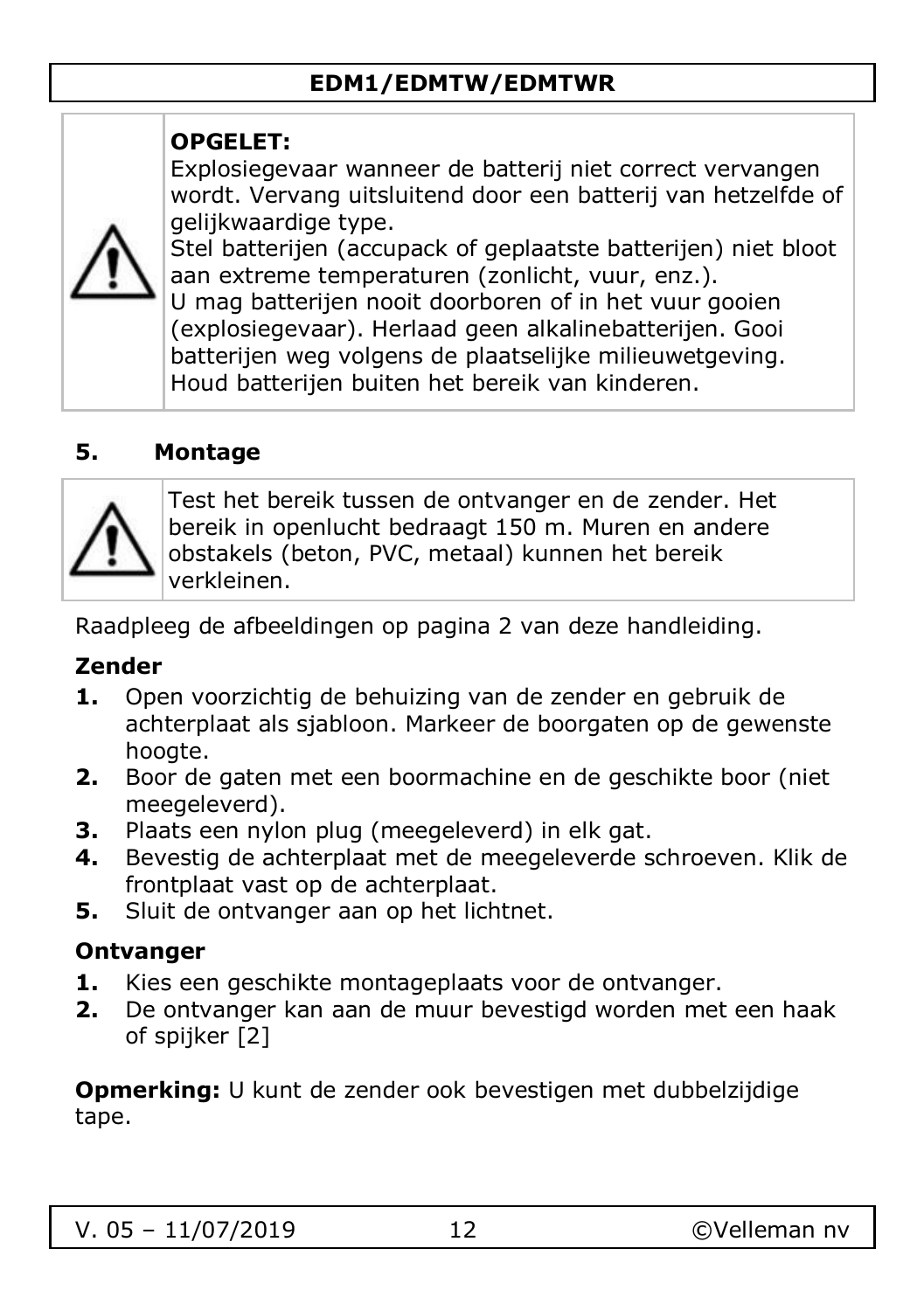### **6. Gebruik**

Raadpleeg de afbeeldingen op pagina 2 van deze handleiding.

- **1.** Zorg ervoor dat de zender en ontvanger ingeschakeld zijn.<br>2. De ontvanger geeft een belsignaal bij het indrukken van de
- **2.** De ontvanger geeft een belsignaal bij het indrukken van de knop op de zender [1].
- **3.** Selecteer de melodie met keuzeknop [4] en stel het volume in met de volumeknop [3].

### **7. Pairing**

- **1.** Houd de knop op de ontvanger gedurende 5 seconden ingedrukt tot u een dubbel belsignaal hoort.
- **2.** Druk vervolgens op de knop op de zender. Een succesvolle pairing wordt bevestigd met een enkel belgeluid. De ontvanger geeft een dubbel belsignaal indien de pairing mislukt is.

### **8. Technische specificaties**

| werkbereik 150 m (zonder obstakels) |  |
|-------------------------------------|--|
|                                     |  |
|                                     |  |
|                                     |  |
|                                     |  |
| voedina                             |  |
| zender  1 x CR2032 (meegeley.)      |  |
|                                     |  |

**Gebruik dit toestel enkel met originele accessoires. Velleman nv is niet aansprakelijk voor schade of kwetsuren bij (verkeerd) gebruik van dit toestel. Voor meer informatie over dit product en de laatste versie van deze handleiding, zie www.perel.eu. De informatie in deze handleiding kan te allen tijde worden gewijzigd zonder voorafgaande kennisgeving.**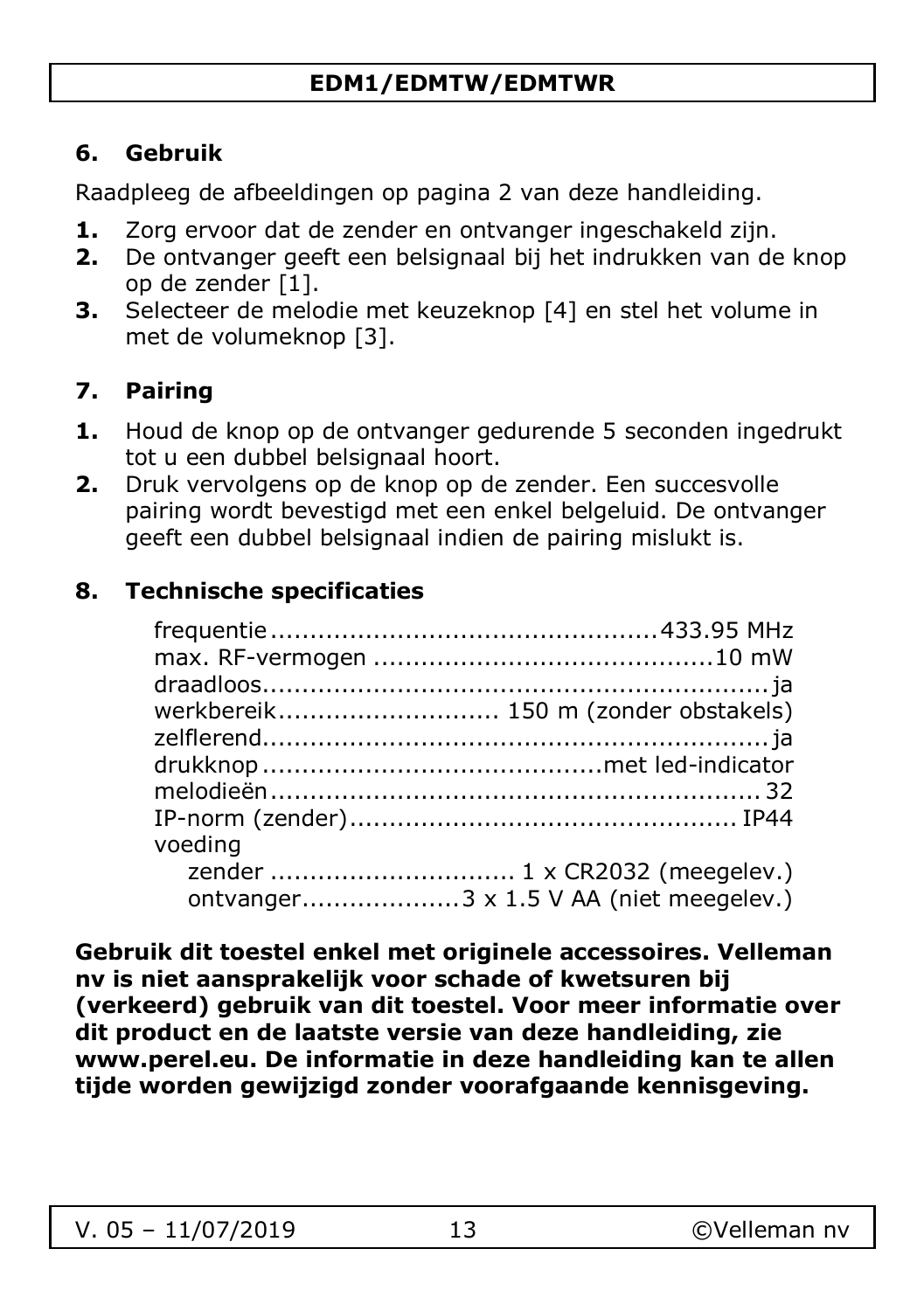### **© AUTEURSRECHT**

### **Velleman nv heeft het auteursrecht voor deze handleiding. Alle wereldwijde rechten voorbehouden.** Het is niet toegestaan

om deze handleiding of gedeelten ervan over te nemen, te kopiëren, te vertalen, te bewerken en op te slaan op een elektronisch medium zonder voorafgaande schriftelijke toestemming van de rechthebbende.

# **MODE D'EMPLOI**

### <span id="page-13-0"></span>**1. Introduction**

### **Aux résidents de l'Union européenne Informations environnementales importantes concernant ce produit**

Ce symbole sur l'appareil ou l'emballage indique que l'élimination



d'un appareil en fin de vie peut polluer l'environnement. Ne pas jeter un appareil électrique ou électronique (et des piles éventuelles) parmi les déchets municipaux non sujets au tri sélectif ; une déchetterie traitera l'annareil en question. Renvoyer l'appareil à votre fournisseur ou à un

service de recyclage local. Il convient de respecter la réglementation locale relative à la protection de l'environnement.

### **En cas de questions, contacter les autorités locales pour élimination.**

Nous vous remercions de votre achat ! Lire attentivement le présent mode d'emploi avant la mise en service de l'appareil. Si l'appareil a été endommagé pendant le transport, ne pas l'installer et consulter votre revendeur.

### **2. Consignes de sécurité**



Garder l'appareil hors de la portée des enfants et des personnes non autorisées.

Si vous utilisez la prise secteur pour débrancher l'appareil, s'assurer que celle-ci est toujours accessible.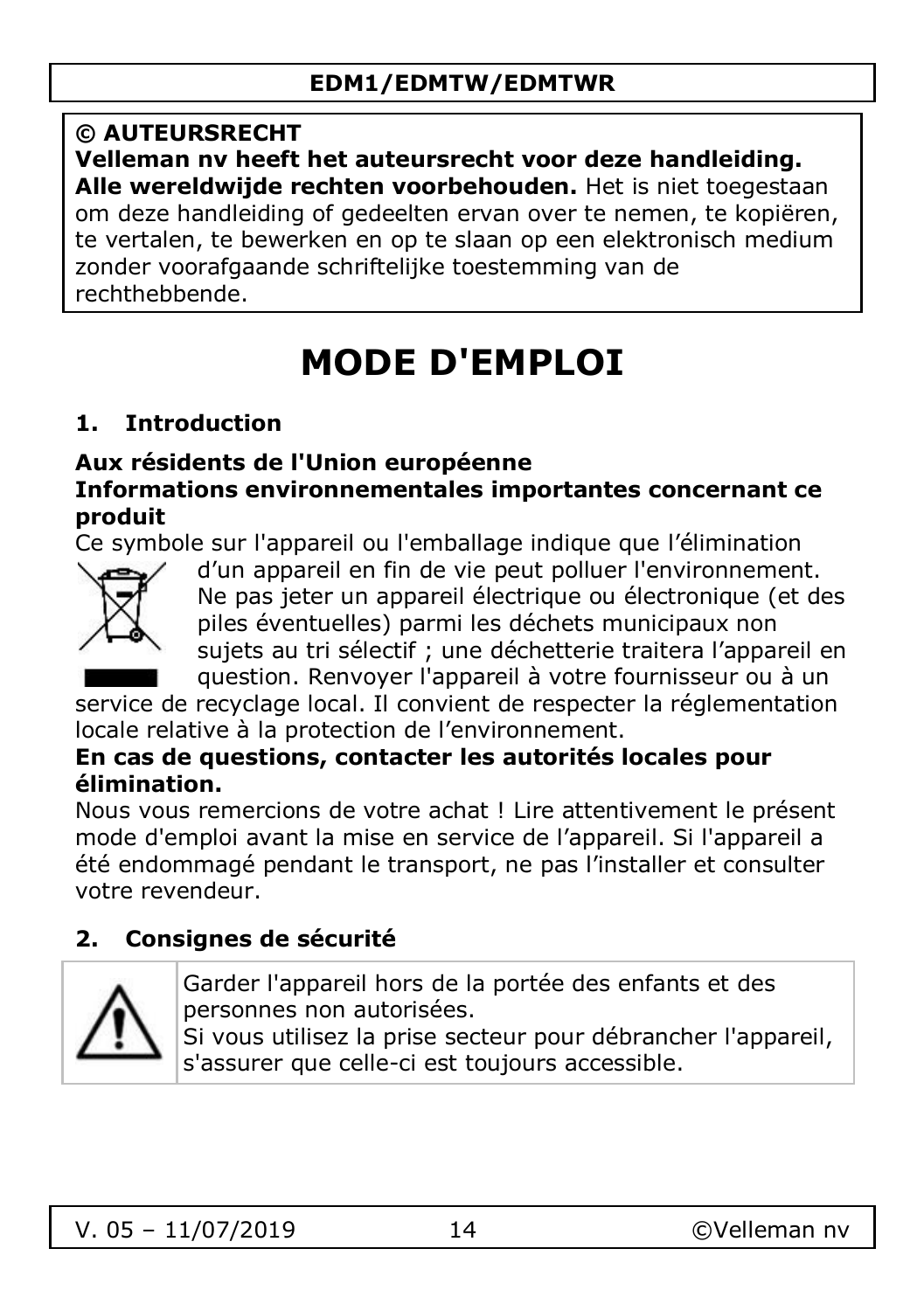

Le récepteur convient uniquement à un usage à l'intérieur. Protéger l'appareil contre la pluie, l'humidité et les éclaboussures.

# **3. Directives générales**

Se référer à la **garantie de service et de qualité Velleman®** en fin de ce mode d'emploi.



Protéger cet appareil contre la poussière et les températures extrêmes.



Protéger l'appareil des chocs et de l'abus. Traiter l'appareil avec circonspection pendant l'opération.

- Se familiariser avec le fonctionnement de l'appareil avant de l'utiliser.
- Toute modification est interdite pour des raisons de sécurité. Les dommages occasionnés par des modifications par le client ne tombent pas sous la garantie.
- N'utiliser l'appareil qu'à sa fonction prévue. Un usage impropre annule d'office la garantie.
- La garantie ne se s'applique pas aux dommages survenus en négligeant certaines directives de ce mode d'emploi et votre revendeur déclinera toute responsabilité pour les problèmes et les défauts qui en résultent.
- Dans le souci d'une amélioration constante de nos produits, l'apparence du produit peut différer légèrement des images affichées.
- Les images des produits sont à titre indicatif seulement.
- Ne pas brancher immédiatement l'appareil après exposition à des variations de température. Afin d'éviter des dommages, attendre jusqu'à ce que l'appareil ait atteint la température ambiante.
- Garder ce mode d'emploi pour toute référence ultérieure.

### **4. La pile**

Se référer aux illustrations en page 2 de ce mode d'emploi.

| $V. 05 - 11/07/2019$ |  | ©Velleman nv |
|----------------------|--|--------------|
|----------------------|--|--------------|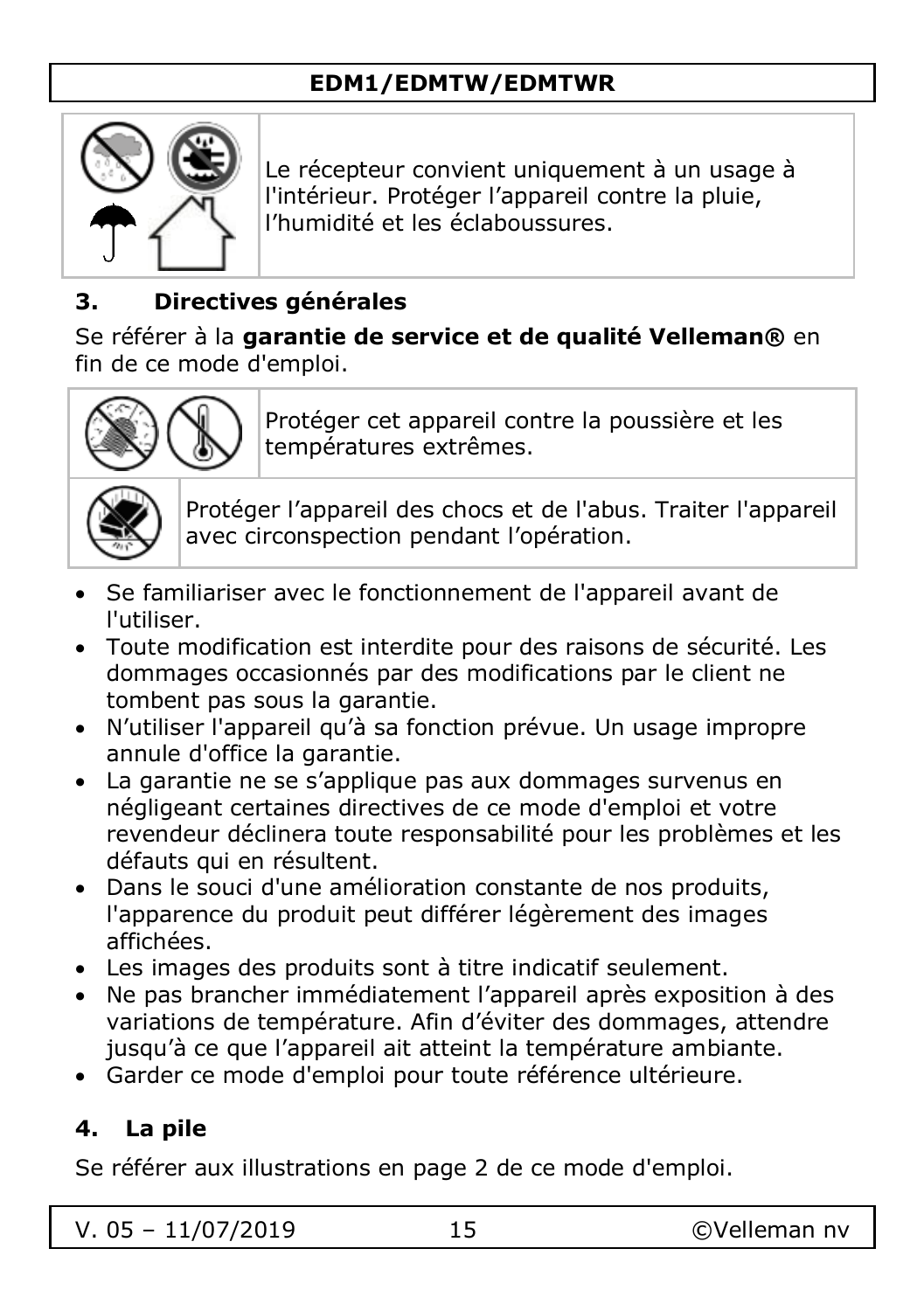# **Émetteur**

- **1.** Ouvrir l'émetteur pour ouvrir le compartiment à piles. Utiliser un tournevis à tête plate.
- **2.** Installer la pile CR2032 selon la polarité indiquée.<br>**2.** Eermer le compartiment à piles, Procéder au mont
- **3.** Fermer le compartiment à piles. Procéder au montage.

### **Récepteur**

- **1.** Ouvrir le récepteur.
- **2.** Installer 3 x pile AA de 1.5 V. Respecter la polarité.
- **3.** Fermer le compartiment à piles. Procéder au montage.

**Remarque :** Retirer les piles si l'émetteur et le récepteur ne sont pas utilisés pendant une période prolongée.

## **ATTENTION :**

Danger d'explosion si la pile est remplacée de façon incorrecte. Remplacer la pile uniquement par une pile identique ou un type équivalent.



Ne pas exposer les piles (pack ou piles installées) à des températures extrêmes (lumière du soleil, feu, etc.). Ne jamais perforer les piles et ne pas les jeter au feu (danger d'explosion). Ne jamais recharger des piles alcalines. Se débarrasser des piles en respectant la réglementation locale relative à la protection de l'environnement. Garder les piles hors de la portée des enfants.

### **5. Installation**



Tester la portée entre le récepteur et l'émetteur. La portée est de 150 m en champ libre, mais les murs et autres obstacles (p. ex. PVC ou métal) peuvent réduire la portée.

Se référer aux illustrations en page 2 de ce mode d'emploi.

# **Émetteur**

- **1.** Ouvrir soigneusement le boîtier de l'émetteur et utiliser la plaque arrière comme gabarit. Marquer les trous de perçage à la hauteur souhaitée.
- **2.** Percer les trous avec une perceuse et le foret de perçage approprié (non incl.).

V. 05 – 11/07/2019 16 ©Velleman nv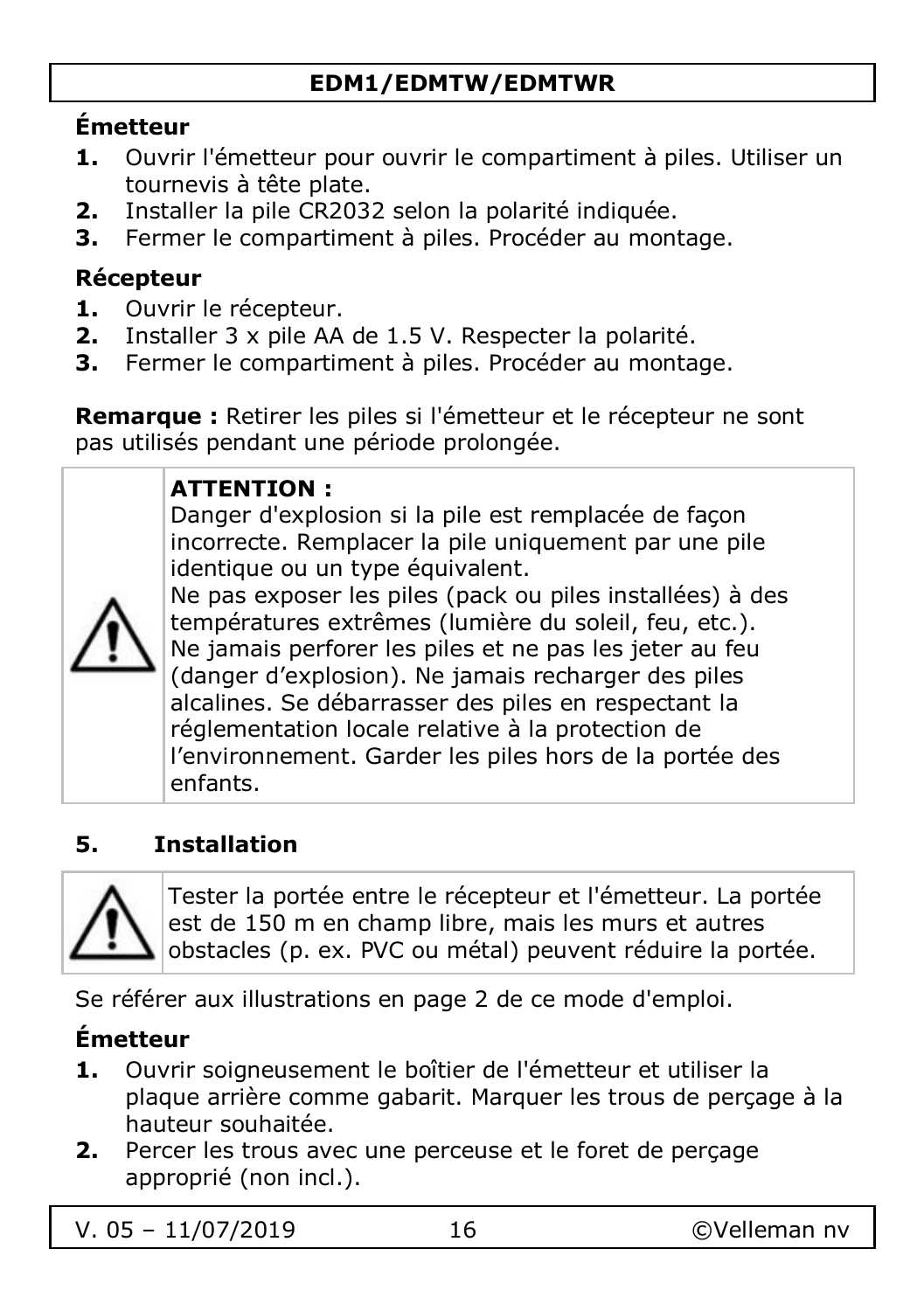- **3.** Insérer une cheville en nylon (incl.) dans chaque trou.
- **4.** Fixer la plaque arrière avec les vis fournies. Pousser la plaque frontale sur la plaque arrière jusqu'au déclic.
- **5.** Brancher le récepteur sur le secteur.

### **Récepteur**

- **1.** Sélectionner l'emplacement de montage approprié pour le récepteur.
- **2.** Il est possible de fixer le récepteur au mur avec un crochet ou un clou [2].

**Remarque :** Il est également possible de fixer l'émetteur avec du ruban à double face.

### **6. Emploi**

Se référer aux illustrations en page 2 de ce mode d'emploi.

- **1.** Veiller à allumer le récepteur et l'émetteur.
- **2.** Le récepteur émet un signal sonore en appuyant sur le bouton de l'émetteur [1]
- **3.** Sélectionner la mélodie avec le sélecteur [4] et régler le volume avec le réglage de volume [3].

# **7. Appairage**

- **1.** Maintenir enfoncé le bouton du récepteur pendant 5 secondes jusqu'à ce que l'émetteur émette un double signal sonore.
- **2.** Ensuite, enfoncer le bouton de l'émetteur. L'émetteur émet un signal sonore pour confirmer l'appairage. Le récepteur émet un double signal sonore pour signaler un appairage non réussi.

# **8. Spécifications techniques**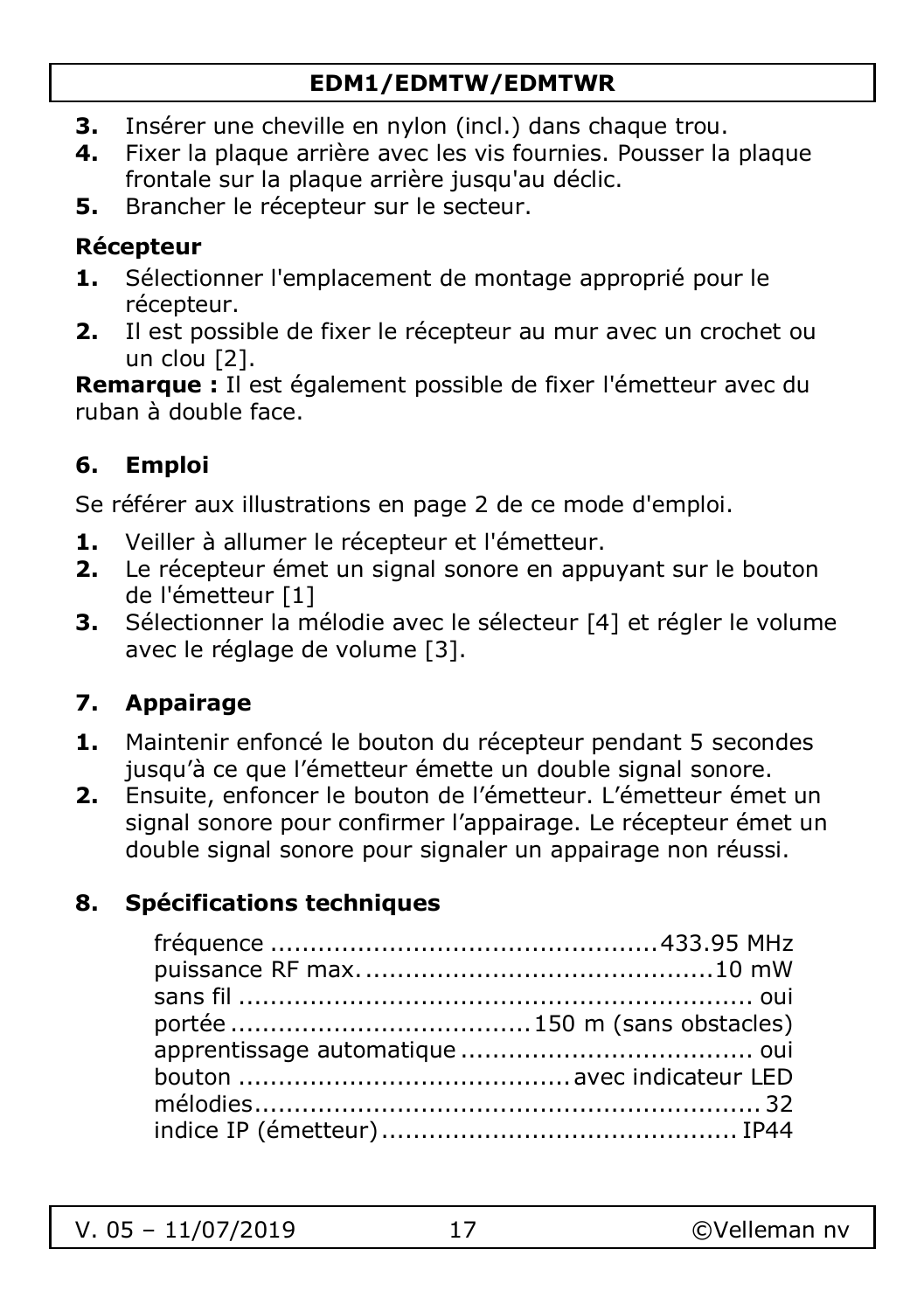| alimentation |  |
|--------------|--|
|              |  |
|              |  |

**N'employer cet appareil qu'avec des accessoires d'origine. Velleman SA ne peut, dans la mesure conforme au droit applicable être tenue responsable des dommages ou lésions (directs ou indirects) pouvant résulter de l'utilisation de cet appareil. Pour plus d'informations concernant cet article et la dernière version de ce mode d'emploi, visiter notre site web www.perel.eu. Les spécifications et le continu de ce mode d'emploi peuvent être modifiés sans notification préalable.**

### **© DROITS D'AUTEUR**

**Velleman SA est l'ayant droit des droits d'auteur de ce mode d'emploi. Tous droits mondiaux réservés.** Toute reproduction, traduction, copie ou diffusion, intégrale ou partielle, du contenu de ce mode d'emploi par quelque procédé ou sur tout support électronique que ce soit est interdite sans l'accord préalable écrit de l'ayant droit.

# **MANUAL DEL USUARIO**

### <span id="page-17-0"></span>**1. Introducción**

### **A los ciudadanos de la Unión Europea Importantes informaciones sobre el medio ambiente concerniente a este producto**

Este símbolo en este aparato o el embalaje indica que, si tira las



muestras inservibles, podrían dañar el medio ambiente. No tire este aparato (ni las pilas, si las hubiera) en la basura doméstica; debe ir a una empresa especializada en reciclaje. Devuelva este aparato a su distribuidor o a la unidad de reciclaje local. Respete las leyes locales en relación con el medio ambiente.

**Si tiene dudas, contacte con las autoridades locales para** 

### **residuos.**

¡Gracias por elegir Perel! Lea atentamente las instrucciones del manual antes de usar el aparato. Si ha sufrido algún daño en el transporte no lo instale y póngase en contacto con su distribuidor.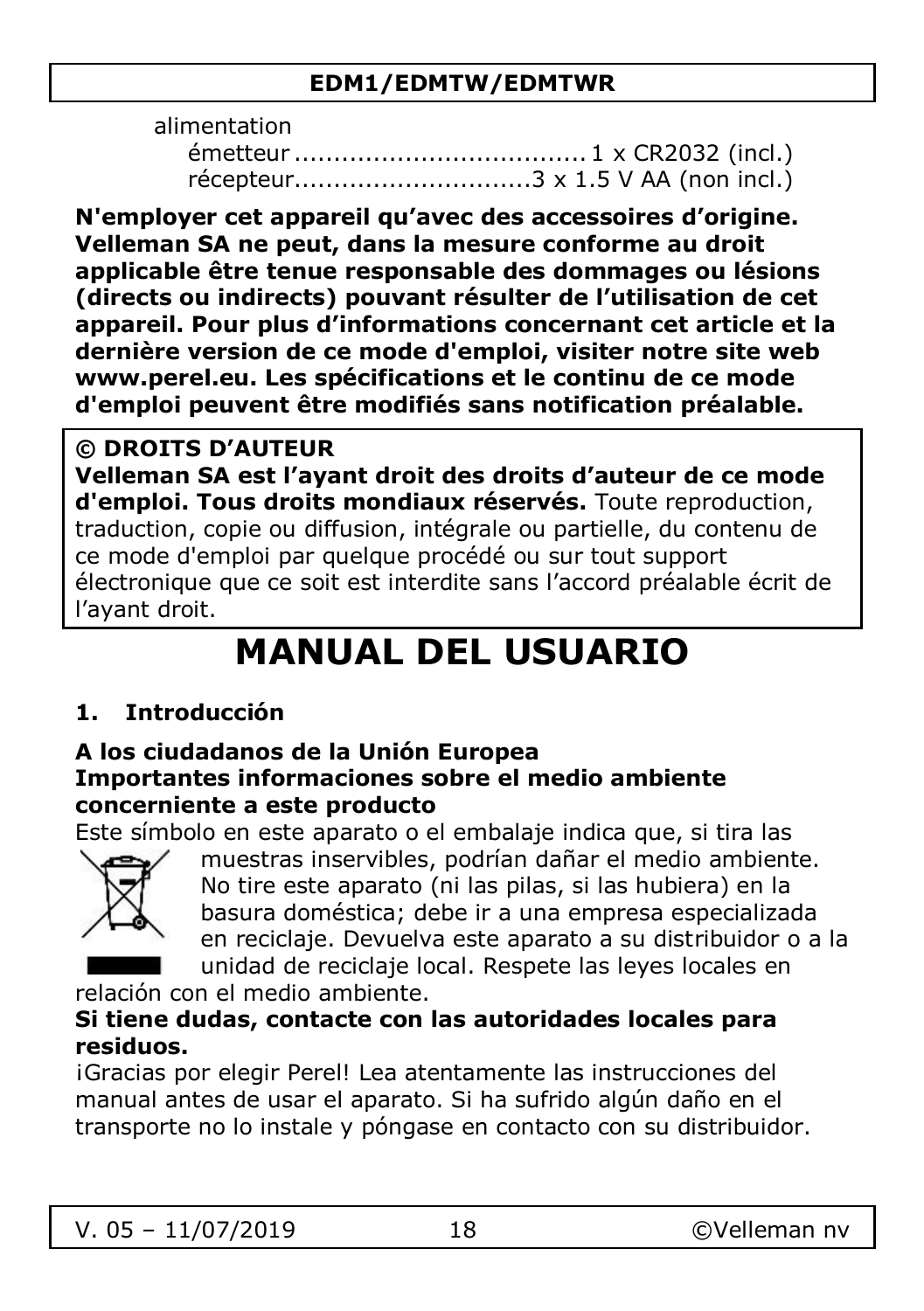### **2. Instrucciones de seguridad**



Mantenga el aparato lejos del alcance de personas no capacitadas y niños.

Si quiere utilizar el enchufe para desenchufar el aparato, asegúrese de que siempre sea accesible.



El receptor sólo es apto para el uso en interiores. No exponga este equipo a lluvia, humedad ni a ningún tipo de salpicadura o goteo.

### **3. Normas generales**

Véase la **Garantía de servicio y calidad Velleman®** al final de este manual del usuario.



No exponga este equipo a polvo ni temperaturas extremas.



Proteja el aparato contra choques y golpes. Evite usar excesiva fuerza durante el manejo.

- Familiarícese con el funcionamiento del aparato antes de utilizarlo.
- Por razones de seguridad, las modificaciones no autorizadas del aparato están prohibidas. Los daños causados por modificaciones no autorizadas, no están cubiertos por la garantía.
- Utilice sólo el aparato para las aplicaciones descritas en este manual Su uso incorrecto anula la garantía completamente.
- Los daños causados por descuido de las instrucciones de seguridad de este manual invalidarán su garantía y su distribuidor no será responsable de ningún daño u otros problemas resultantes.
- Debido a las continuas mejoras, el producto podría diferir del de las imágenes.
- Las imágenes son meramente ilustrativas.
- No conecte el aparato si ha estado expuesto a grandes cambios de temperatura. Espere hasta que el aparato llegue a la temperatura ambiente.
- Guarde este manual del usuario para cuando necesite consultarlo.

V. 05 – 11/07/2019 19 ©Velleman nv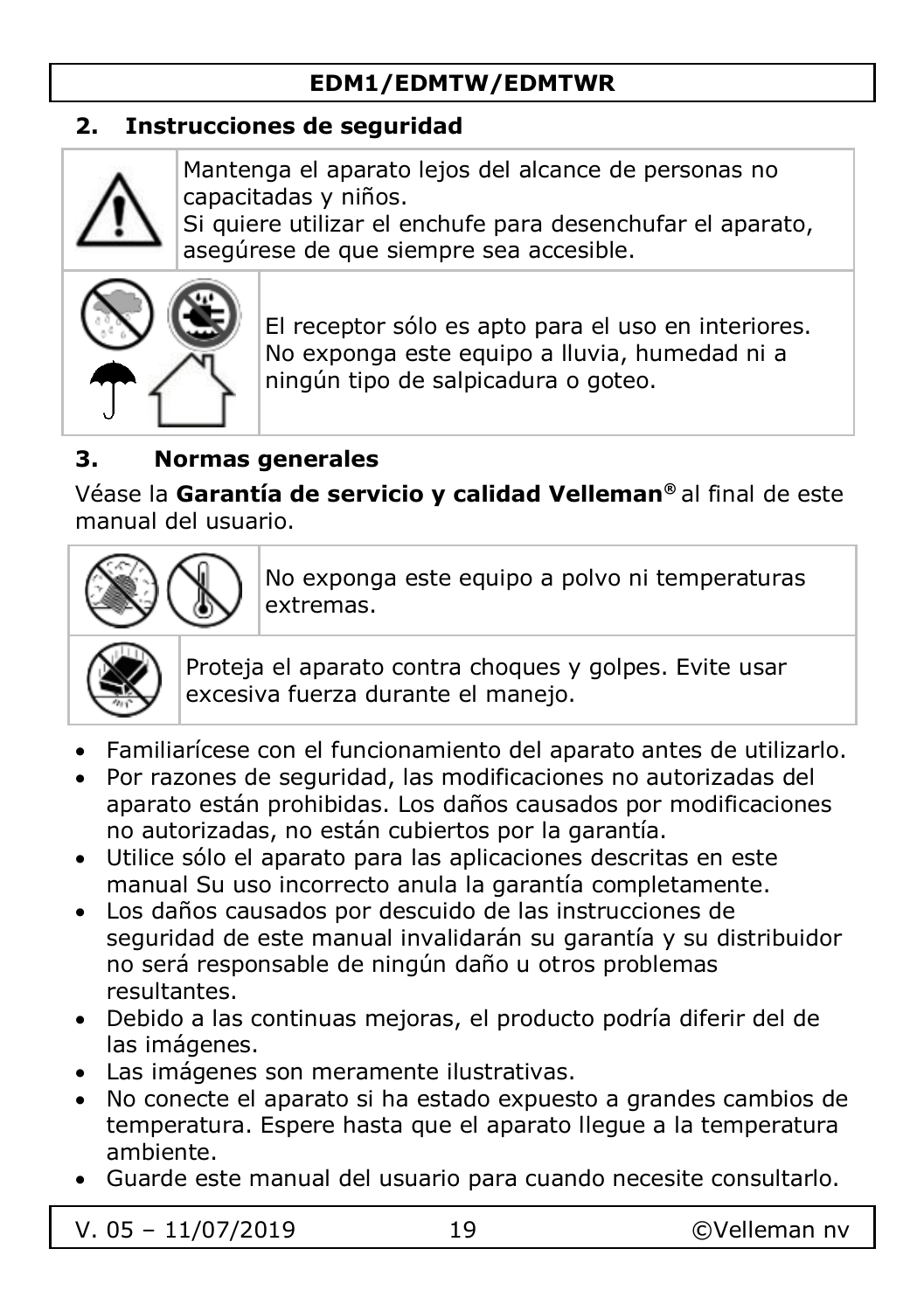### **4. La pila**

Véase las figuras en la página 2 de este manual del usuario.

### **Emisor**

- **1.** Abra el emisor. Utilice un destornillador con punta plana.
- **2.** Introduzca una pila CR2032. Respete la polaridad.
- **3.** Vuelva a cerrar el compartimiento de pilas. Siga con la instalación.

### **Receptor**

- **1.** Abra el receptor.
- **2.** Introduzca 3 x pila AA de 1.5 V. Respete la polaridad.
- **3.** Vuelva a cerrar el compartimiento de pilas. Siga con la instalación.

**Observación:** Quite las pilas si no va a utilizar el emisor y el receptor durante un largo período de tiempo.

### **ADVERTENCIA:**



Riesgo de explosión al reemplazar la pila de manera incorrecta. Reemplace la pila por una del mismo tipo. No exponga las pilas (pack o pilas que quiere instalar) a temperaturas extremas (luz del sol directa, fuego, etc.) Nunca perfore las pilas y no las eche al fuego (peligro de explosión). Nunca recarque pilas no recargables (alcalinas). Respete las leyes locales en relación con el medio ambiente al tirar las pilas. Mantenga las pilas lejos del alcance de niños.

### **5. Instalación**



Pruebe el alcance entre el receptor y el emisor. El alcance es de 150 m al aire libre, pero paredes y otros obstáculos (p.ej. marcos de PVC o metal) pueden disminuirlo.

Véase las figuras en la página 2 de este manual del usuario.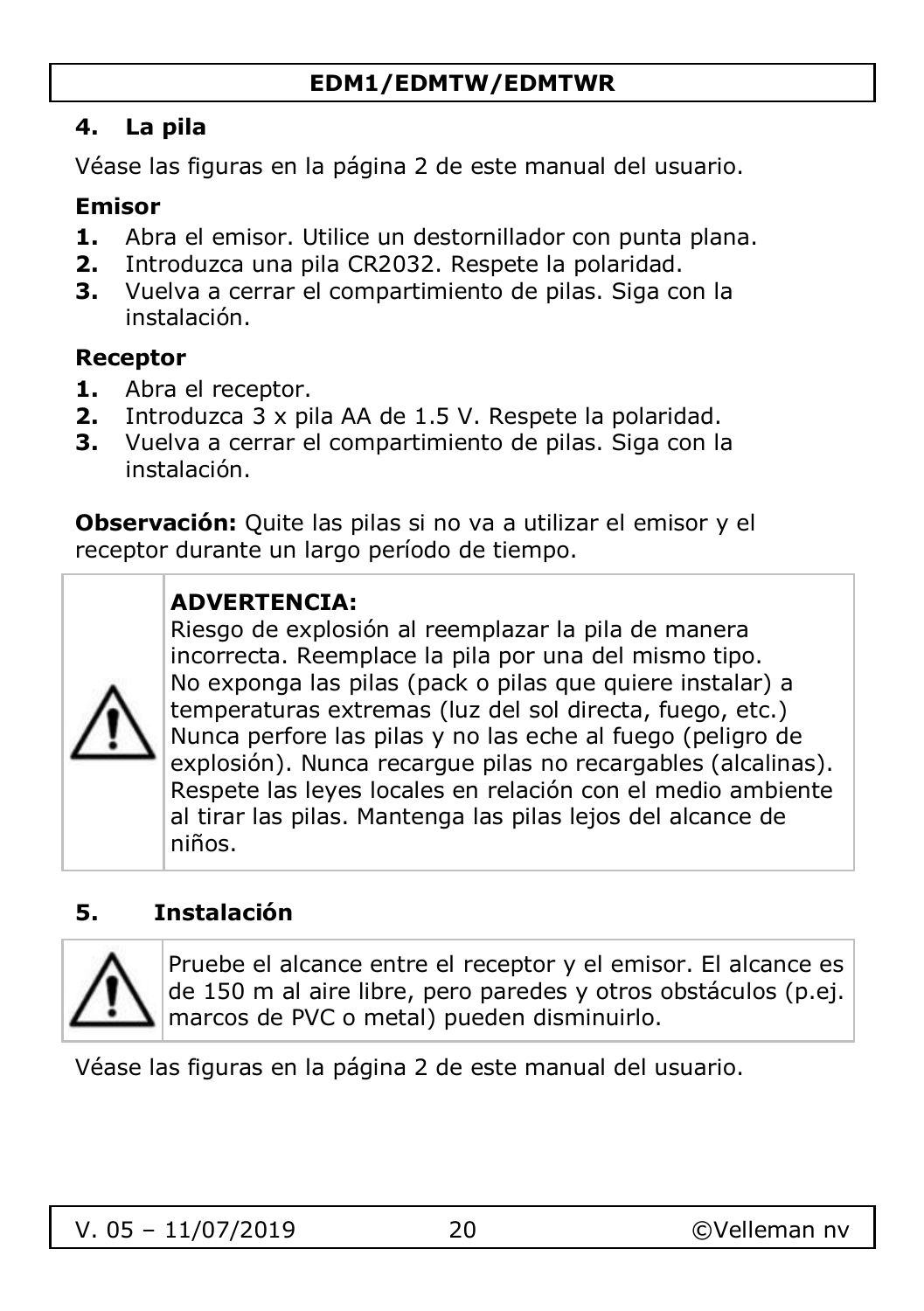### **Emisor**

- **1.** Abra cuidadosamente la carcasa del emisor y utilice la placa trasera como plantilla. Marque los agujeros de taladro en la altura deseada.
- **2.** Taladre los agujeros con un talador y la broca adecuados (no incl.)
- **3.** Introduzca un taco de nylon (incl.) en cada agujero.
- **4.** Fije la placa trasera con los tornillos incluidos. Fije la placa frontal a la placa trasera.
- **5.** Enchufe el receptor.

### **Receptor**

- **1.** Seleccione un lugar de montaje para el receptor.
- **2.** Es posible fijar el receptor a la pared con un gancho o un clavo [2].

**Observación:** También es posible fijar el emisor con cinta de doble cara.

### **6. Funcionamiento**

Véase las figuras en la página 2 de este manual del usuario.

- **1.** Asegúrese de que el receptor y el emisor estén activados.
- **2.** El receptor emitirá una señal acústica al pulsar el botón del emisor [1].
- **3.** Seleccione la melodía con el selector [4] y ajuste el volumen con el ajuste de volumen [3].

# **7. Enlace**

- **1.** Mantenga pulsado el botón del emisor durante 5 segundos hasta que oiga "ding-dong".
- **2.** Ahora, pulse el botón del transmisor. El transmisor emite la señal acústica "ding" para confirmar. El receptor emite "dingdong" cuando salga del modo de enlace.

### **8. Especificaciones**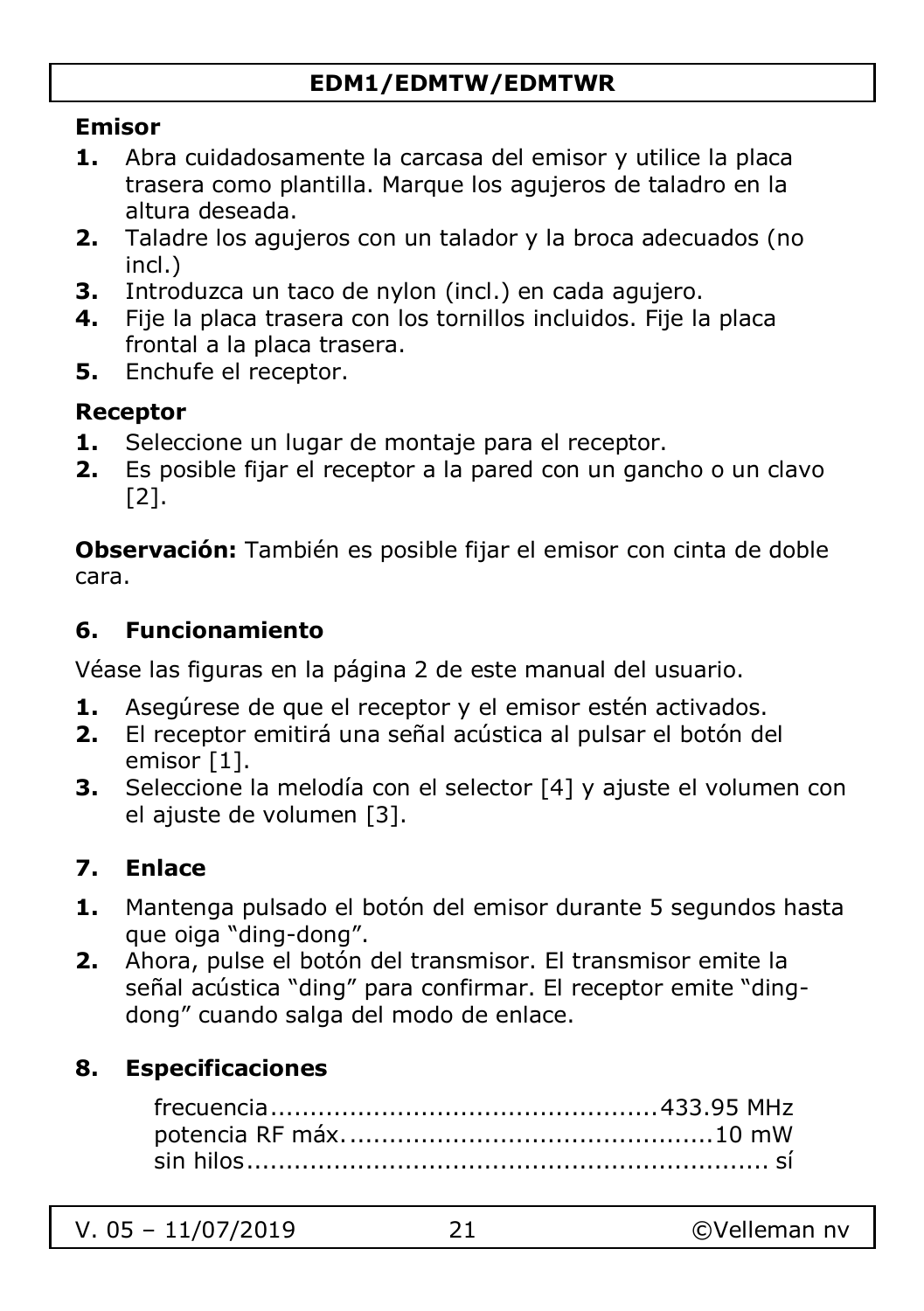| grado de protección IP (emisor) IP44      |  |
|-------------------------------------------|--|
| alimentación                              |  |
|                                           |  |
| receptor  3 x pila AA de 1.5 V (no incl.) |  |

**Utilice este aparato sólo con los accesorios originales. Velleman NV no será responsable de daños ni lesiones causados por un uso (indebido) de este aparato. Para más información sobre este producto y la versión más reciente de este manual del usuario, visite nuestra página www.perel.eu. Se pueden modificar las especificaciones y el contenido de este manual sin previo aviso.**

### **© DERECHOS DE AUTOR**

**Velleman NV dispone de los derechos de autor para este manual del usuario. Todos los derechos mundiales reservados.** Está estrictamente prohibido reproducir, traducir, copiar, editar y guardar este manual del usuario o partes de ello sin el consentimiento previo por escrito del propietario del copyright.

# **BEDIENUNGSANLEITUNG**

### <span id="page-21-0"></span>**1. Einführung**

# **An alle Einwohner der Europäischen Union Wichtige Umweltinformationen über dieses Produkt**

Dieses Symbol auf dem Produkt oder der Verpackung zeigt an, dass



die Entsorgung dieses Produktes nach seinem Lebenszyklus der Umwelt Schaden zufügen kann. Entsorgen Sie die Einheit (oder verwendeten Batterien) nicht als unsortierter Hausmüll; die Einheit oder verwendeten Batterien müssen von einer spezialisierten

Firma zwecks Recycling entsorgt werden. Diese Einheit muss an den Händler oder ein örtliches Recycling-Unternehmen retourniert werden. Respektieren Sie die örtlichen Umweltvorschriften.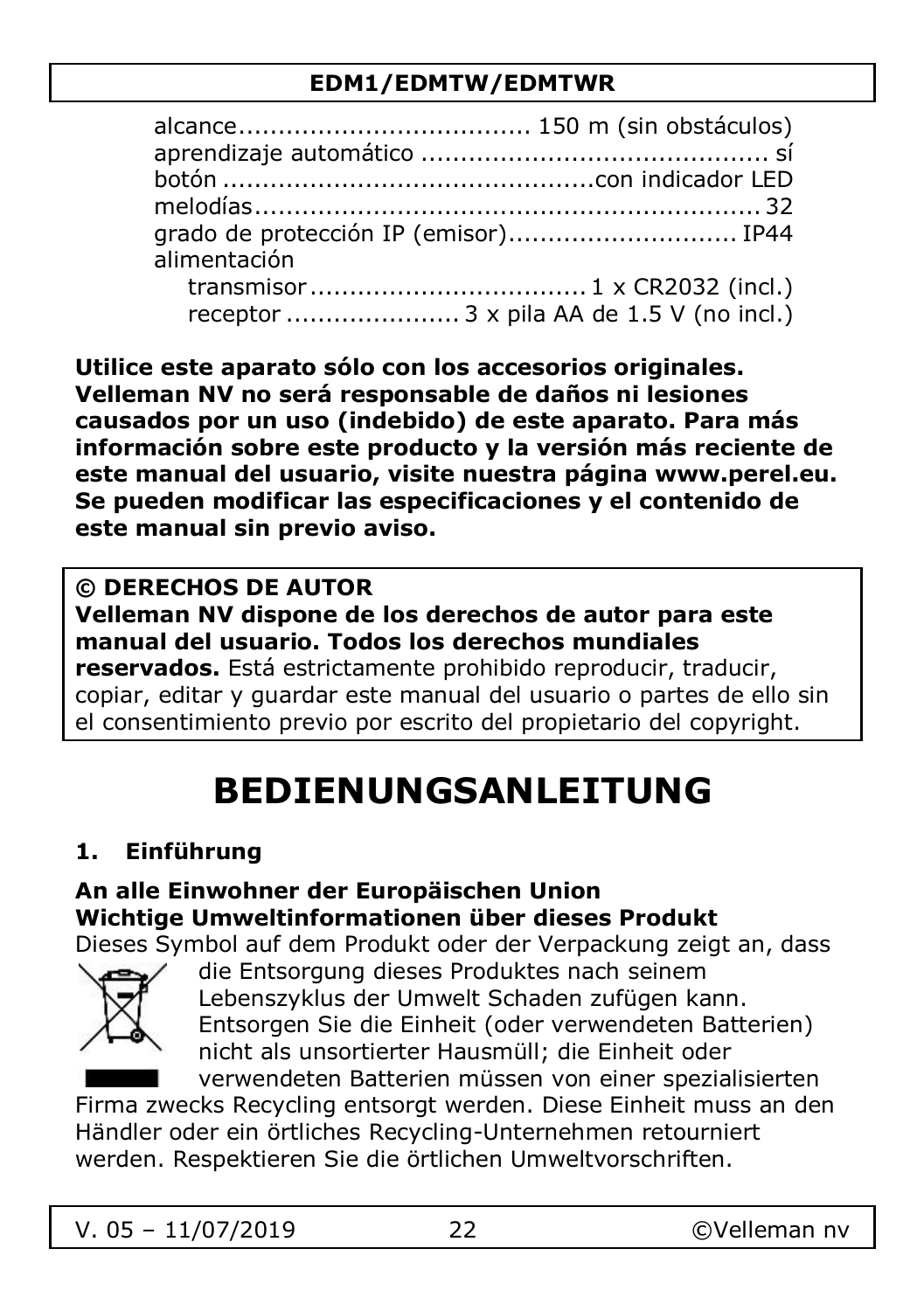### **Falls Zweifel bestehen, wenden Sie sich für Entsorgungsrichtlinien an Ihre örtliche Behörde.**

Vielen Dank, dass Sie sich für Perel entschieden haben! Lesen Sie diese Bedienungsanleitung vor Inbetriebnahme sorgfältig durch. Überprüfen Sie, ob Transportschäden vorliegen. Sollte dies der Fall sein, verwenden Sie das Gerät nicht und wenden Sie sich an Ihren Händler.

### **2. Sicherheitshinweise**



Halten Sie Kinder und Unbefugte vom Gerät fern. Verwenden Sie den Netzstecker, um das Gerät vom Netz zu trennen, beachten Sie dann, dass er immer leicht zugänglich ist.



Der Empfänger eignet sich nur für die Verwendung im Innenbereich. Schützen Sie das Gerät vor Regen und Feuchte. Setzen Sie das Gerät keiner Flüssigkeit wie z.B. Tropf- oder Spritzwasser, aus.

# **3. Allgemeine Richtlinien**

Siehe **Velleman® Service- und Qualitätsgarantie** am Ende dieser Bedienungsanleitung.



Schützen Sie das Gerät vor Staub und vor extremen Temperaturen.



Schützen Sie das Gerät vor harten Stößen und schütteln Sie es nicht. Wenden Sie bei der Bedienung keine Gewalt an.

- Nehmen Sie das Gerät erst in Betrieb, nachdem Sie sich mit seinen Funktionen vertraut gemacht haben.
- Eigenmächtige Veränderungen sind aus Sicherheitsgründen verboten. Bei Schäden verursacht durch eigenmächtige Änderungen erlischt der Garantieanspruch.
- Verwenden Sie das Gerät nur für Anwendungen beschrieben in dieser Bedienungsanleitung. Bei falscher Anwendung dieses Gerätes erlischt der Garantieanspruch.
- Bei Schäden, die durch Nichtbeachtung der Bedienungsanleitung verursacht werden, erlischt der Garantieanspruch. Für daraus resultierende Folgeschäden übernimmt der Hersteller keine Haftung.

V. 05 – 11/07/2019 23 ©Velleman nv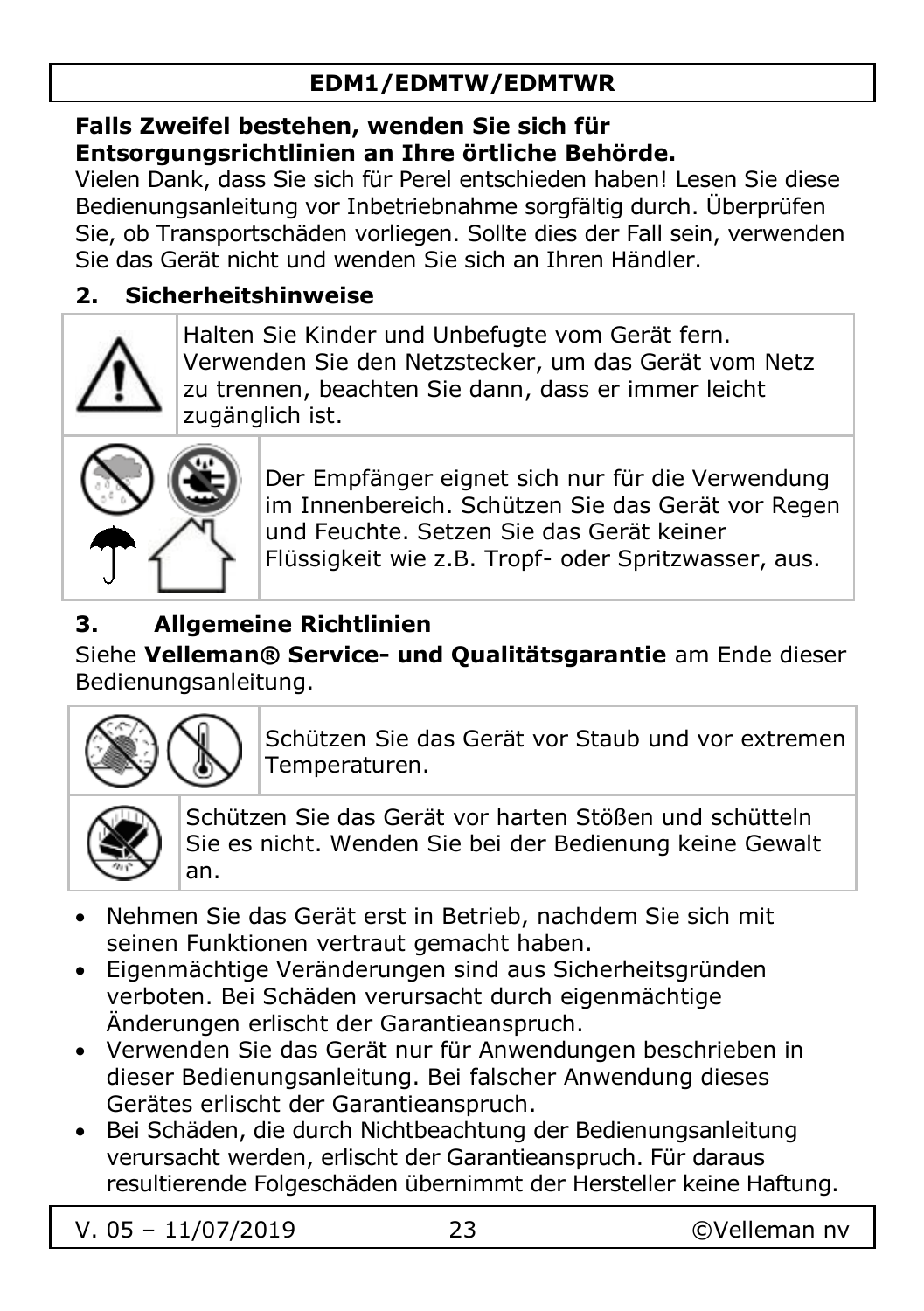- Durch ständige Verbesserungen, kann das Produkt von den Abbildungen abweichen.
- Die Abbildungen dienen nur zur Illustration.
- Das Gerät bei Temperaturschwankungen nicht sofort einschalten. Schützen Sie das Gerät vor Beschädigung, indem Sie es ausgeschaltet lassen bis es die Zimmertemperatur erreicht hat.
- Bewahren Sie diese Bedienungsanleitung für künftige Einsichtnahme auf.

### **4. Batterie**

Siehe Abbildungen, Seite 2 dieser Bedienungsanleitung.

### **Sender**

- **1.** Öffnen Sie den Sender. Verwenden Sie einen Schlitz-Schraubendreher.
- **2.** Installieren Sie die CR2032-Batterie polungsrichtig.
- **3.** Schließen Sie das Batteriefach. Installieren Sie ihn.

### **Empfänger**

- 1. Öffnen Sie den Empfänger.<br>2. Legen Sie 3 1.5 V AA-Batte
- **2.** Legen Sie 3 1.5 V AA-Batterien polungsrichtig ein.
- **3.** Schließen Sie das Batteriefach. Installieren Sie ihn.

**Bemerkung:** Entfernen Sie die Batterie wenn Sie den Sender längere Zeit nicht verwenden.

### **ACHTUNG:**

Explosionsgefahr wenn Sie die Batterien beim Batteriewechsel falsch einlegen. Ersetzen Sie die Batterien nur durch Batterien gleichen Typs.

Setzen Sie die Batterien (Pack oder einzelne Batterien) keinen extremen Temperaturen (Sonnenlicht, Feuer usw.) aus.

Durchbohren Sie nie die Batterien und werfen Sie diese nicht ins Feuer (Explosionsgefahr). Laden Sie keine nichtwiederaufladbare Batterien (Alkaline). Entsorgen Sie die Batterien gemäß den örtlichen Vorschriften. Halten Sie die Batterien von Kindern fern.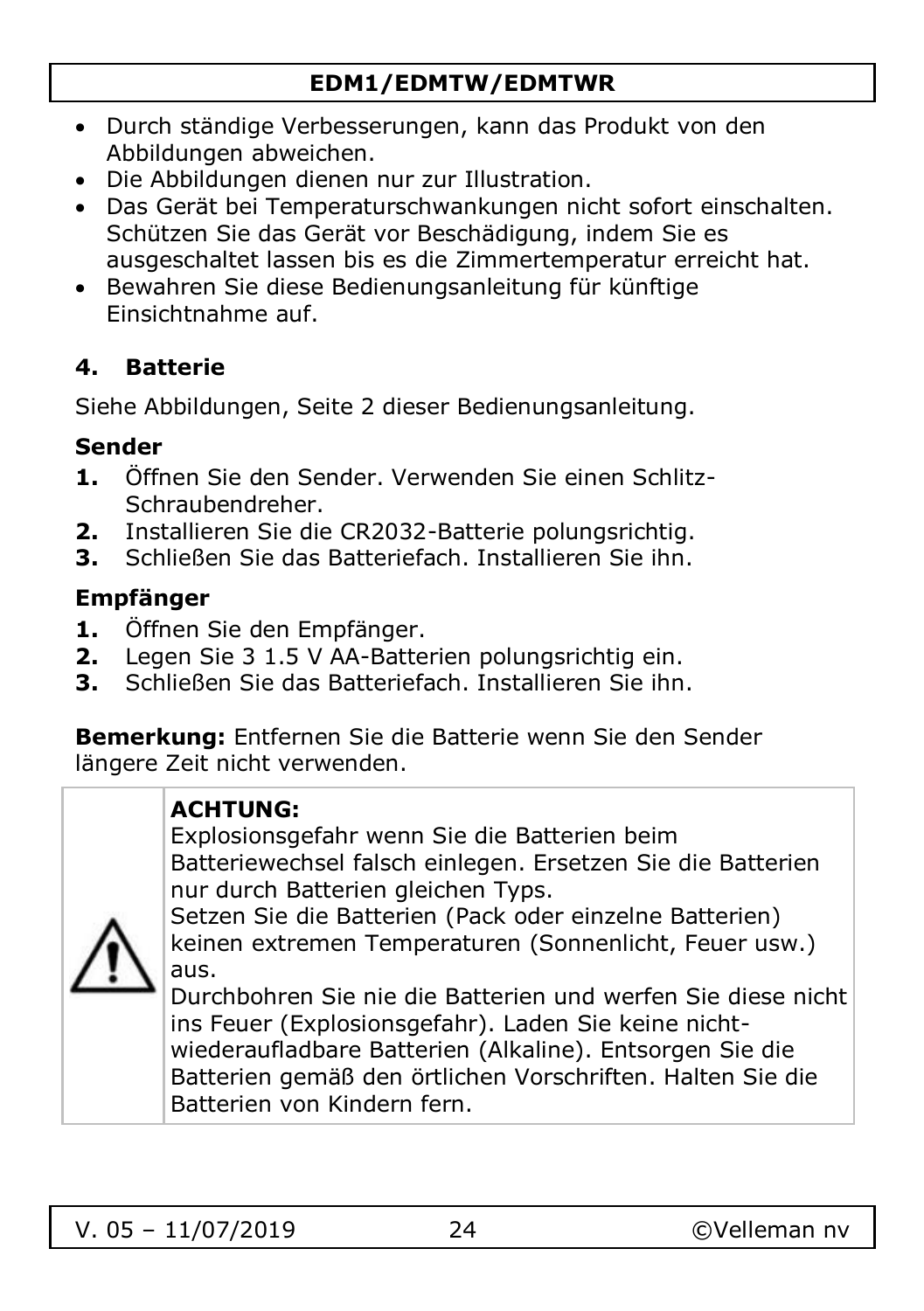### **5. Installation**



Testen Sie die Reichweite zwischen dem Empfänger und dem Sender. Die Reichweite ist 150 m im Freifeld, wird aber durch Wände und andere Hindernisse (z.B. PVC- oder Metallrahmen) erheblich verringert.

Siehe Abbildungen, Seite 2 dieser Bedienungsanleitung.

### **Sender**

- **1.** Öffnen Sie vorsichtig das Gehäuse und verwenden Sie die Rückplatte als Schablone. Wählen Sie die gewünschte Höhe und markieren Sie die Bohrlöcher.
- **2.** Bohren Sie die Löcher mit einem Bohrmaschine und den geeigneten Bohrern (nicht mitgeliefert).
- **3.** Setzen Sie einen Nylon-Dübel in jedes Loch ein.
- **4.** Befestigen Sie die Rückplatte mit den mitgelieferten Schrauben. Befestigen Sie die Vorderplatte an der Rückplatte.
- **5.** Stecken Sie den Empfänger in die Steckdose.

### **Empfänger**

- **1.** Wählen Sie einen geeigneten Montageort für den Empfänger.
- **2.** Der Empfänger lässt sich mit einem Haken oder einem Nagel [2] an der Wand befestigen.

**Bemerkung:** Sie können den Sender auch mit doppelseitigem Klebeband befestigen.

### **6. Anwendung**

Siehe Abbildungen, Seite 2 dieser Bedienungsanleitung.

- **1.** Stellen Sie sicher, dass der Empfänger und der Sender eingeschaltet sind.
- **2.** Ein akustisches Signal ertönt wenn der Druckknopf am Sender [1] gedrückt wird.
- **3.** Wählen Sie die gewünschte Melodie mit der Wahltaste [4] und stellen Sie die Lautstärke mit dem Lautstärkeregler ein [3].

### **7. Kopplung**

**1.** Halten Sie die Taste am Empfänger während 5 Sekunden gedrückt bis das akustische Signal "ding-dong" ertönt.

V. 05 – 11/07/2019 25 ©Velleman nv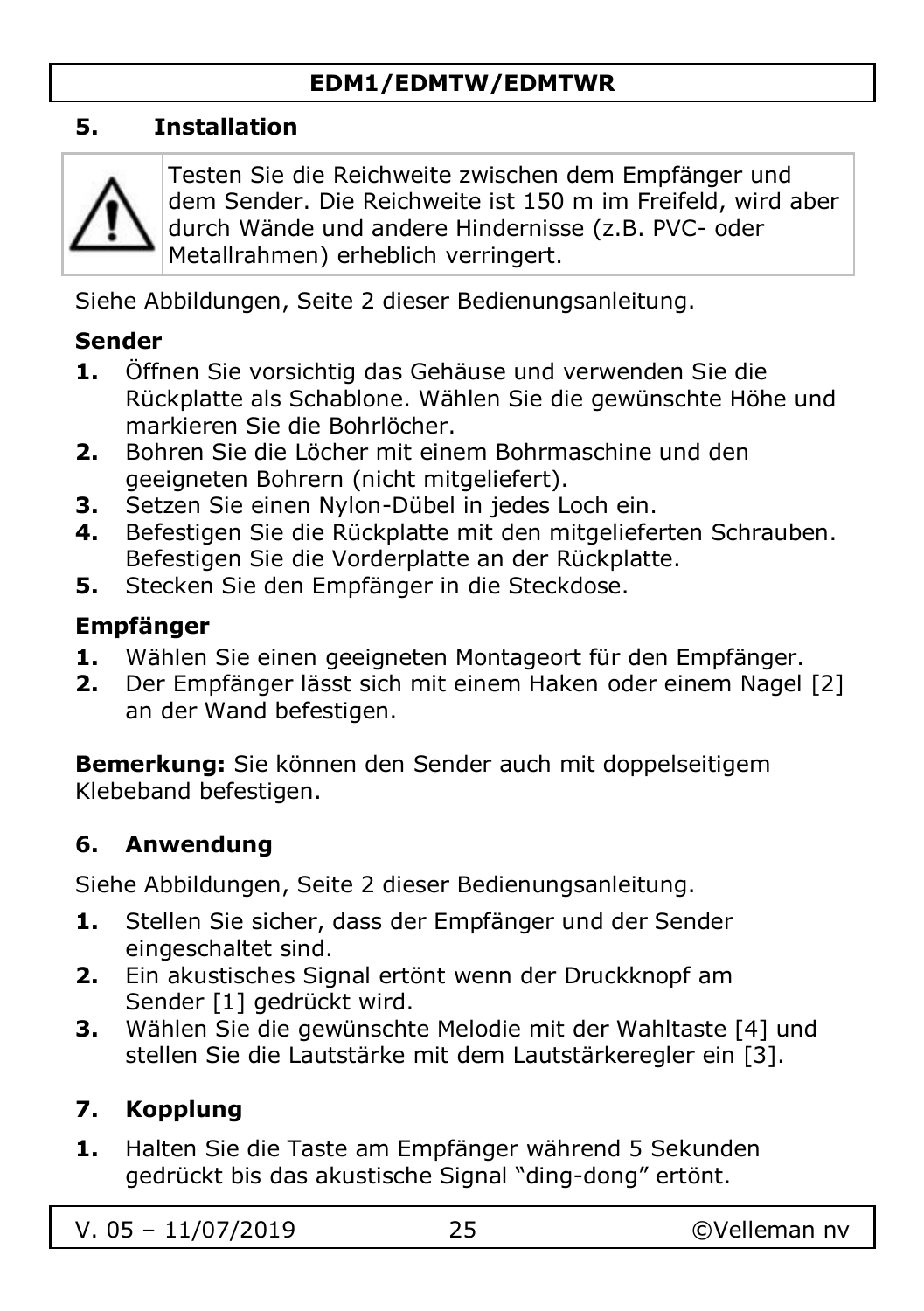**2.** Drücken Sie nun die Taste am Sender. Wenn die Kopplung erfolgreich war, ertönt der Signalton "ding". Wenn der Kopplungsmodus verlassen wird (Empfänger), ertönt der Signalton "ding-dong".

### **8. Technische Daten**

| Stromversorgung |                                                      |
|-----------------|------------------------------------------------------|
|                 |                                                      |
|                 | Empfänger 3 x 1.5 V AA-Batterie (nicht mitgeliefert) |

**Verwenden Sie dieses Gerät nur mit originellen Zubehörteilen. Velleman NV übernimmt keine Haftung für Schaden oder Verletzungen bei (falscher) Anwendung dieses Gerätes. Für mehr Informationen zu diesem Produkt und die neueste Version dieser Bedienungsanleitung, siehe www.perel.eu. Alle Änderungen ohne vorherige Ankündigung vorbehalten.**

### **© URHEBERRECHT**

**Velleman NV besitzt das Urheberrecht für diese Bedienungsanleitung. Alle weltweiten Rechte vorbehalten.** 

Ohne vorherige schriftliche Genehmigung des Urhebers ist es nicht gestattet, diese Bedienungsanleitung ganz oder in Teilen zu reproduzieren, zu kopieren, zu übersetzen, zu bearbeiten oder zu speichern.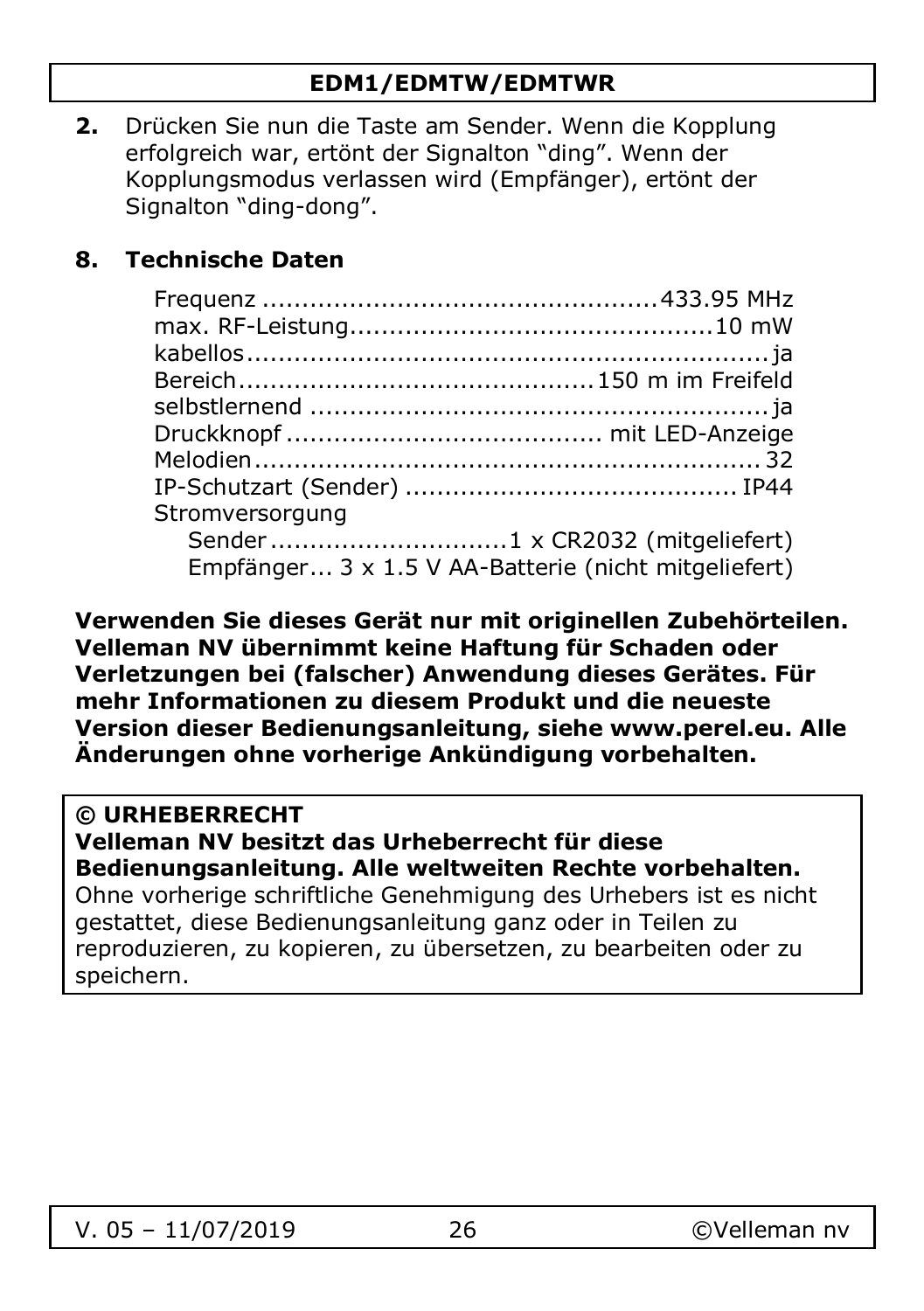# **INSTRUKCJA OBSŁUGI**

### <span id="page-26-0"></span>**1. Wstęp**

### **Przeznaczona dla mieszkańców Unii Europejskiej. Ważne informacje dotyczące środowiska.**

Niniejszy symbol umieszczony na urządzeniu bądź opakowaniu



wskazuje, że utylizacja produktu może być szkodliwa dla środowiska. Nie należy wyrzucać urządzenia (lub baterii) do zbiorczego pojemnika na odpady komunalne, należy je przekazać specjalistycznej firmie zajmującej się recyklingiem. Niniejsze urządzenie należy zwrócić

dystrybutorowi lub lokalnej firmie świadczącej usługi recyklingu. Przestrzegać lokalnych zasad dotyczących środowiska

**W razie wątpliwości należy skontaktować się z lokalnym organem odpowiedzialnym za utylizację odpadów.**

Dziękujemy za wybór produktu firmy Perel! Prosimy o dokładne zapoznanie się z instrukcją obsługi przed użyciem urządzenia. Nie montować ani nie używać urządzenia, jeśli zostało uszkodzone podczas transportu - należy skontaktować się ze sprzedawcą.

# **2. Wskazówki bezpieczeństwa**



Chronić urządzenie przed dziećmi i nieupoważnionymi użytkownikami.

Wtyczka musi być łatwo dostępna, jeśli jest używana do odłączania zasilania.



Używać wyłącznie w pomieszczeniach. Chronić uchwyt przed deszczem, wilgocią, rozpryskami i ściekającymi cieczami.

# **3. Informacje ogólne**

Proszę zapoznać się z informacjami w części **Usługi i gwarancja jakości Velleman®** na końcu niniejszej instrukcji.



Chronić urządzenie przed pyłem i zbyt wysoką temperaturą.

V. 05 – 11/07/2019 27 ©Velleman nv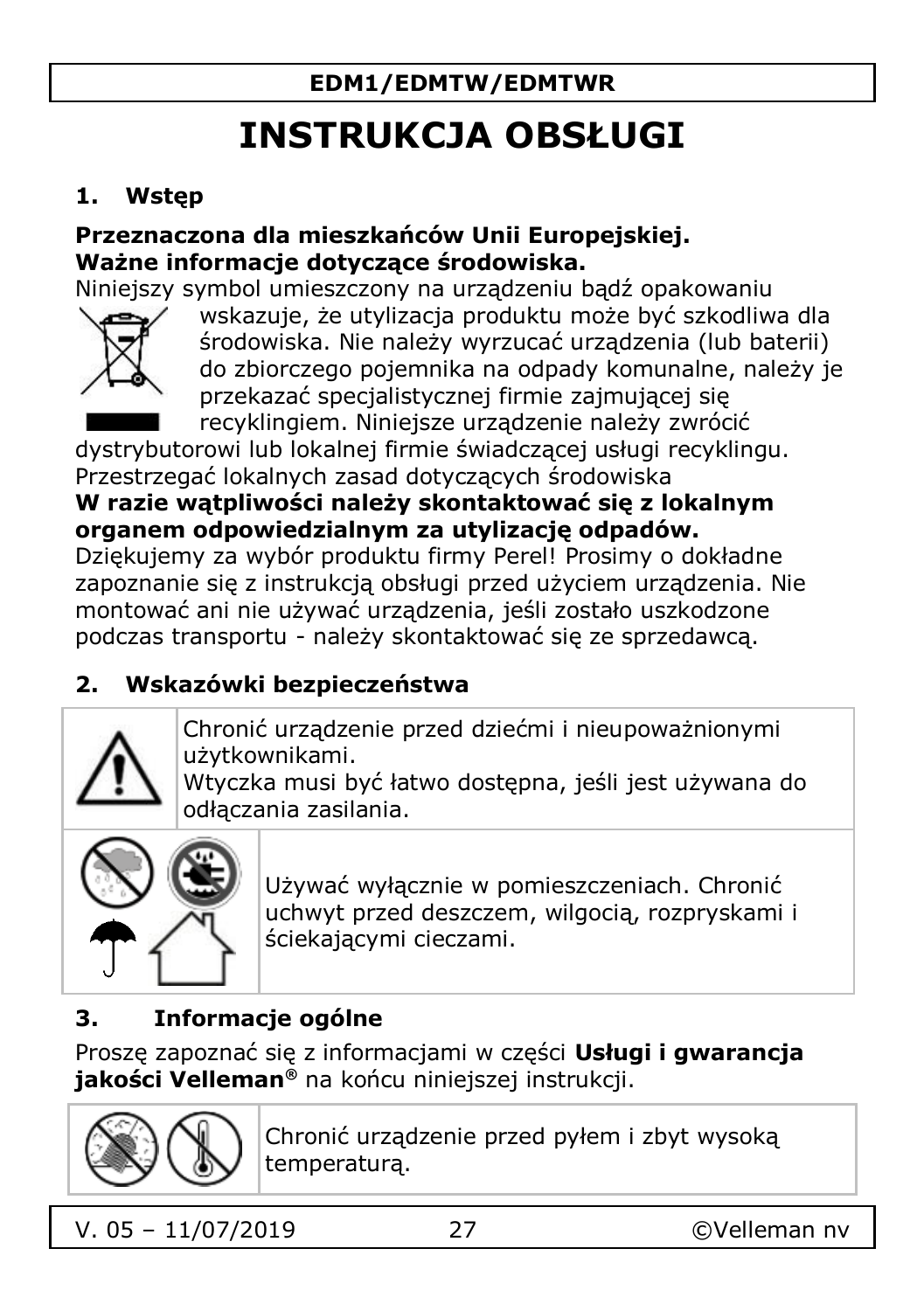

Chronić urządzenie przed wstrząsami i użytkowaniem niezgodnym z przeznaczeniem. Podczas obsługi urządzenia unikać stosowania siły.

- Przed rozpoczęciem pracy z urządzeniem należy zapoznać się z jego funkcjami.
- Wprowadzanie zmian w urządzeniu jest zabronione ze względów bezpieczeństwa. Uszkodzenia spowodowane zmianami wprowadzonymi przez użytkownika nie podlegają gwarancji.
- Stosować urządzenie wyłącznie zgodnie z przeznaczeniem. Używanie urządzenia niezgodnie z przeznaczeniem spowoduje unieważnienie gwarancji.
- Gwarancja nie obejmuje uszkodzeń spowodowanych nieprzestrzeganiem niniejszej instrukcji, a sprzedawca nie ponosi odpowiedzialności za wynikłe uszkodzenia ani problemy.
- Ze względu na stałe udoskonalanie produktu, rzeczywisty wygląd produktu może różnić się od przedstawionego na zdjęciach.
- Obrazy służą wyłącznie do celów poglądowych.
- Nie włączać urządzenia tuż po tym, jak zostało narażone na zmiany temperatury. Chronić urządzenie przed uszkodzeniem, pozostawiając je wyłączone do momentu osiągnięcia temperatury pokojowej.
- Zachować niniejszą instrukcję na przyszłość.

### **4. Bateria**

Patrz rysunki na stronie 2 niniejszej instrukcji.

### **Nadajnik**

- **1.** Otworzyć nadajnik, aby odsłonić gniazdo baterii. Użyj wkrętaka płaskiego.
- **2.** Włożyć baterię CR2032, zachowując właściwą biegunowość.
- **3.** Zamknąć komorę baterii. Przeprowadzić montaż.

### **Odbiornik**

- **1.** Otworzyć odbiornik, aby odsłonić gniazdo baterii.<br>2. Włożyć 3 baterie AA 1.5 V. zachowując prawidłow
- **2.** Włożyć 3 baterie AA 1,5 V, zachowując prawidłową biegunowość.
- **3.** Zamknąć komorę baterii. Przeprowadzić montaż.

**Uwaga:** Jeżeli nadajnik nie będzie użytkowany przez dłuższy czas, należy wyjąć baterie.

| $V. 05 - 11/07/2019$ | 28 | ©Velleman nv |
|----------------------|----|--------------|
|----------------------|----|--------------|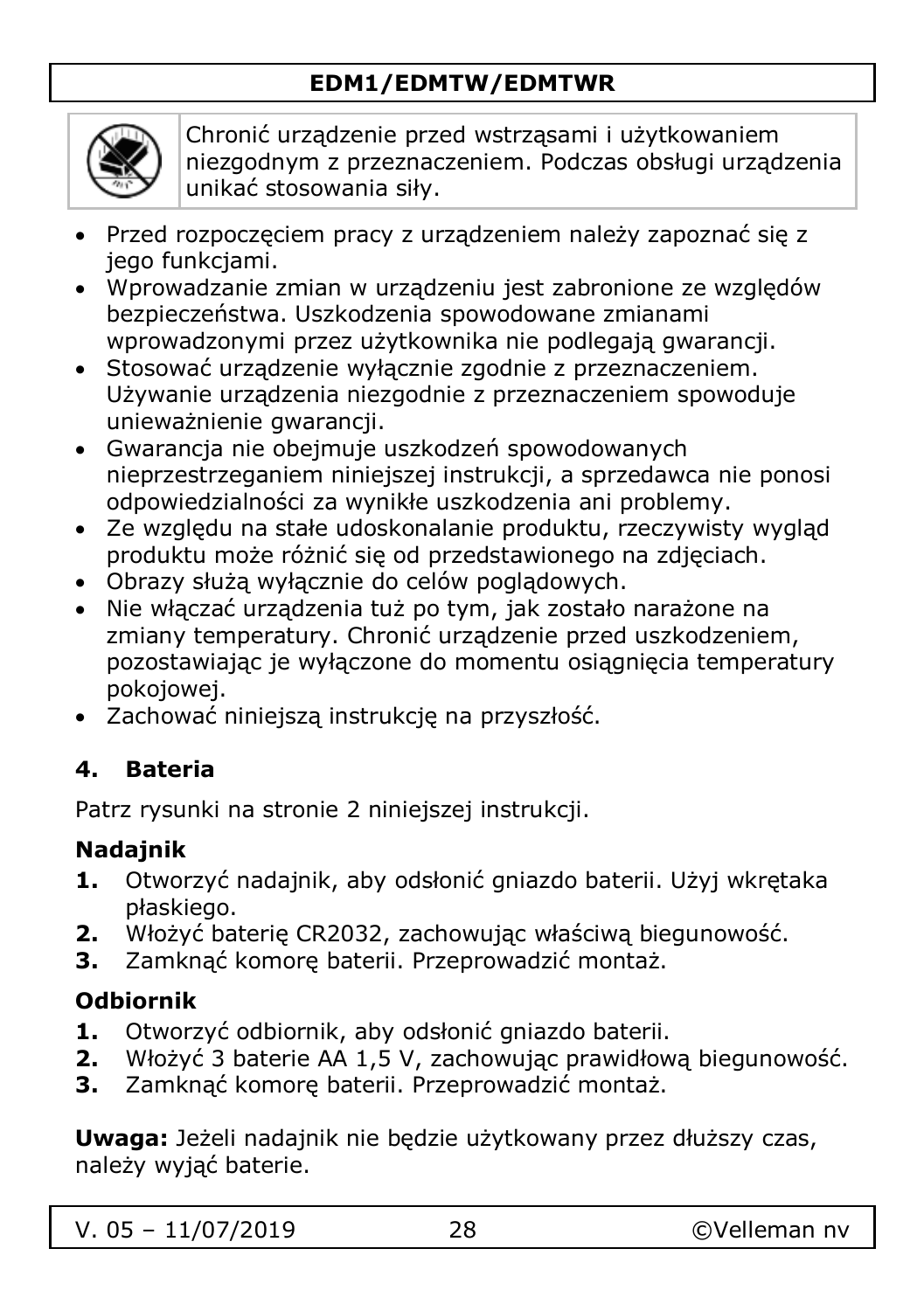### **UWAGA:**

Nieprawidłowa wymiana baterii grozi wybuchem. Baterie należy wymieniać na baterie tego samego lub równoważnego typu.

Nie należy narażać baterii (pakietu baterii lub zainstalowanych baterii) na oddziaływanie silnych źródeł ciepła, np. światła słonecznego, ognia itp. Nie przebijać ani nie wrzucać baterii do ognia, ponieważ mogą eksplodować. Nie ładować baterii, które nie są akumulatorami (alkaliczne). Usuwać baterie zgodnie z lokalnymi przepisami. Baterie należy chronić przed dziećmi.

### **5. Montaż**



Sprawdzić zasięg działania odbiornika i nadajnika. Zasięg działania wynosi 150 m na wolnym powietrzu, lecz może być mniejszy ze względu na występowanie ścian i innych przeszkód, jak np. ramy z PCV lub metalu.

Patrz rysunki na stronie 2 niniejszej instrukcji.

# **Nadajnik**

- **1.** Ostrożnie otworzyć obudowę nadajnika i użyć tylnej płytki jako wzornika. Zaznaczyć otwory do wywiercenia na wymaganej wysokości.
- **2.** Wywiercić otwory przy użyciu wiertarki i odpowiedniego wiertła (brak w zestawie).
- **3.** W każdy otwór włożyć kołek nylonowy (w zestawie).
- **4.** Zamocować tylną płytkę za pomocą dołączonych wkrętów. Wcisnąć przednią płytkę na tylną.
- **5.** Należy zwyczajnie podłączyć odbiornik do sieci.

# **Odbiornik**

- 1. Wybrać miejsce montażu odbiornika.
- **2.** Odbiornik można zamocować na ścianie przy użyciu haczyka lub gwoździa. [2].

**Uwaga:** Nadajnik można zamocować również przy użyciu dwustronnej taśmy klejącej.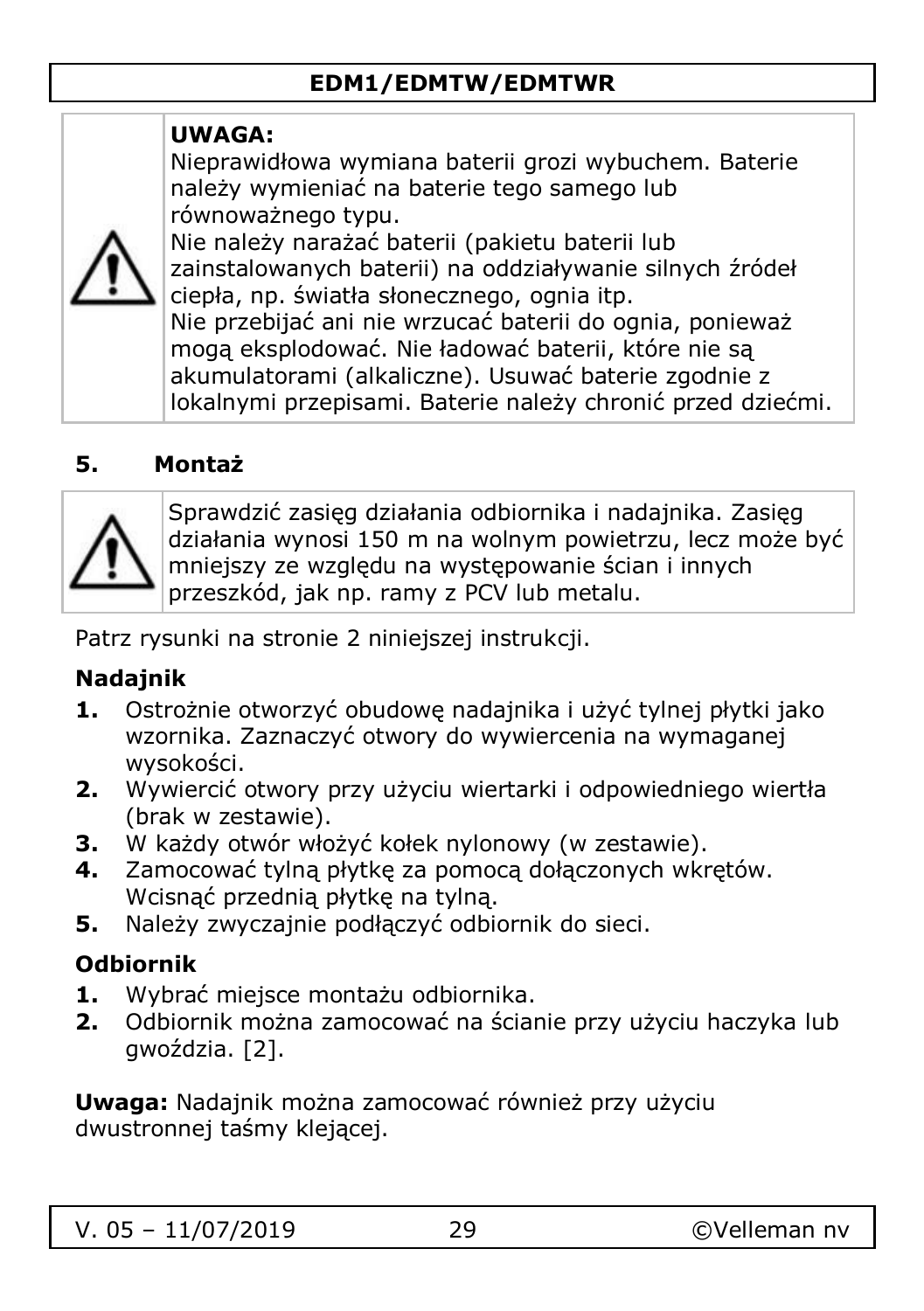### **6. Obsługa**

Patrz rysunki na stronie 2 niniejszej instrukcji.

- 1. Sprawdzić, czy odbiornik i nadajnik są podłączone do zasilania.<br>2. Po wciśniecju przycisku nadajnika [1] odbiornik wyemituje
- **2.** Po wciśnięciu przycisku nadajnika [1] odbiornik wyemituje sygnał dźwiekowy.
- **3.** Wybrać melodię przy użyciu selektora melodii [4] oraz wyregulować głośność przyciskiem regulacji poziomu głośności [3].

### **7. Parowanie**

- **1.** Przycisk na odbiorniku przytrzymać wciśnięty przez 5 sekund, do momentu wyemitowania słyszalnego sygnału dźwiękowego "ding-dong".
- **2.** Następnie nacisnąć przycisk nadajnika. Nadajnik emituje sygnał dźwiękowy "ding", aby potwierdzić, że parowanie powiodło się. Odbiornik emituje sygnał dźwiękowy "ding-dong", gdy znajduje się w trybie parowania.

### **8. Specyfikacja techniczna**

| zakres roboczy  150 m na otwartym terenie |                                          |
|-------------------------------------------|------------------------------------------|
|                                           |                                          |
|                                           |                                          |
|                                           |                                          |
|                                           |                                          |
| zasilanie                                 |                                          |
|                                           | nadainik 1 x CR2032 (w zestawie)         |
|                                           | odbiornik 3 x 1,5 V AA (brak w zestawie) |

**Należy używać wyłącznie oryginalnych akcesoriów. Firma Velleman nv nie ponosi odpowiedzialności za uszkodzenia lub urazy wynikające z (niewłaściwego) korzystania z niniejszego urządzenia. Aby uzyskać więcej informacji dotyczących produktu oraz najnowszą wersję niniejszej instrukcji, należy odwiedzić naszą stronę internetową www.perel.eu.**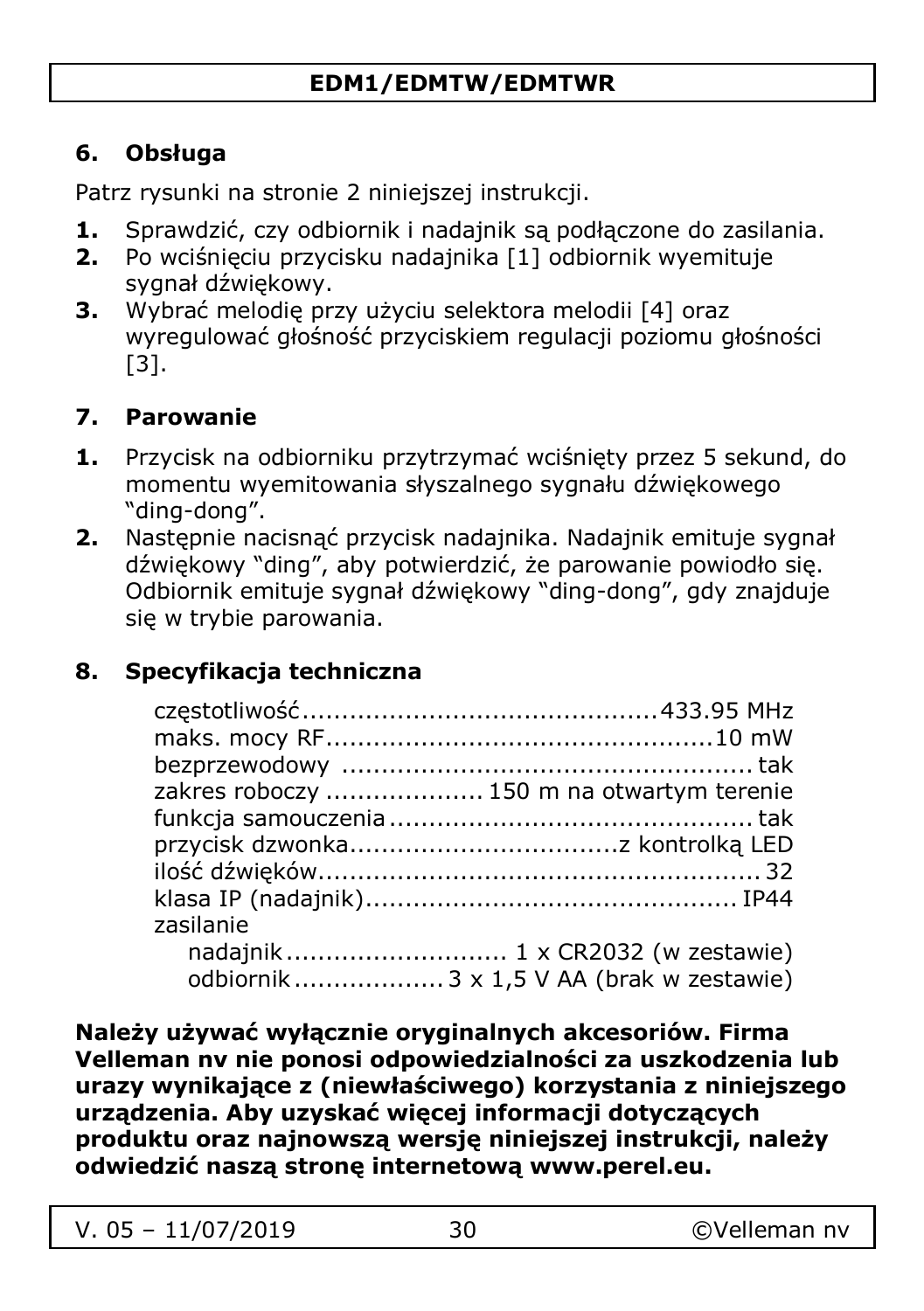**Informacje zawarte w niniejszej instrukcji obsługi mogą ulec zmianie bez wcześniejszego powiadomienia.**

### **© INFORMACJA O PRAWACH AUTORSKICH**

**Właścicielem praw autorskich do niniejszej instrukcji jest firma Velleman nv. Wszelkie prawa są zastrzeżone na całym świecie.** Żadna część niniejszej instrukcji nie może być kopiowana, powielana, tłumaczona ani przenoszona na jakikolwiek nośnik elektroniczny (lub w inny sposób) bez wcześniejszej pisemnej zgody właściciela praw autorskich.

# **MANUAL DO UTILIZADOR**

### <span id="page-30-0"></span>**1. Introdução**

### **Aos cidadãos da União Europeia Importantes informações sobre o meio ambiente no que respeita a este produto**

Este símbolo no aparelho ou na embalagem indica que, enquanto



desperdícios, poderão causar danos no meio ambiente. Não coloque a unidade (ou as pilhas) no depósito de lixo municipal; deve dirigir-se a uma empresa especializada em reciclagem. Devolva o aparelho ao seu distribuidor ou ao posto de reciclagem local. Respeite a legislação local

relativa ao meio ambiente.

### **Em caso de dúvidas, contacte com as autoridades locais para os resíduos.**

Agradecemos o facto de ter escolhido a Perel! Leia atentamente as instruções do manual antes de usar o aparelho. Caso o aparelho tenha sofrido algum dano durante o transporte não o instale e entre em contacto com o seu distribuidor.

### **2. Instruções de segurança**



Mantenha o aparelho fora do alcance de crianças e pessoas não autorizadas.

Quando a ficha é usada como o dispositivo de desconexão da rede, o dispositivo de desconexão deve ficar prontamente operável.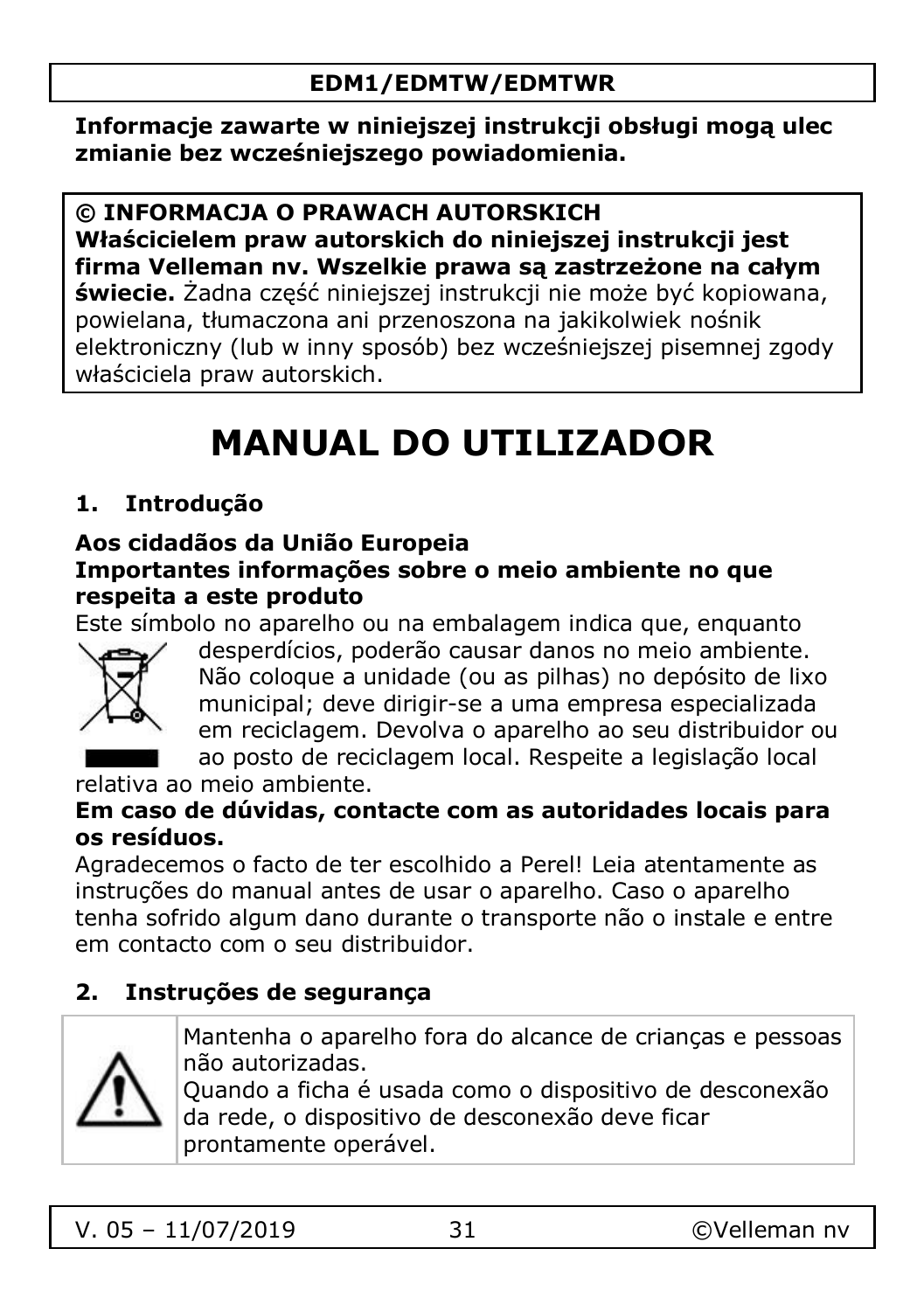

Use o recetor apenas no interior. Proteger o aparelho contra a chuva e humidade ou qualquer tipo de salpicos ou gotas.

### **3. Normas gerais**

Consulte a **Garantia de serviço e qualidade Velleman®** na parte final deste manual do utilizador.



Não exponha o equipamento ao pó nem a temperaturas extremas.



Proteja o aparelho de quedas e má utilização. Evite usar força excessiva ao utilizar o aparelho.

- Familiarize-se com o funcionamento do aparelho antes de o utilizar.
- Por razões de segurança, estão proibidas quaisquer modificações do aparelho desde que não autorizadas. Os danos causados por modificações não autorizadas do aparelho não estão cobertos pela garantia.
- Utilize o aparelho apenas para as aplicações descritas neste manual. Uma utilização incorreta anula a garantia completamente.
- Danos causados pelo não cumprimento das normas de segurança referidas neste manual anulam a garantia e o seu distribuidor não será responsável por quaisquer danos ou outros problemas daí resultantes.
- Devido às contantes melhorias do produto, o produto actual pode diferir das imagens apresentadas.
- As imagens do produto têm apenas uma função ilustrativa.
- Não ligue o aparelho depois de exposto a variações de temperatura. Para evitar danos, espere que o aparelho atinge a temperatura ambiente.
- Guarde este manual para posterior consulta.

### **4. Pilha**

Veja as imagens na página 2 deste manual.

V. 05 – 11/07/2019 32 ©Velleman nv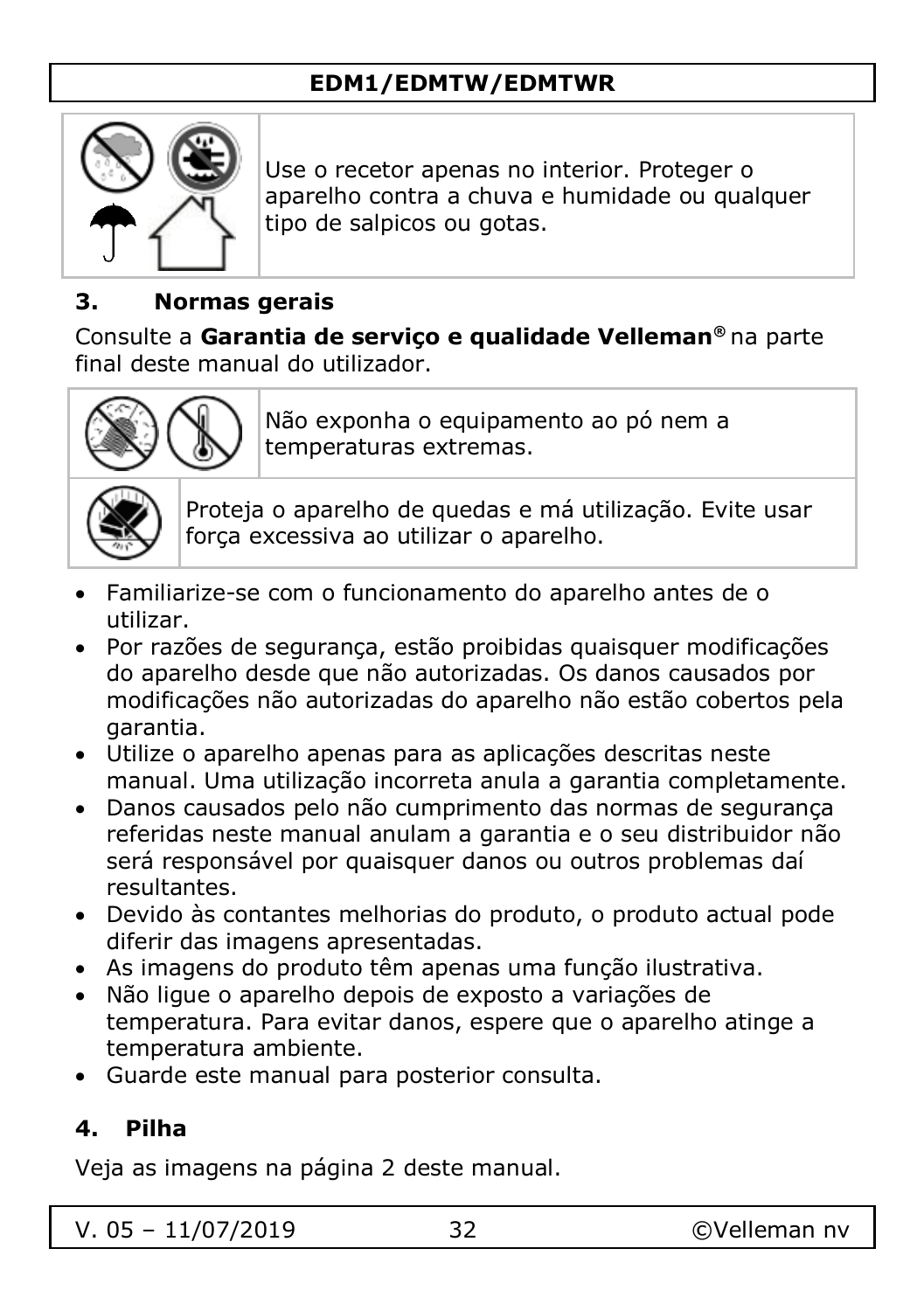### **Transmissor**

- **1.** Abra o transmissor para aceder ao compartimento das pilhas. Usar uma chave de fendas
- **2.** Coloque a pilha CR2032 respeitando a polaridade.
- **3.** Fechar o compartimento das pilhas. Continue com a instalação.

### **Receptor**

- **1.** Abra o receptor para aceder ao compartimento das pilhas.
- **2.** Coloque 3 pilhas AA de 1.5 V respeitando a polaridade.
- **3.** Fechar o compartimento das pilhas. Continue com a instalação.

**Observação:** Retire as pilhas caso não tencione utilizar o transmissor durante um longo período de tempo.

# **ATENÇÃO:**

Risco de explosão caso a bateria seja substituída de forma incorreta. Este deve ser substituída apenas por outra igual ou equivalente.



As baterias (pack de baterias ou baterias instaladas) não devem ser expostas a calor excessivo como o do sol, fogo ou similar.

Nunca perfure as baterias nem as deite no fogo, pois podem explodir. Não tente recarregar baterias não recarregáveis (alcalinas). Descarte as baterias de acordo com as regulamentações locais. Mantenha as baterias fora do alcance das crianças.

### **5. Instalação**



Teste a amplitude de funcionamento entre o receptor e o transmissor. A amplitude de funcionamento é de 150 m em espaço aberto, mas poderá ser inferior devido a paredes ou outras obstruções como estruturas metálicas ou em PVC.

Veja as imagens na página 2 deste manual.

### **Transmissor**

**1.** Abra cuidadosamente o invólucro do transmissor e use a placa traseira como modelo para a furação. Marque os furos para instalação à altura requerida.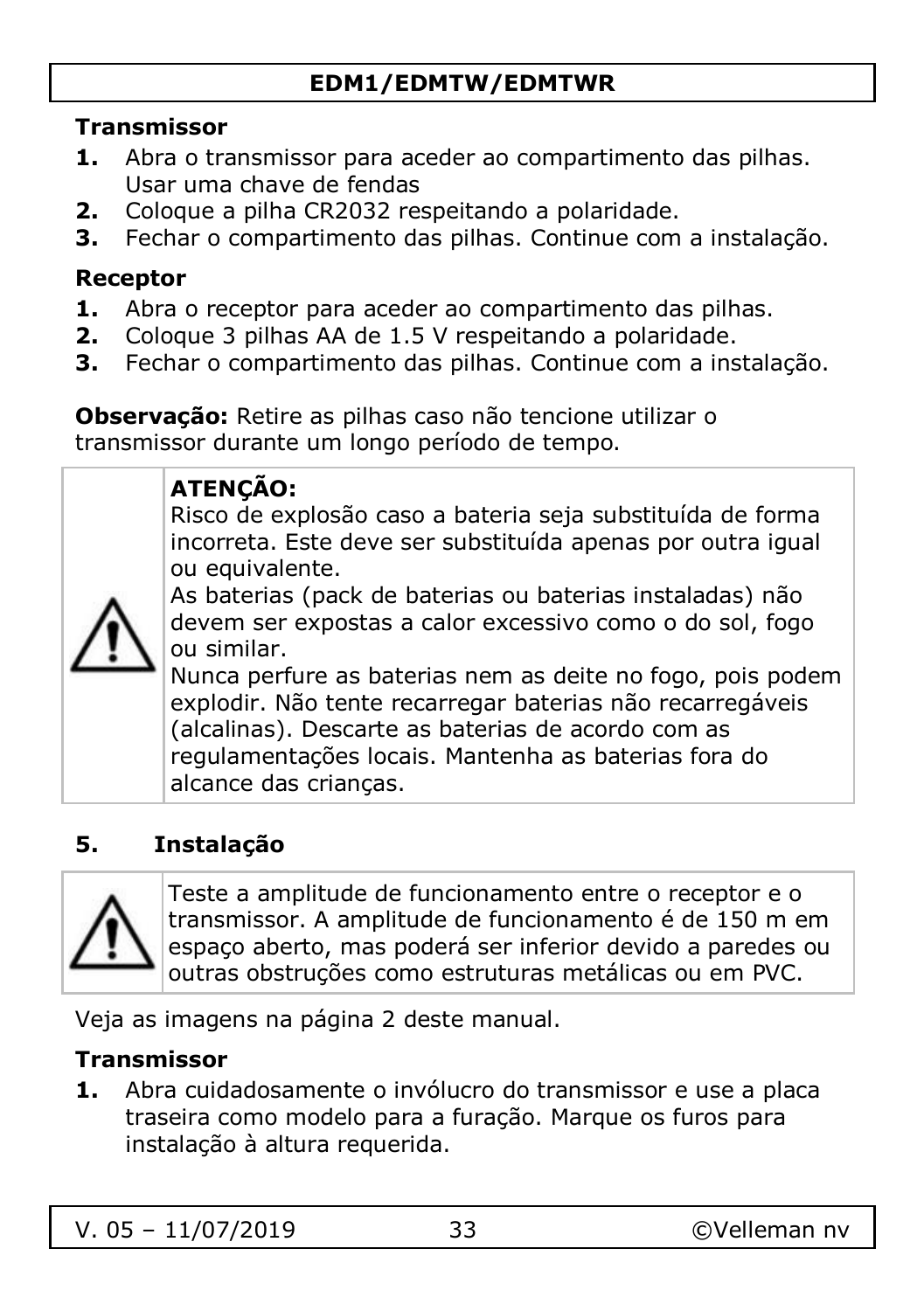- **2.** Faça os furos usando um berbequim e a broca adequada (não incluído).
- **3.** Coloque uma bucha de nylon (incluídas) em cada um dos furos.
- **4.** Fixe a placa usando os parafusos incluídos. Encaixe a placa frontal na placa traseira.
- **5.** Basta ligar o receptor à corrente elétrica.

### **Receptor**

- **1.** Escolha o local de instalação para o recetor.<br>**2.** O recetor pode ser fixado numa parede usar
- **2.** O recetor pode ser fixado numa parede usando um suporte ou um prego [2].

**Observação:** Também pode fixar o transmissor usando fita adesiva de dupla face.

### **6. Utilização**

Veja as imagens na página 2 deste manual.

- **1.** Verifique se tanto o receptor como o transmissor estão ligados.
- **2.** O recetor toca assim que pressionar o botão do transmissor [1].<br>**3.** Selecione a melodia usando o seletor de melodias [4] e ajuste o
- **3.** Selecione a melodia usando o seletor de melodias [4] e ajuste o volume com o respetivo botão [3].

### **7. Emparelhamento**

- **1.** No receptor, mantenha o botão pressionado durante 5 segundos até ouvir um "ding-dong".
- **2.** Em seguida, pressione o botão do transmissor. O transmissor emite um som tipo "ding-dong" para confirmar o emparelhamento. O receptor emite um som tipo "ding-dong" ao sair do modo de emparelhamento.

# **8. Especificações**

| classificação IP (transmissor)  IP44 |
|--------------------------------------|
|                                      |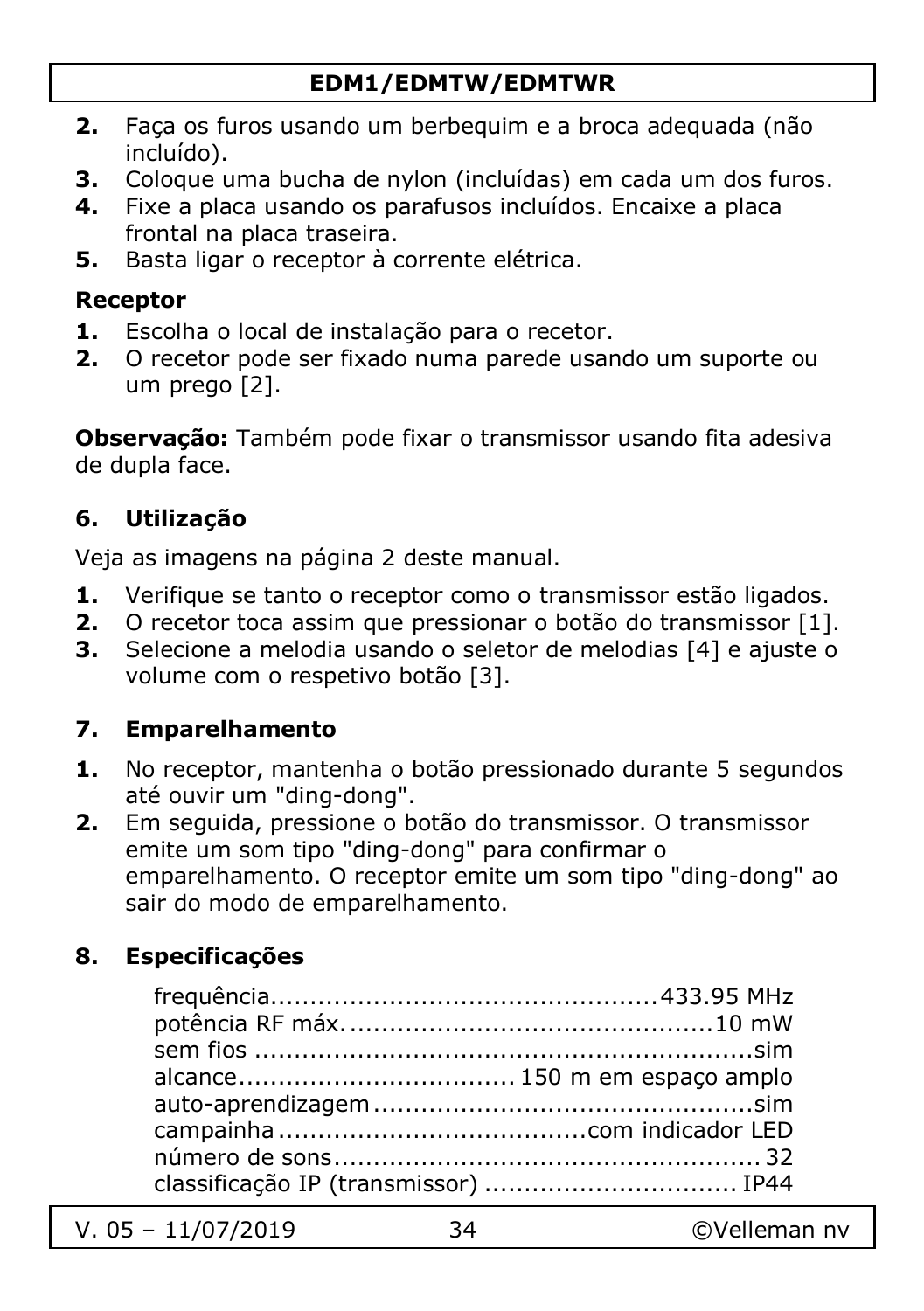alimentação transmissor ................................. 1 x CR2032 (incl.) receptor ........................ 3 x 1.5 V AA/LR6 (não incl.)

**Utilize este aparelho apenas com acessórios originais. A Velleman NV não será responsável por quaisquer danos ou lesões causados pelo uso (indevido) do aparelho. Para mais informação sobre este produto e para aceder à versão mais recente deste manual do utilizador, visite a nossa página www.perel.eu. Podem alterar-se as especificações e o conteúdo deste manual sem aviso prévio.**

### **© DIREITOS DE AUTOR**

**A Velleman NV detém os direitos de autor deste manual do utilizador. Todos os direitos mundiais reservados.** É

estritamente proibido reproduzir, traduzir, copiar, editar e gravar este manual do utilizador ou partes deste sem prévia autorização escrita por parte da detentora dos direitos.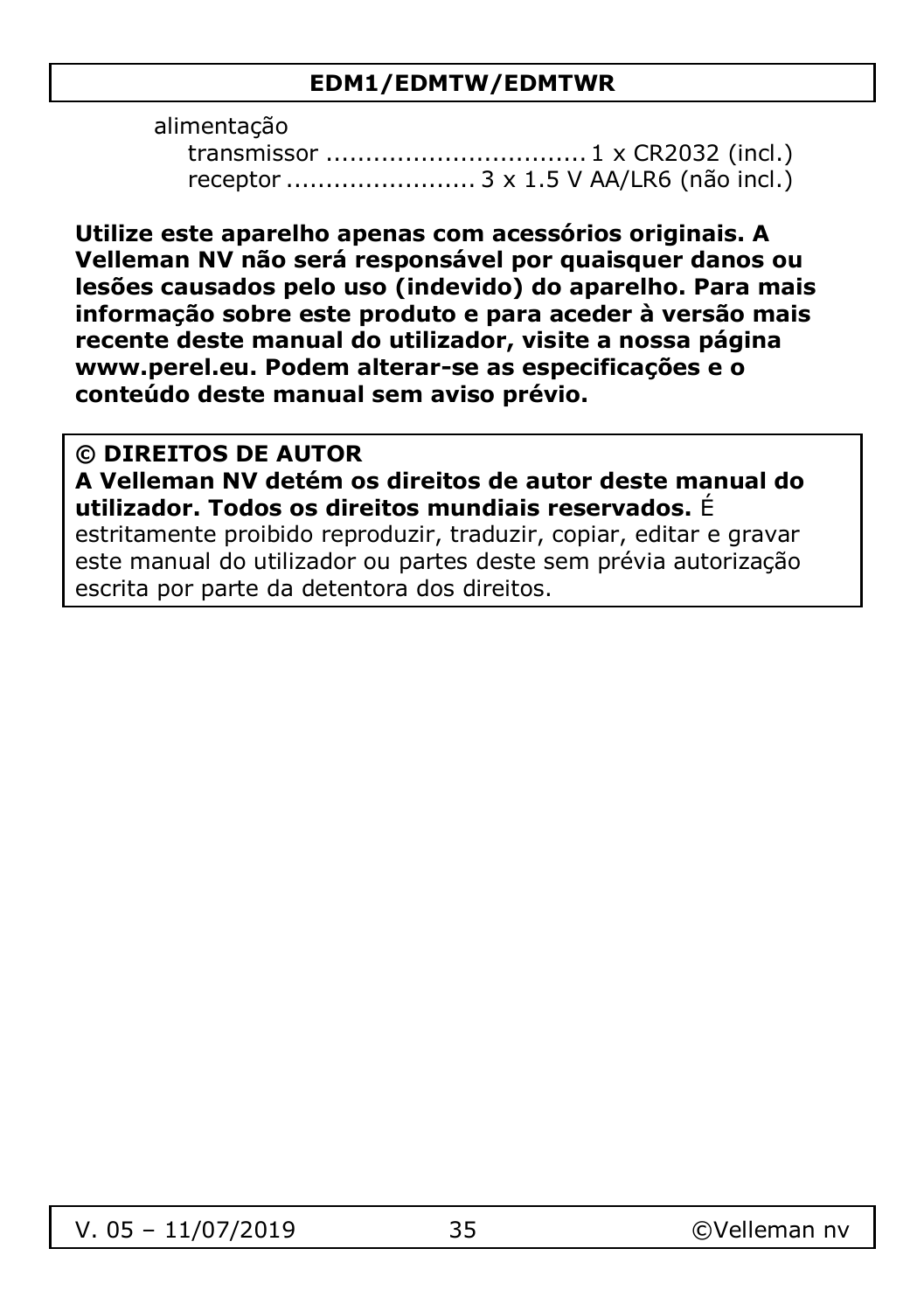

### **Velleman® Service and Quality Warranty**

Since its foundation in 1972, Velleman® acquired extensive experience in the electronics world and currently distributes its products in over 85 countries. All our products fulfil strict quality requirements and legal stipulations in the EU. In order to ensure the quality, our products regularly go through an extra quality check, both by an internal quality department and by specialized external organisations. If, all precautionary measures notwithstanding, problems should occur, please make appeal to our warranty (see guarantee conditions).

#### **General Warranty Conditions Concerning Consumer Products (for EU):**

• All consumer products are subject to a 24 month warranty on production flaws and defective material as from the original date of purchase.

• Velleman® can decide to replace an article with an equivalent article, or to refund the retail value totally or partially when the complaint is valid and a free repair or replacement of the article is impossible, or if the expenses are out of proportion. You will be delivered a replacing article or a refund at the value of 100% of the purchase price in case of a flaw occurred in the first year after the date of purchase and delivery, or a replacing article at 50% of the purchase price or a refund at the value of 50% of the retail value in case of a flaw occurred in the second year after the date of purchase and delivery.

#### **• Not covered by warranty:**

- all direct or indirect damage caused after delivery to the article (e.g. by oxidation, shocks, falls, dust, dirt, humidity...), and by the article, as well as its contents (e.g. data loss), compensation for loss of profits;

- consumable goods, parts or accessories that are subject to an aging process during normal use, such as batteries (rechargeable, non-rechargeable, built-in or replaceable), lamps, rubber parts, drive belts... (unlimited liet);

- flaws resulting from fire, water damage, lightning, accident, natural disaster, etc.…;

- flaws caused deliberately, negligently or resulting from improper handling, negligent maintenance, abusive use or use contrary to the manufacturer's instructions;

- damage caused by a commercial, professional or collective use of the article (the warranty validity will be reduced to six (6) months when the article is used professionally);

- damage resulting from an inappropriate packing and shipping of the article; - all damage caused by modification, repair

or alteration performed by a third party without written permission by Velleman®.

• Articles to be repaired must be delivered to your Velleman® dealer, solidly packed (preferably in the original packaging), and be completed with the original receipt of purchase and a clear flaw description.

• Hint: In order to save on cost and time, please reread the manual and check if the flaw is caused by obvious causes prior to presenting the article for repair. Note that returning a non-defective article can also involve handling costs.

• Repairs occurring after warranty expiration are subject to shipping costs.

• The above conditions are without prejudice to all commercial warranties.

**The above enumeration is subject to modification according to the article (see article's manual).**



### **Velleman® service- en kwaliteitsgarantie**

Velleman® heeft sinds zijn oprichting in 1972 een ruime ervaring opgebouwd in de elektronicawereld en verdeelt op dit moment producten in meer dan 85 landen. Al onze producten beantwoorden aan strikte kwaliteitseisen en aan de wettelijke bepalingen geldig in de EU. Om de kwaliteit te waarborgen, ondergaan onze producten op regelmatige tijdstippen een extra kwaliteitscontrole, zowel door onze eigen kwaliteitsafdeling als door externe gespecialiseerde organisaties. Mocht er ondanks deze voorzorgen toch een probleem optreden, dan kunt u steeds een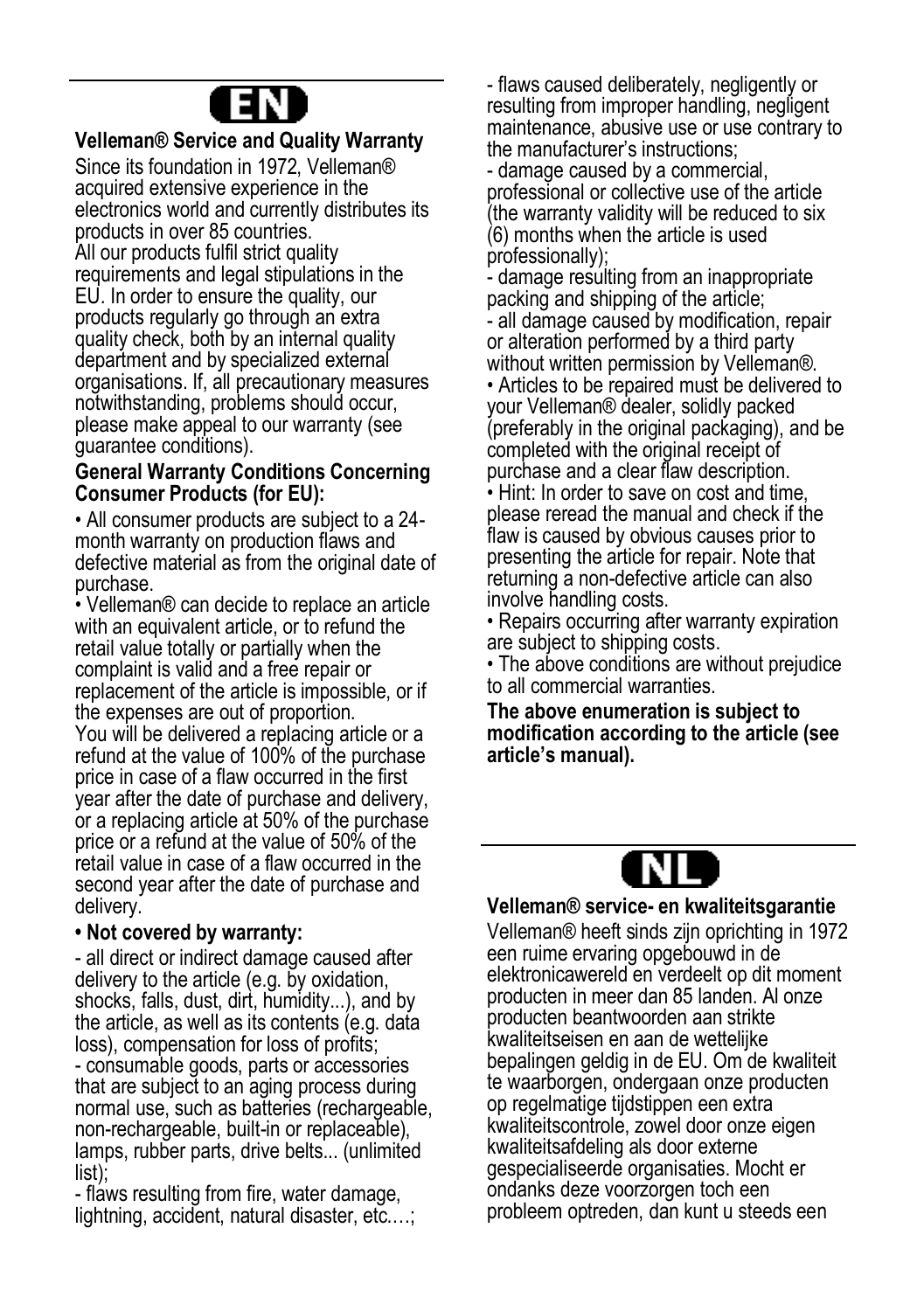beroep doen op onze waarborg (zie waarborgvoorwaarden).

#### **Algemene waarborgvoorwaarden consumentengoederen (voor Europese Unie):**

• Op alle consumentengoederen geldt een garantieperiode van 24 maanden op productie- en materiaalfouten en dit vanaf de oorspronkelijke aankoopdatum.

• Indien de klacht gegrond is en een gratis reparatie of vervanging van een artikel onmogelijk is of indien de kosten hiervoor buiten verhouding zijn, kan Velleman® beslissen het desbetreffende artikel te vervangen door een gelijkwaardig artikel of de aankoopsom van het artikel gedeeltelijk of volledig terug te betalen. In dat geval krijgt u een vervangend product of terugbetaling ter waarde van 100% van de aankoopsom bij ontdekking van een gebrek tot één jaar na aankoop en levering, of een vervangend product tegen 50% van de kostprijs of terugbetaling van 50 % bij ontdekking na één jaar tot 2 jaar.

### **• Valt niet onder waarborg:**

- alle rechtstreekse of onrechtstreekse schade na de levering veroorzaakt aan het toestel (bv. door oxidatie, schokken, val, stof, vuil, vocht...), en door het toestel, alsook zijn. inhoud (bv. verlies van data), vergoeding voor eventuele winstderving. - verbruiksgoederen, onderdelen of hulpstukken die onderhevig zijn aan

veroudering door normaal gebruik zoals bv. batterijen (zowel oplaadbare als nietoplaadbare, ingebouwd of vervangbaar), lampen, rubberen onderdelen aandrijfriemen... (onbeperkte lijst).

- defecten ten gevolge van brand, waterschade, bliksem, ongevallen, natuurrampen, enz.

- defecten veroorzaakt door opzet, nalatigheid of door een onoordeelkundige behandeling, slecht onderhoud of abnormaal gebruik of gebruik van het toestel strijdig met de voorschriften van de fabrikant.

- schade ten gevolge van een commercieel, professioneel of collectief gebruik van het apparaat (bij professioneel gebruik wordt de garantieperiode herleid tot 6 maand). - schade veroorzaakt door onvoldoende bescherming bij transport van het apparaat.

- alle schade door wijzigingen, reparaties of modificaties uitgevoerd door derden zonder toestemming van Velleman®.

• Toestellen dienen ter reparatie aangeboden te worden bij uw Velleman®-verdeler. Het toestel dient vergezeld te zijn van het oorspronkelijke aankoopbewijs. Zorg voor een degelijke verpakking (bij voorkeur de originele verpakking) en voeg een duidelijke foutomschrijving bij.

• Tip: alvorens het toestel voor reparatie aan te bieden, kijk nog eens na of er geen voor de hand liggende reden is waarom het toestel niet naar behoren werkt (zie handleiding). Op deze wijze kunt u kosten en tijd besparen. Denk eraan dat er ook voor niet-defecte toestellen een kost voor controle aangerekend kan worden.

• Bij reparaties buiten de waarborgperiode zullen transportkosten aangerekend worden. • Elke commerciële garantie laat deze rechten onverminderd.

**Bovenstaande opsomming kan eventueel aangepast worden naargelang de aard van het product (zie handleiding van het betreffende product).**



#### **Garantie de service et de qualité Velleman®**

Depuis 1972, Velleman® a gagné une vaste expérience dans le secteur de l'électronique et est actuellement distributeur dans plus de 85 pays.

Tous nos produits répondent à des exigences de qualité rigoureuses et à des dispositions légales en vigueur dans l'UE. Afin de garantir la qualité, nous soumettons régulièrement nos produits à des contrôles de qualité supplémentaires, tant par notre propre service qualité que par un service qualité externe. Dans le cas improbable d'un défaut malgré toutes les précautions, il est possible d'invoquer notre garantie (voir les conditions de garantie).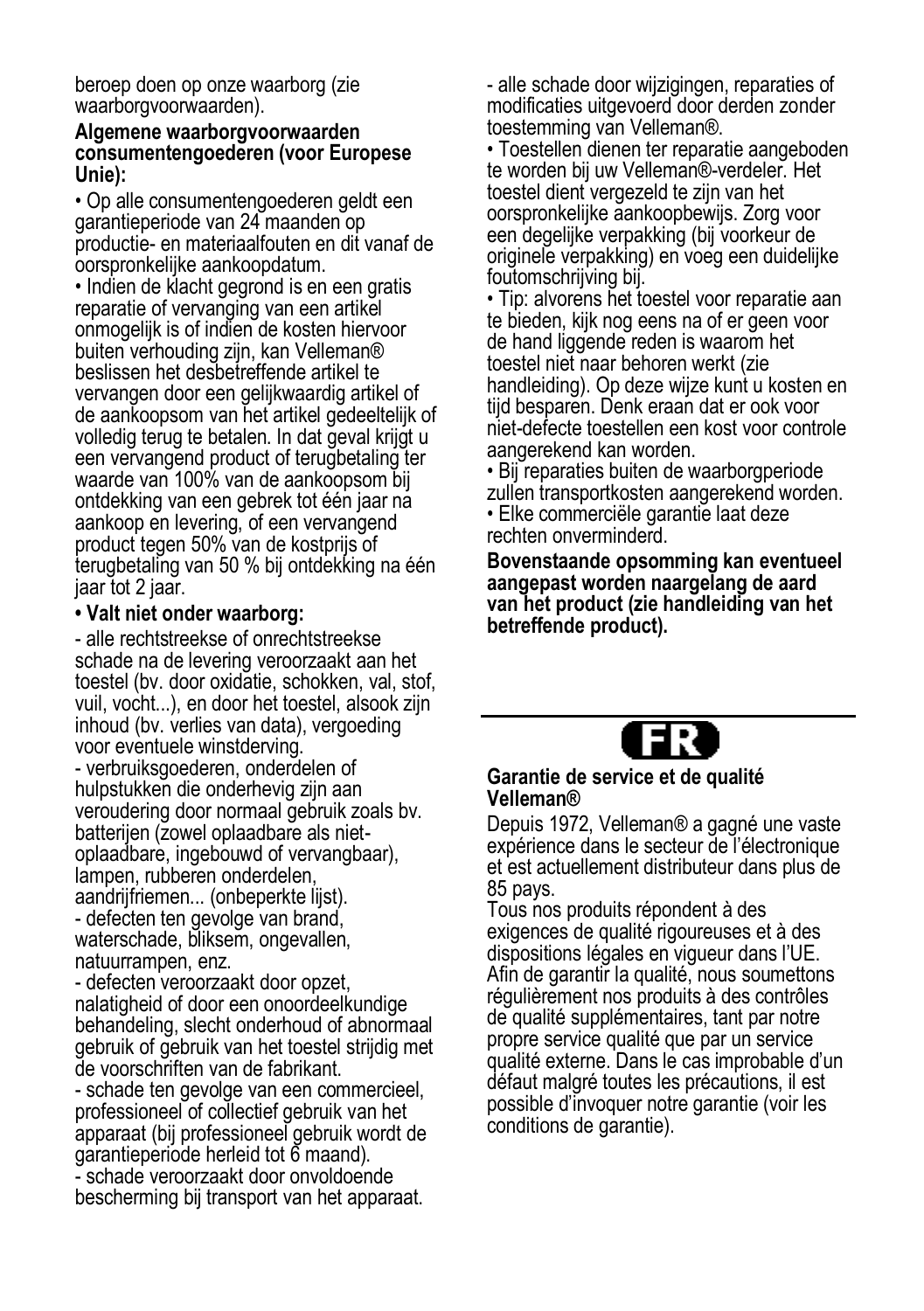#### **Conditions générales concernant la garantie sur les produits grand public (pour l'UE) :**

• tout produit grand public est garanti 24 mois contre tout vice de production ou de matériaux à dater du jour d'acquisition effective ;

• si la plainte est justifiée et que la réparation ou le remplacement d'un article est jugé impossible, ou lorsque les coûts s'avèrent disproportionnés, Velleman® s'autorise à remplacer ledit article par un article équivalent ou à rembourser la totalité ou une partie du prix d'achat. Le cas échéant, il vous sera consenti un article de remplacement ou le remboursement complet du prix d'achat lors d'un défaut dans un délai de 1 an après l'achat et la livraison, ou un article de remplacement moyennant 50% du prix d'achat ou le remboursement de 50% du prix d'achat lors d'un défaut après 1 à 2 ans.

### **• sont par conséquent exclus :**

- tout dommage direct ou indirect survenu à l'article après livraison (p.ex. dommage lié à l'oxydation, choc, chute, poussière, sable, impureté…) et provoqué par l'appareil, ainsi que son contenu (p.ex. perte de données) et une indemnisation éventuelle pour perte de revenus ;

- toute pièce ou accessoire nécessitant un remplacement causé par un usage normal comme p.ex. piles (rechargeables comme non rechargeables, intégrées ou remplaçables), ampoules, pièces en caoutchouc, courroies… (liste illimitée) ; - tout dommage qui résulte d'un incendie, de la foudre, d'un accident, d'une catastrophe naturelle, etc. ;

- out dommage provoqué par une négligence, volontaire ou non, une utilisation ou un entretien incorrect, ou une utilisation de l'appareil contraire aux prescriptions du fabricant ;

- tout dommage à cause d'une utilisation commerciale, professionnelle ou collective de l'appareil (la période de garantie sera réduite à 6 mois lors d'une utilisation professionnelle) ;

- tout dommage à l'appareil qui résulte d'une utilisation incorrecte ou différente que celle pour laquelle il a été initialement prévu comme décrit dans la notice ;

- tout dommage engendré par un retour de l'appareil emballé dans un conditionnement non ou insuffisamment protégé.

- toute réparation ou modification effectuée par une tierce personne sans l'autorisation explicite de SA Velleman® ; - frais de transport de et vers Velleman® si l'appareil n'est plus couvert sous la garantie.

• toute réparation sera fournie par l'endroit de l'achat. L'appareil doit nécessairement être accompagné du bon d'achat d'origine et être dûment conditionné (de préférence dans l'emballage d'origine avec mention du défaut) ;

• tuyau : il est conseillé de consulter la notice et de contrôler câbles, piles, etc. avant de retourner l'appareil. Un appareil retourné jugé défectueux qui s'avère en bon état de marche pourra faire l'objet d'une note de frais à charge du consommateur ;

• une réparation effectuée en-dehors de la période de garantie fera l'objet de frais de transport ;

• toute garantie commerciale ne porte pas atteinte aux conditions susmentionnées.

**La liste susmentionnée peut être sujette à une complémentation selon le type de l'article et être mentionnée dans la notice d'emploi.**



### **Garantía de servicio y calidad Velleman®**

Desde su fundación en 1972 Velleman® ha adquirido una amplia experiencia como distribuidor en el sector de la electrónica en más de 85 países. Todos nuestros productos responden a normas de calidad rigurosas y disposiciones legales vigentes en la UE. Para garantizar la calidad, sometemos nuestros productos regularmente a controles de calidad adicionales, tanto a través de nuestro propio servicio de calidad como de un servicio de calidad externo. En el caso improbable de que surgieran problemas a pesar de todas las precauciones, es posible recurrir a nuestra garantía (véase las condiciones de garantía).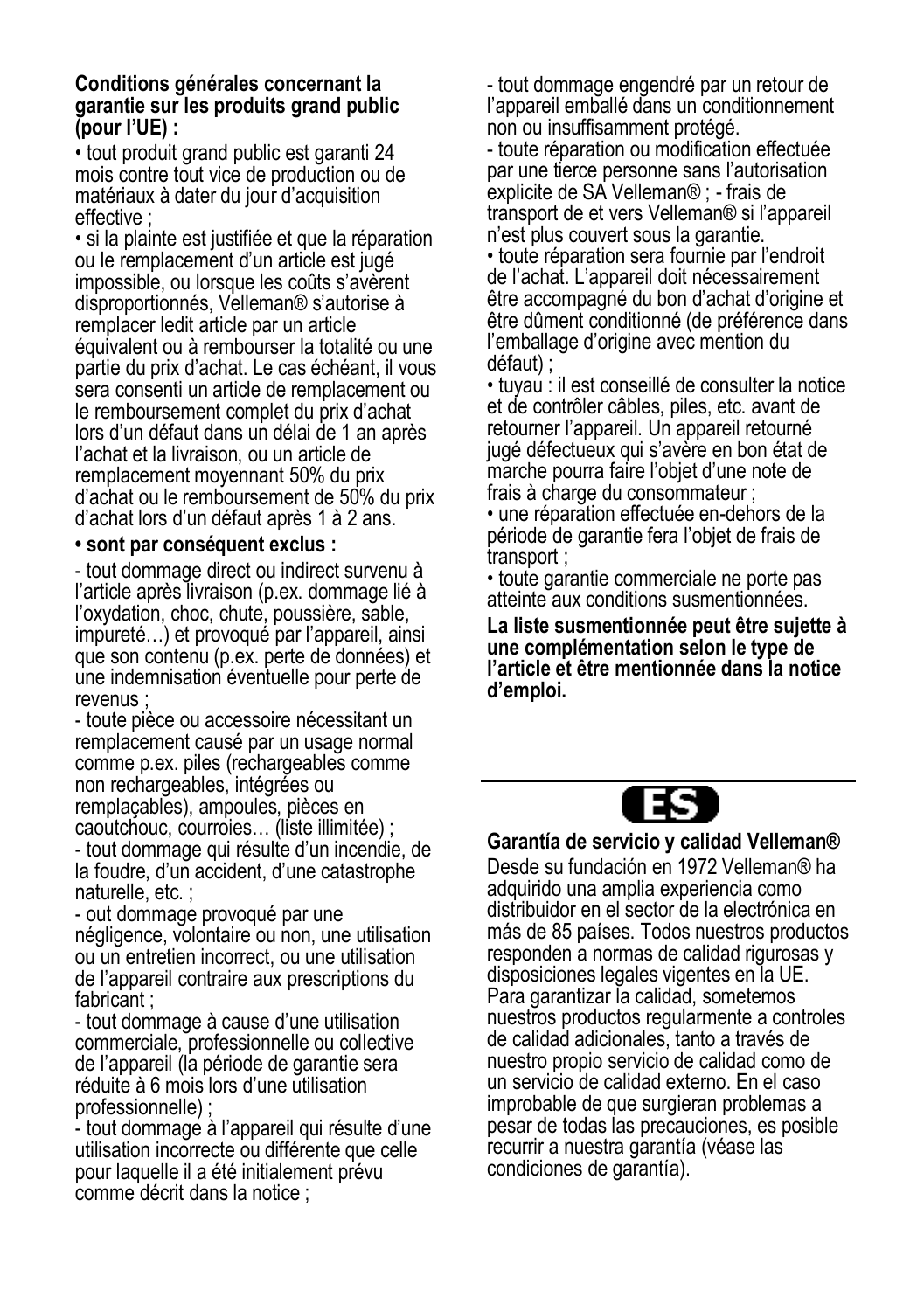#### **Condiciones generales referentes a la garantía sobre productos de venta al público (para la Unión Europea):**

• Todos los productos de venta al público tienen un período de garantía de 24 meses contra errores de producción o errores en materiales desde la adquisición original; • Si la queja está fundada y si la reparación o sustitución de un artículo no es posible, o si los gastos son desproporcionados, Velleman® autoriza reemplazar el artículo por un artículo equivalente o reembolsar la totalidad o una parte del precio de compra. En este caso, usted recibirá un artículo de recambio o el reembolso completo del precio de compra si encuentra algún fallo hasta un año después de la compra y entrega, o un artículo de recambio al 50% del precio de compra o el reembolso del 50% del precio de compra si encuentra un fallo después de 1 año y hasta los 2 años después de la compra y entrega.

#### **Por consiguiente, están excluidos entre otras cosas:**

- todos los daños causados directa o indirectamente al aparato (p.ej. por oxidación, choques, caída,...) y a su contenido (p.ej. pérdida de datos) después de la entrega y causados por el aparato, y cualquier indemnización por posible pérdida de ganancias;

- partes o accesorios, que estén expuestos al desgaste causado por un uso normal, como por ejemplo baterías (tanto recargables como no recargables, incorporadas o reemplazables), bombillas, partes de goma, etc. (lista ilimitada); - defectos causados por un incendio, daños causados por el agua, rayos, accidentes, catástrofes naturales, etc.;

- defectos causados a conciencia, descuido o por malos tratos, un mantenimiento inapropiado o un uso anormal del aparato contrario a las instrucciones del fabricante; - daños causados por un uso comercial, profesional o colectivo del aparato (el período de garantía se reducirá a 6 meses con uso profesional);

- daños causados por un uso incorrecto o un uso ajeno al que está previsto el producto inicialmente como está descrito en el manual del usuario;

- daños causados por una protección insuficiente al transportar el aparato.

- daños causados por reparaciones o modificaciones efectuadas por una tercera persona sin la autorización explícita de Velleman®;

- se calcula gastos de transporte de y a Velleman® si el aparato ya no está cubierto por la garantía.

• Cualquier artículo que tenga que ser reparado tendrá que ser devuelto a su distribuidor Velleman®. Devuelva el aparato con la factura de compra original y transpórtelo en un embalaje sólido (preferentemente el embalaje original). Incluya también una buena descripción del fallo;

• Consejo: Lea el manual del usuario y controle los cables, las pilas, etc. antes de devolver el aparato. Si no se encuentra un defecto en el artículo los gastos podrían correr a cargo del cliente;

• Los gastos de transporte correrán a carga del cliente para una reparación efectuada fuera del período de garantía.

• Cualquier gesto comercial no disminuye estos derechos.

**La lista previamente mencionada puede ser adaptada según el tipo de artículo (véase el manual del usuario del artículo en cuestión).**

### **Velleman® Service- und Qualitätsgarantie**

Seit der Gründung in 1972 hat Velleman® sehr viel Erfahrung als Verteiler in der Elektronikwelt in über 85 Ländern aufgebaut. Alle Produkte entsprechen den strengen Qualitätsforderungen und gesetzlichen Anforderungen in der EU. Um die Qualität zu gewährleisten werden unsere Produkte regelmäßig einer zusätzlichen Qualitätskontrolle unterworfen, sowohl von unserer eigenen Qualitätsabteilung als auch von externen spezialisierten Organisationen. Sollten, trotz aller Vorsichtsmaßnahmen, Probleme auftreten, nehmen Sie bitte die Garantie in Anspruch (siehe Garantiebedingungen).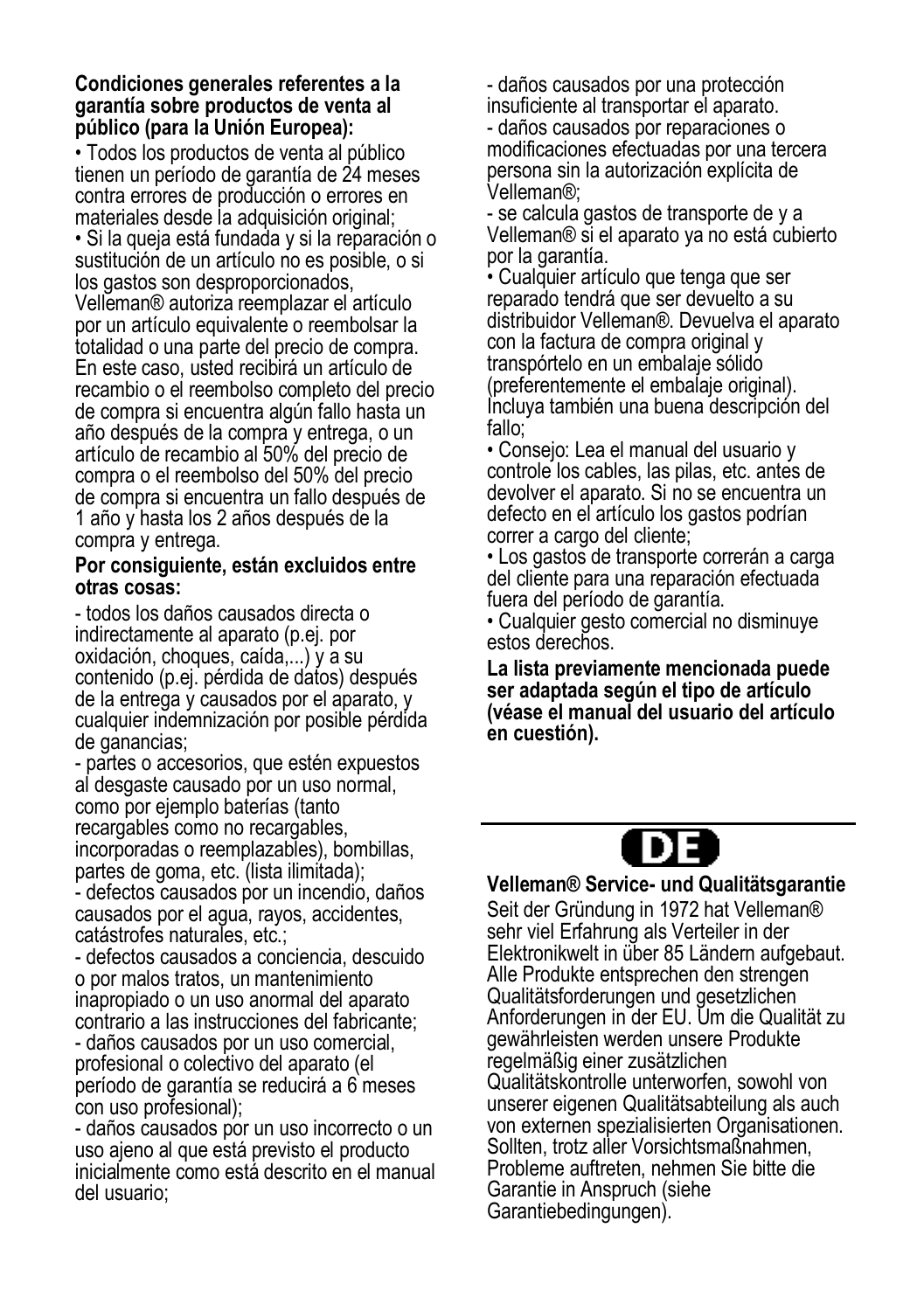#### **Allgemeine Garantiebedingungen in Bezug auf Konsumgüter (für die Europäische Union):**

• Alle Produkte haben für Material- oder Herstellungsfehler eine Garantieperiode von 24 Monaten ab Verkaufsdatum.

• Wenn die Klage berechtigt ist und falls eine kostenlose Reparatur oder ein Austausch des Gerätes unmöglich ist, oder wenn die Kosten dafür unverhältnismäßig sind, kann Velleman® sich darüber entscheiden, dieses Produkt durch ein gleiches Produkt zu ersetzen oder die Kaufsumme ganz oder teilweise zurückzuzahlen. In diesem Fall erhalten Sie ein Ersatzprodukt oder eine Rückzahlung im Werte von 100% der Kaufsumme im Falle eines Defektes bis zu 1 Jahr nach Kauf oder Lieferung, oder Sie bekommen ein Ersatzprodukt im Werte von 50% der Kaufsumme oder eine Rückzahlung im Werte von 50 % im Falle eines Defektes im zweiten Jahr.

**• Von der Garantie ausgeschlossen sind:** - alle direkten oder indirekten Schäden, die

nach Lieferung am Gerät und durch das Gerät verursacht werden (z.B. Oxidation, Stöße, Fall, Staub, Schmutz, Feuchtigkeit, ...), sowie auch der Inhalt (z.B. Datenverlust), Entschädigung für eventuellen Gewinnausfall.

- Verbrauchsgüter, Teile oder Zubehörteile, die durch normalen Gebrauch dem Verschleiß ausgesetzt sind, wie z.B. Batterien (nicht nur aufladbare, sondern auch nicht aufladbare, eingebaute oder ersetzhare), Lampen, Gummiteile Treibriemen, usw. (unbeschränkte Liste). - Schäden verursacht durch Brandschaden, Wasserschaden, Blitz, Unfälle,

Naturkatastrophen, usw.

- Schäden verursacht durch absichtliche, nachlässige oder unsachgemäße Anwendung, schlechte Wartung, zweckentfremdete Anwendung oder Nichtbeachtung von Benutzerhinweisen in der Bedienungsanleitung.

- Schäden infolge einer kommerziellen, professionellen oder kollektiven Anwendung des Gerätes (bei gewerblicher Anwendung wird die Garantieperiode auf 6 Monate zurückgeführt).

- Schäden verursacht durch eine unsachgemäße Verpackung und unsachgemäßen Transport des Gerätes. - alle Schäden von rescht durch unautorisierte Änderungen, Reparaturen oder Modifikationen, die von einem Dritten ohne Erlaubnis von Velleman® vorgenommen werden.

• Im Fall einer Reparatur, wenden Sie sich an Ihren Velleman®-Verteiler. Legen Sie das Produkt ordnungsgemäß verpackt (vorzugsweise die Originalverpackung) und mit dem Original-Kaufbeleg vor. Fügen Sie eine deutliche Fehlerbeschreibung hinzu.

• Hinweis: Um Kosten und Zeit zu sparen, lesen Sie die Bedienungsanleitung nochmals und überprüfen Sie, ob es keinen auf de Hand liegenden Grund gibt, ehe Sie das Gerät zur Reparatur zurückschicken. Stellt sich bei der Überprüfung des Gerätes heraus, dass kein Geräteschaden vorliegt, könnte dem Kunden eine

Untersuchungspauschale berechnet. • Für Reparaturen nach Ablauf der Garantiefrist werden Transportkosten berechnet.

• Jede kommerzielle Garantie lässt diese Rechte unberührt.

**Die oben stehende Aufzählung kann eventuell angepasst werden gemäß der Art des Produktes (siehe Bedienungsanleitung des Gerätes).**



### **Velleman ® usługi i gwarancja jakości**

Od czasu założenia w 1972, Velleman® zdobył bogate doświadczenie w dziedzinie światowej elektroniki. Obecnie firma dystrybuuje swoje produkty w ponad 85 krajach.

Wszystkie nasze produkty spełniają surowe wymagania jakościowe oraz wypełniają normy i dyrektywy obowiązujące w krajach UE. W celu zapewnienia najwyższej jakości naszych produktów, przechodzą one regularne oraz dodatkowo wyrywkowe badania kontroli jakości, zarówno naszego wewnętrznego działu jakości jak również wyspecjalizowanych firm zewnętrznych. Pomimo dołożenia wszelkich starań czasem mogą pojawić się problemy techniczne,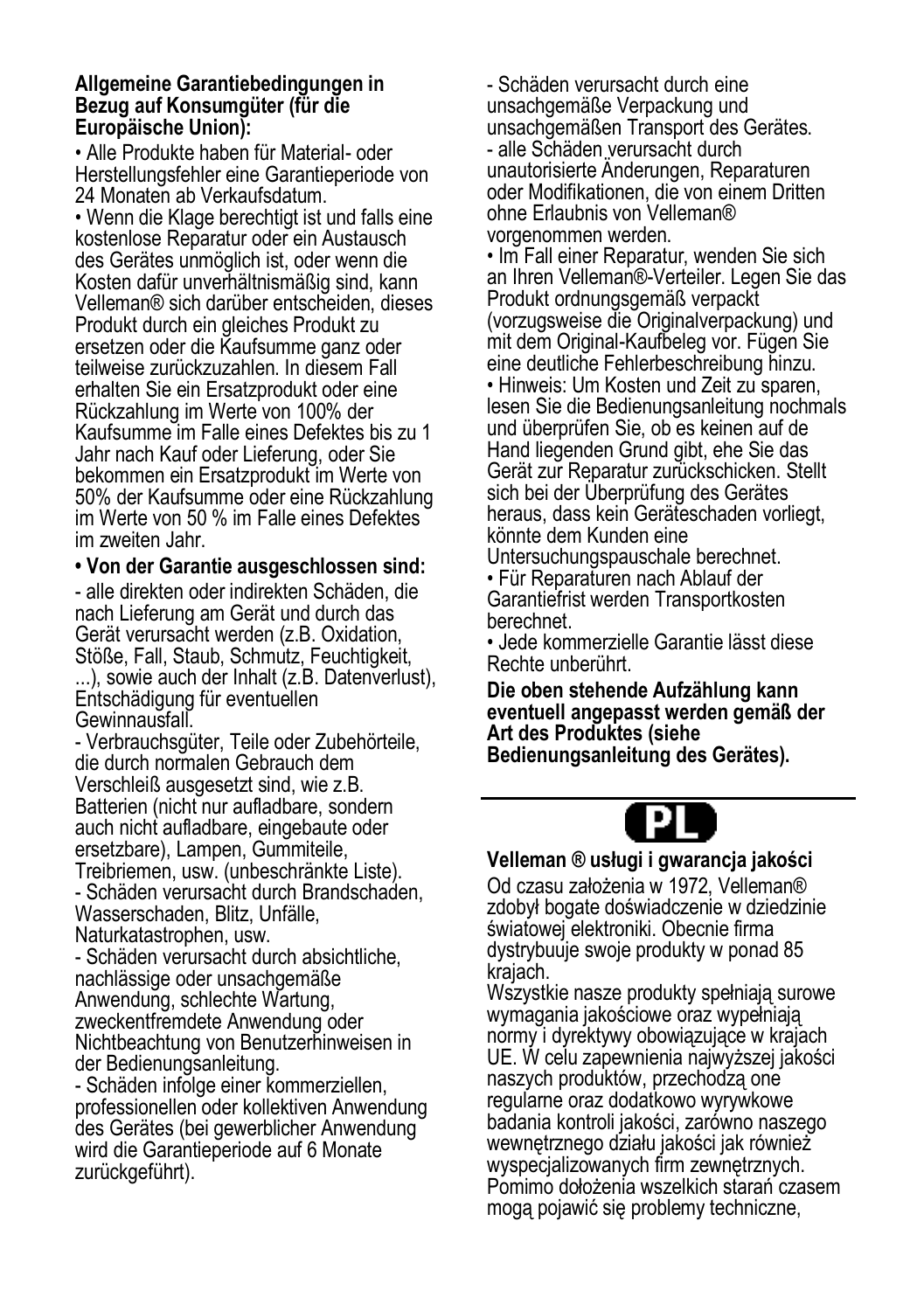prosimy odwołać się do gwarancji (patrz warunki gwarancji).

### **Ogólne Warunki dotyczące gwarancji:**

• Wszystkie produkty konsumenckie podlegają 24-miesięcznej gwarancji na wady produkcyjne i materiałowe od daty zakupu. • W przypadku, gdy usterka jest niemożliwa do usunięcia lub koszt usunięcia jest nadmiernie wysoki Velleman ® może zdecydować o wymianie artykułu na nowy, wolny od wad lub zwrócić zapłaconą kwotę. Zwrot gotówki może jednak nastąpić z uwzględnieniem poniższych warunków: - zwrot 100% ceny zakupu w przypadku, gdy wada wystąpiła w ciągu pierwszego roku od daty zakupu i dostawy

- wymiana wadliwego artykułu na nowy, wolny od wad z odpłatnością 50% ceny detalicznej lub zwrot 50% kwoty ceny nabycia w przypadku gdy wada wystąpiła w drugim roku od daty zakupu i dostawy.

#### **• Produkt nie podlega naprawie gwarancyjnej:**

- gdy wszystkie bezpośrednie lub pośrednie szkody spowodowane są działaniem czynników środowiskowych lub losowych (np. przez utlenianie, wstrząsy, upadki, kurz, brud, ...), wilgotności;

- gwarant nie ponosi odpowiedzialności za szkody wynikających z utraty danych; - produkty konsumenckie, części zamienne lub akcesoria podatne na process starzenia, wynikającego z normalnego użytkowania, np: baterie (ładowalne, nieładowalne, wbudowane lub wymienne), żarówki, paski napedowe, gumowe elementy napedowe... (nieograniczona lista);

- usterka wynika z działania pożaru, zalania wszelkimi cieczami, uderzenia pioruna, upadku lub klęski żywiołowej, itp.; - usterka wynika z zaniedbań eksploatacyjnych tj. umyślne bądź nieumyślne zaniechanie czyszczenia, konserwacji, wymiany materiałów ekspolatacyjnych, niedbalstwa lub z niewłaściwego obchodzenia się lub niezgodnego użytkowania z instrukcją producenta;

- szkody wynikające z nadmiernego użytkowania gdy nie jest do tego celu przeznaczony tj. działalność komerycjna, zawodowa lub wspólne użytkowanie przez

wiele osób - okres obowiązywania gwarancji zostanie obniżony do 6 (sześć) miesięcy;

- Szkody wynikające ze źle zabezpieczonej wysyłki produktu;

- Wszelkie szkody spowodowane przez nieautoryzowaną naprawę, modyfikację, przeróbkę produktu przez osoby trzecie jak również bez pisemnej zgody firmy Velleman ®.

• Uszkodzony produkt musi zostać dostarczony do sprzedawcy ® Velleman, solidnie zapakowany (najlepiej w oryginalnym opakowaniu), wraz z wyposażeniem z jakim produkt został sprzedany. W przypadku wysyłki towaru w opakowaniu innym niż oryginalnym ryzyko usterki produktu oraz tego skutki przechodzą na właściciela produktu. Wraz z niesprawnym produktem należy dołączyć jasny i szczegółowy opis jego usterki, wady; • Wskazówka: Aby zaoszczędzić na kosztach i czasie, proszę szczegółowo zapoznać się z instrukcja obsługi; czy przyczyną wady są okoliczności techniczne czy też wynikaja wyłącznie z nieznajomości obsługi produktu. W przypadku wysyłki sprawnego produktu do serwisu nabywca może zostać obciążony kosztmi obsługi oraz transportu.

• W przypadku napraw pogwarancyjnych lub odpłatnych klient ponosi dodatkowo koszt wysyłki produktu do i z serwisu.

wymienione wyżej warunki są bez uszczerbku dla wszystkich komercyjnych gwarancii.

**Powyższe postanowienia mogą podlegać modyfikacji w zależności od wyrobu (patrz art obsługi).**



#### **Garantia de serviço e de qualidade Velleman®**

Desde a sua fundação em 1972 Velleman® tem adquirido uma amplia experiencia no sector da eletrónica com uma distribuição em mais de 85 países.

Todos os nossos produtos respondem a exigências rigorosas e a disposições legais em vigor na UE. Para garantir a qualidade, submetemos regularmente os nossos produtos a controles de qualidade